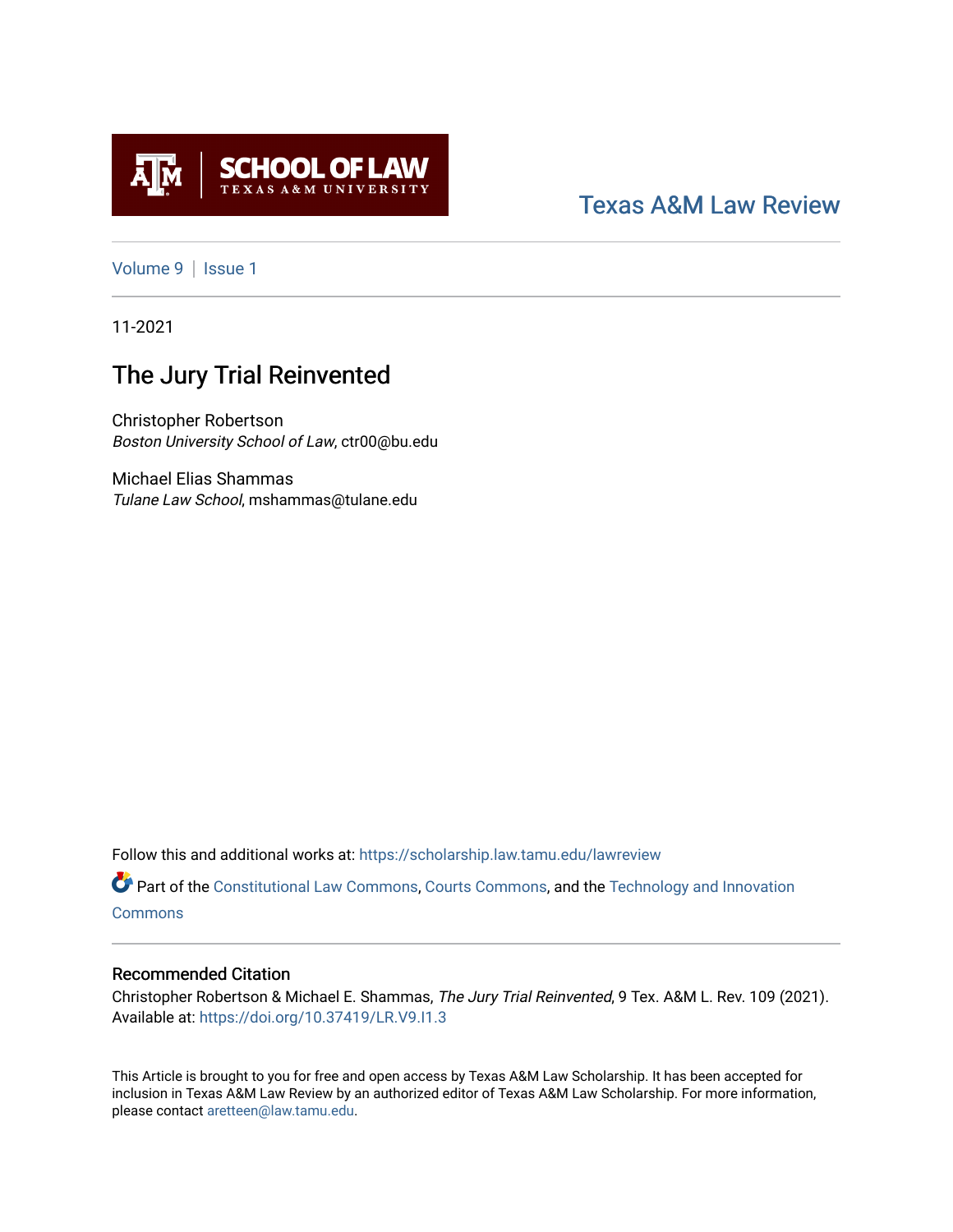## **THE JURY TRIAL REINVENTED**

*by: Christopher Robertson & Michael Shammas\**

#### **ABSTRACT**

*The Framers of the Sixth and Seventh Amendments to the United States Constitution recognized that jury trials were essential for maintaining democratic legitimacy and avoiding epistemic crises. As an institution, the jury trial is purpose-built to engage citizens in the process of deliberative, participatory democracy with ground rules. The jury trial provides a carefully constructed setting aimed at sorting truth from falsehood.*

*Despite its value, the jury trial has been under assault for decades. Concededly, jury trials can sometimes be inefficient, unreliable, unpredictable, and impractical. The COVID–19 pandemic rendered most physical jury trials unworkable but spurred some courts to begin using technology to transcend time-and-place limitations. These reforms inspire more profound changes.*

*Rather than abolishing or cabining the jury trial, it should be reinvented with the benefit of modern science and technology. Features to be reconsidered include having local juries even for national civil cases, using unrepresentative groups of only six to twelve jurors, allowing attorneys to arbitrarily exclude jurors during* voir dire*, having synchronous and chronological presentations of cases over days or weeks, asking jurors to ignore inadmissible evidence and arguments that arise during live trials, and relying on secretive deliberations infected by implicit bias.*

*Several of these extant practices work to disenfranchise or disempower Americans along racial, gender, and economic lines, thereby undermining one of the jury's core functions. Other features cause jurors to err in resolving cases accurately, which can sometimes mean the difference between life and death. A reinvented, modernized jury institution can better serve its purposes by increasing citizen engagement, better fostering civic education and democratic deliberation, improving accuracy in sorting truth from falsehood, and enhancing efficiency in terms of both time and cost.*

#### TABLE OF CONTENTS

| II. Online Judicial Proceedings in 2020 & 2021  116  |  |
|------------------------------------------------------|--|
|                                                      |  |
| B. Criminal Trials & the Speedy-Trial Guarantee  122 |  |

DOI: https://doi.org/10.37419/LR.V9.I1.3

Michael Elias Shammas: Forrester Fellow & Instructor of Legal Research & Writing, Tulane Law School, mshammas@tulane.edu. Shammas's contributions to this article are partly informed by research completed in 2020 during a research fellowship at the New York University School of Law's Civil Jury Project as well as by considerations discussed during a 2019 conference organized by Ralph Nader and Rick Newman at the American Museum of Tort Law.

<sup>\*</sup> Christopher Robertson: N. Neal Pike Scholar and Professor of Law, Boston University, ctr00@bu.edu. The author thanks Andrea Sharp and Katelyn Maxwell for invaluable research assistance; Jamie Robertson and Todd Proebsting for suggestions; and Bernard Chao and David Yokum, who have collaborated on related work. Robertson appreciates feedback from participants at the New York University Civil Jury Project's Academic Workshop and a faculty workshop at University of Arizona.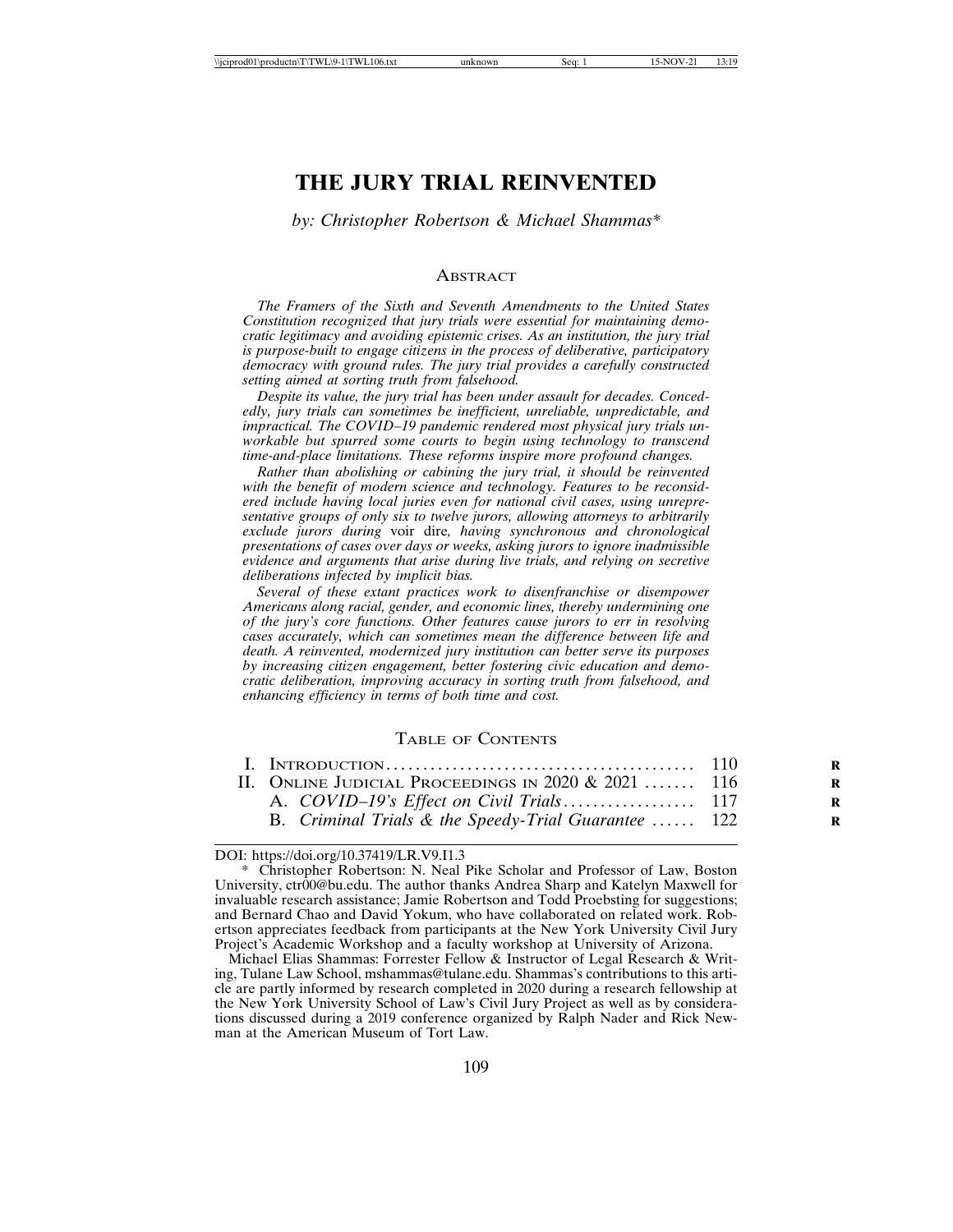|                   | III. BRINGING JURY TRIALS INTO THE 21ST CENTURY  | -126 |
|-------------------|--------------------------------------------------|------|
|                   | A. Larger Juries, Without Peremptory Challenges  | 126  |
|                   | B. Asynchronous Video Presentation               | 135  |
|                   |                                                  | 140  |
|                   | D. Breaking Time & Place Limitations             | 142  |
|                   | E. A National Jury Pool for National Civil Cases | 146  |
|                   | F. Vote-Aggregation Without Deliberation         | 148  |
| $\mathbf{IV}_{-}$ | CONSTITUTIONALITY & LEGAL REFORMS                | 153  |
|                   | A. The Sixth and Seventh Amendments              | 154  |
|                   |                                                  | 157  |
|                   |                                                  | 158  |
|                   | D. The Implications for Procedural Rules         | 160  |
|                   | ONCLUSION                                        |      |
|                   |                                                  |      |

#### I. INTRODUCTION

The COVID–19 pandemic has shaken American institutions, including key hallmarks of the judiciary like the jury trial. This institutional stress has occurred at a time when Americans are suffering from epistemic and democratic crises. The epistemic crisis reflects a modern difficulty in sorting fact from falsehood.<sup>1</sup> A proliferation of conspiracy theories—involving everything from vaccine efficacy to "QAnon" to the 2020 presidential election—reflects the anxiety-provoking uncertainty that many Americans feel. At the same time, the democratic crisis reflects a country riven by a toxic yet understandable populism, marked by distrust of elites and "their" institutions.<sup>2</sup> Targets of suspicion include Congress, administrative agencies (a.k.a. "the swamp," or "the deep state"), and state and federal courts, which were painted as corrupt or even malevolent during the 2020 presidential election.<sup>3</sup>

A reinvented American jury presents a partial solution to these epistemic and democratic crises, and the jolt of the coronavirus has loosened resistance to change. The necessity of reforming jury trials, and the opportunity to do so, has rarely been clearer.

<sup>1.</sup> *See* YOCHAI BENKLER, ROBERT FARIS & HAL ROBERTS, NETWORK PROPA-GANDA: MANIPULATION, DISINFORMATION, AND RADICALIZATION IN AMERICAN POLITICS 4 (2018).

<sup>2.</sup> *See* Michael J. Klarman, *Foreword: The Degradation of American Democracy—and the Court*, 134 HARV. L. REV. 1, 16 (2020) ("[A]uthoritarian populists often attack the ruling elite as corrupt and promise to restore power to the people.").

<sup>3.</sup> *See, e.g.*, Christopher D. Kromphardt & Michael F. Salamone, *"Unpresidented!" or: What Happens When the President Attacks the Federal Judiciary on Twitter*, 18 J. INFO. TECH. & POL. 84, 84, 89 (2021); Adam Liptak, *Chief Justice Defends Judicial Independence After Trump Attacks 'Obama Judge'*, N.Y. TIMES (Nov. 21, 2018), https://www.nytimes.com/2018/11/21/us/politics/trump-chief-justice-robertsrebuke.html [https://perma.cc/Y9DJ-N2EJ]; Darren Samuelsohn & Josh Gerstein, *Federal Judge Rebukes Trump over Roger Stone Jury Comments*, POLITICO (Feb. 25, 2020, 3:18 PM), https://www.politico.com/news/2020/02/25/judge-rebukes-trumproger-stone-jury-117442 [https://perma.cc/KX6C-6MLP].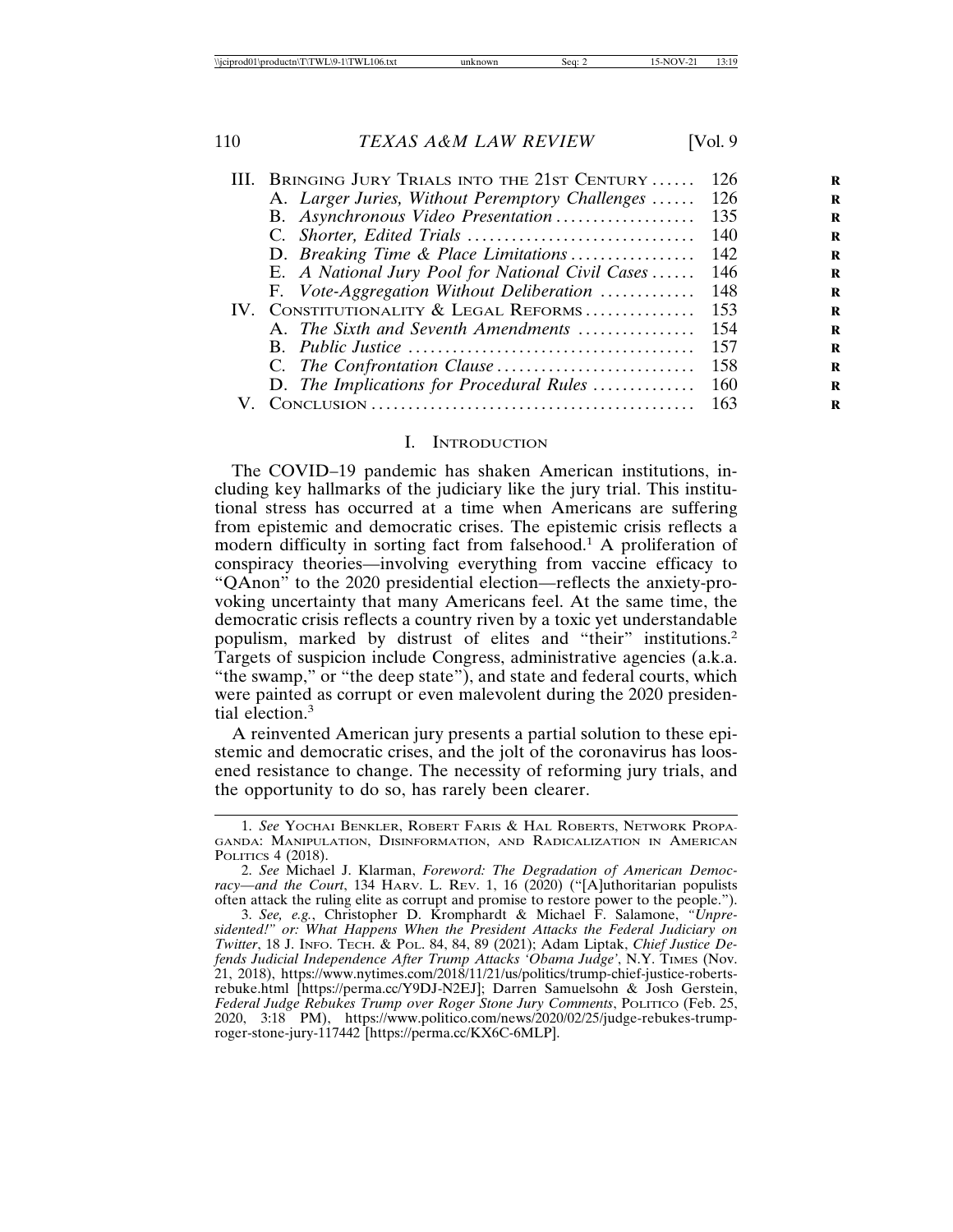Consider the structure of government absent a well-functioning jury institution. In distributing power horizontally (across the federal government's three branches) and vertically (via powers reserved to the states), the Framers built many buttresses against populist rule.<sup>4</sup> The Electoral College, for example, was largely designed "to ensure that elites directly picked the President."<sup>5</sup> And even the less aristocratic, more democratic Framers—for example, those behind the Seventh Amendment—failed to sufficiently anticipate the rise of political parties, which would eventually span all branches of government, consolidating power and undermining the common good.<sup>6</sup> Because the existence of factions gives politicians strong incentives to fall in line, Congress can rarely be counted on to use powers like impeachment to check the President.<sup>7</sup> Extreme partisanship has even given us reason to question the willingness of congressional partisans to reliably count Electoral College votes.<sup>8</sup>

Nonetheless, the Constitution's Framers—or at least those who rallied for a Bill of Rights—enshrined the right to trial by jury within the Sixth and Seventh Amendments.<sup>9</sup> The amendments protected both a civic process for deliberative democracy unmediated by elites, and a means for reliably sorting truth from falsehood.10 As William Blackstone noted in 1783, the jury "preserves in the hands of the people that share which they ought to have in the administration of public justice, and prevents the encroachments of the more powerful and wealthy citizens."<sup>11</sup> With a robust jury, Americans need not rely on a corrupted political system to represent their interests; a (largely) ran-

4. Klarman, *supra* note 2, at 135 ("The Constitution's Framers wrestled with a perennial problem of representative government: how to prevent democratic majorities from redistributing property in their favor."); Daryl J. Levinson & Richard H. Pildes, *Separation of Parties, Not Powers*, 119 HARV. L. REV. 2311, 2313 (2006) ("[T]he separation of powers would harness political competition into a system of government that would effectively organize, check, balance, and diffuse power.").

5. Klarman*, supra* note 2, at 67.

6. *See* Levinson & Pildes, *supra* note 4, at 2320.

7. David Crary, *Impeachment a Rarely Used Path for Upending a President*, AP NEWS (Sept. 24, 2019), https://apnews.com/article/richard-nixon-donald-trump-ap-topnews-bills-politics-cd45ec8474fb4df080f5d98c1ecfba79 [https://perma.cc/S96S-X8Rl].

8. *See* Jake Tapper, *At Least 140 House Republicans to Vote Against Counting Electoral Votes, Two GOP Lawmakers Say*, CNN (Dec. 31, 2020, 5:51 PM), https:// www.cnn.com/2020/12/31/politics/electoral-college-house-republicans/index.html [https://perma.cc/9BTK-28FL].

9. *See* Andrew Guthrie Ferguson, *The Jury as Constitutional Identity*, 47 U.C. DAVIS L. REV. 1105, 1116 (2014) ("Jury trials, of course, predated the United States Constitution, but their almost universal acceptance in the colonies and then the newly formed states made them a central point of agreement in establishing the constitutional principles of government. Juries served as a reminder that citizens were the ultimate decision-makers in a democratic society." (internal citations omitted)).

10. *See generally* SUJA A. THOMAS, THE MISSING AMERICAN JURY: RESTORING THE FUNDAMENTAL CONSTITUTIONAL ROLE OF THE CRIMINAL, CIVIL, AND GRAND JURIES (2016).

11. 3 WILLIAM BLACKSTONE, COMMENTARIES \*379–80.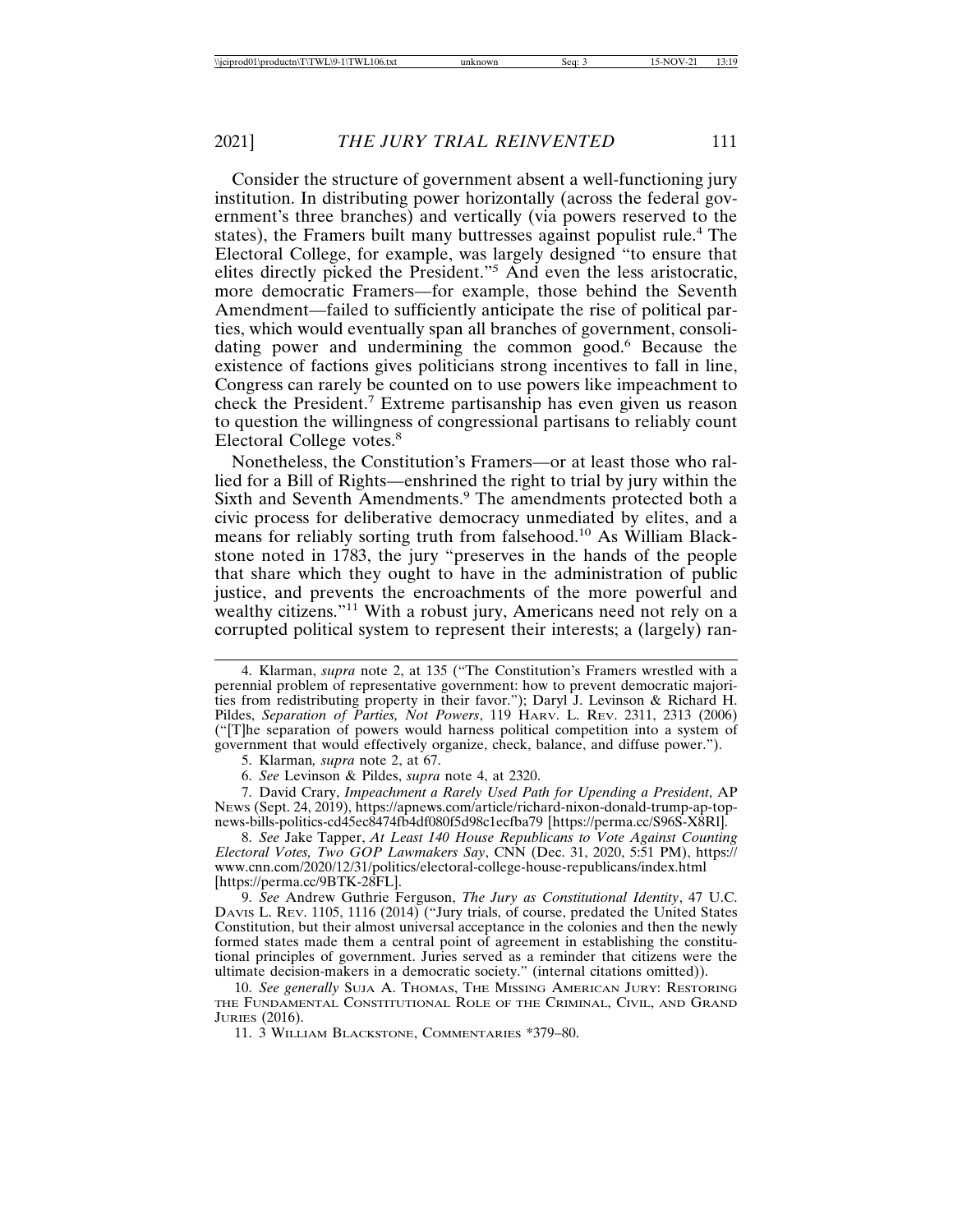dom sample of everyday people does so directly and temporarily, averting problems of corruption and incumbency.12 And in the rarefied setting of a jury trial (unlike, say, social-media), citizens are empowered to deliberate at their best. Thanks to the Rules of Evidence, they are shielded (albeit imperfectly) from "irrelevant, unreliable, and prejudicial information."13 It is not difficult to see why the procedure by which juries make decisions may increase not only their legitimacy and authoritativeness but also that of the entire government, just as the Framers intended.<sup>14</sup>

Despite—or perhaps because of—its potential to foster democratic deliberation and increase epistemic legitimacy, the jury trial has been under assault for decades.<sup>15</sup> Juries now resolve fewer than one in twenty cases.16 As some call for the jury's abolition and others work to stymie its impact, the Sixth and especially the Seventh Amendments face concerted, well-funded opposition.<sup>17</sup> On the criminal side, plea

001a4bcf887a.html [https://perma.cc/T3AY-PAX7]; *compare* LAWRENCE LESSIG, THEY DON'T REPRESENT US: RECLAIMING OUR DEMOCRACY xiii (2019) (describing institutional corruption in politics), *with* Christopher T. Robertson, *Blinding as a Solution to Institutional Corruption* 18 (Harvard Univ. Edmond J. Safra Ctr. for Ethics, Working Paper No. 21, 2013), http://ssrn.com/abstract=2321353 ("The jury 'represents' the public from which it is drawn in a statistical sense, rather than via the political process of electoral representation.").

13. Robertson, *supra* note 12, at 19; *see also* FED. R. EVID. 401, 403.

14. *See generally* DAVID M. ESTLUND, DEMOCRATIC AUTHORITY: A PHILOSOPHI-CAL FRAMEWORK vii, viii (2008); TOM R. TYLER, WHY PEOPLE OBEY THE LAW v, vi (2006).

15. *See* William G. Young, *Vanishing Trials, Vanishing Juries, Vanishing Constitution*, 40 SUFFOLK U. L. REV. 67, 70–73, 76 (2006) ("[T]he American jury system is dying out—more rapidly on the civil than on the criminal side . . . and more rapidly in the federal than in the state courts—but dying nonetheless." (quoting United States v. Reid, 214 F. Supp. 2d 84, 98 n.11 (D. Mass. 2002))); Martin H. Redish, *Seventh Amendment Right to Jury Trial: A Study in the Irrationality of Rational Decision Making*, 70 NW. U. L. REV. 486, 508 (1975) ("[M]any would probably find the burdens of the civil jury so overwhelming that they would deny the constitutional right altogether, and give Congress total discretion as to when (if at all) the civil jury should be used.").

16. *See* Jeffrey Q. Smith & Grant R. MacQueen, *Going, Going, But Not Quite Gone: Trials Continue to Decline in Federal and State Courts. Does it Matter?*, 101 JUDICATURE 26, 28 (2017) (depicting a notable decline in federal jury trials from 2000 to 2015).

17. *See* Letter from Harold Kim, Chief Operating Officer, U.S. Chamber Inst. Legal Reform, to Jerrold Nadler, Chairman, U.S. House of Representatives Comm. on Judiciary, and Doug Collins, Ranking Member, U.S. House of Representatives Comm. on Judiciary (Sept. 10, 2019), https://www.uschamber.com/sites/default/files/

<sup>12.</sup> *See* Michael Elias Shammas, Commentary, *Analysis: Do You Get a Jury Trial in Federal Condemnation Cases?*, CIV. JURY PROJECT NYU SCH. L., https:// civiljuryproject.law.nyu.edu/analysis-do-you-get-a-jury-trial-in-federal-condemnationcases/ [https://perma.cc/Z6W9-ELYA] ("[U]nlike experts (repeat players), jurors need not worry about their reputation, which in turn allows for greater honesty and for more disagreement among jurors. . . . [D]isagreement heightens the likelihood that a group will come to an accurate conclusion . . . ."); Michael H. O'Donnell, *Judge Extols Wisdom of Juries*, IDAHO ST. J. (Aug. 16, 2014), https://www.idahostatejournal.com/ news/local/judge-extols-wisdom-of-juries/article\_8dad172c-25.21-11e4-8891-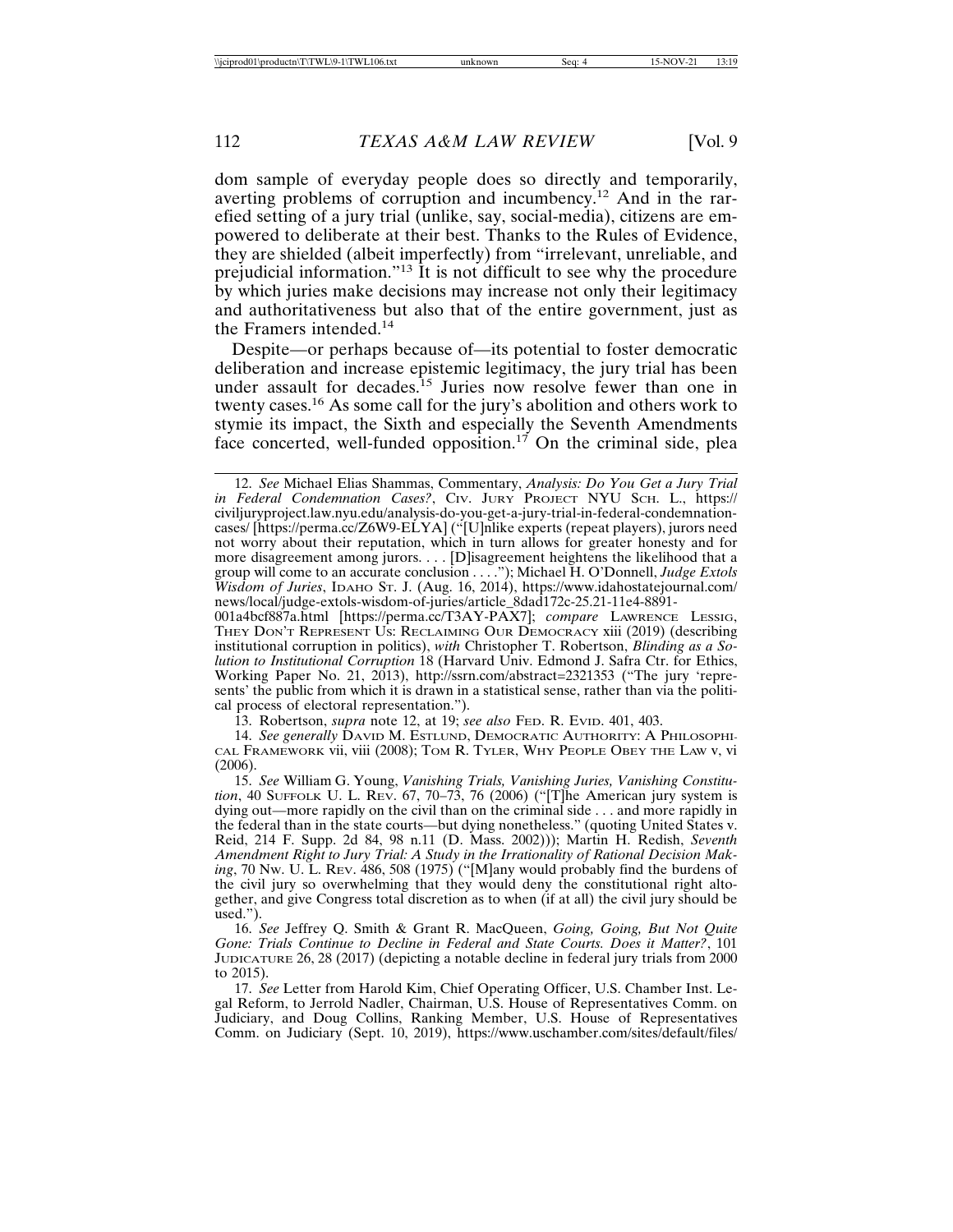bargaining makes trial by jury a rarity invoked by only the least rational defendants—those willing to reject a much more favorable offer from the prosecutor who holds near-total power over what crimes to charge and what sentences to recommend.18 On the civil side, advocated "reforms" include sending even more cases to arbitration<sup>19</sup> or summarily adjudicating them before trial.<sup>20</sup> Even after jury trials, judges sometimes flip outcomes or impose damage caps that contradict the jury's determinations.<sup>21</sup>

Much dissatisfaction with civil juries stems from executives who fear that juries empower the public to hold business accountable.<sup>22</sup> But, of

18. *See* Megan S. Wright, Shima Baradaran Baughman & Christopher T. Robertson, *Inside the Black Box of Prosecutor Discretion*, U.C. DAVIS L. REV. (forthcoming 2022); Christopher Slobogin, *Plea Bargaining and the Substantive and Procedural Goals of Criminal Justice: From Retribution and Adversarialism to Preventive Justice and Hybrid-Inquisitorialism*, 57 WM. & MARY L. REV. 1505, 1516–17 (2016).

19. *See* AT&T Mobility LLC v. Concepcion, 563 U.S. 333, 345–46 (2011) (describing the Federal Arbitration Act and noting the "national policy" in favor of arbitration agreements (citation omitted)). *But see* Sevier Cnty. Schs. Fed. Credit Union v. Branch Banking & Tr. Co., 990 F.3d 470, 481 (6th Cir. 2021) (finding an arbitration agreement invalid on narrow grounds); Jean R. Sternlight, *The Rise and Spread of Mandatory Arbitration as a Substitute for the Jury Trial*, 38 U.S.F. L. REV. 17, 17 (2003) (discussing how most "lawyers, courts, and commentators have failed to adequately consider constitutional rights to a jury trial in determining the validity of arbitration clauses").

20. *See* Suja A. Thomas, *What Happened to the American Jury?: Proposals for Revamping Plea Bargaining and Summary Judgment*, 43 LITIG. 25, 29–30 (2017); *see also* Sarah Sachs, *The Jury Is out: Mandating Pre-Treatment Arbitration Clauses in Patient Intake Contracts*, 2018 J. DISP. RESOL. 117, 117 (2018) (noting how most patients do not understand that they are signing away "their right to a jury trial or judicial oversight of their disputes" after signing patient intake forms).

21. *E.g.*, Saccameno v. U.S. Bank Nat'l Ass'n, 943 F.3d 1071, 1088, 1091 (7th Cir. 2019) (reducing punitive damages to approximately one-fifth what the jury awarded); *see also* George L. Priest, *Introduction* to CASS R. SUNSTEIN ET AL., PUNITIVE DAM-AGES: HOW JURIES DECIDE 4 (2002).

22. Young, *supra* note 15, at 76. Said Young:

[I]t is fair to observe that for decades, business and insurance interests have disparaged our civil juries while the courts have failed to defend the single institution upon which their moral authority ultimately depends. As a result, ... bipartisan majorities ... have restricted access to the ... jury severely.

*Id.*; *see also* NEIL VIDMAR & VALERIE P. HANS, AMERICAN JURIES: THE VERDICT 341 (2007) (finding that juries hold corporate actors liable "because of their greater knowledge, resources, and potential for impact").

<sup>190910</sup>\_h.r.\_1423\_fairact\_housejudiciary.pdf [https://perma.cc/22QC-5C2N] (advocating against the Forced Arbitration Injustice Repeal ("FAIR") Act); Gene Schaerr & Jed Brinton, *Business and Jury Trials: The Framers' Vision Versus Modern Reality*, 71 OHIO ST. L.J. 1055, 1056 (2010) (arguing that "at least [90%]" of the general counsel of Fortune 500 companies "would [if possible] vote to abolish the right to jury trial"); Judson Phillips, *Trump Tort Reform Threatens the 7th Amendment*, WASH. TIMES (Mar. 2, 2017), https://www.washingtontimes.com/news/2017/mar/2/trump-tort-reform-threatens-7th-amendment/ [https://perma.cc/92HR-QTNQ] (arguing that the tort-reform movement threatens jury trials).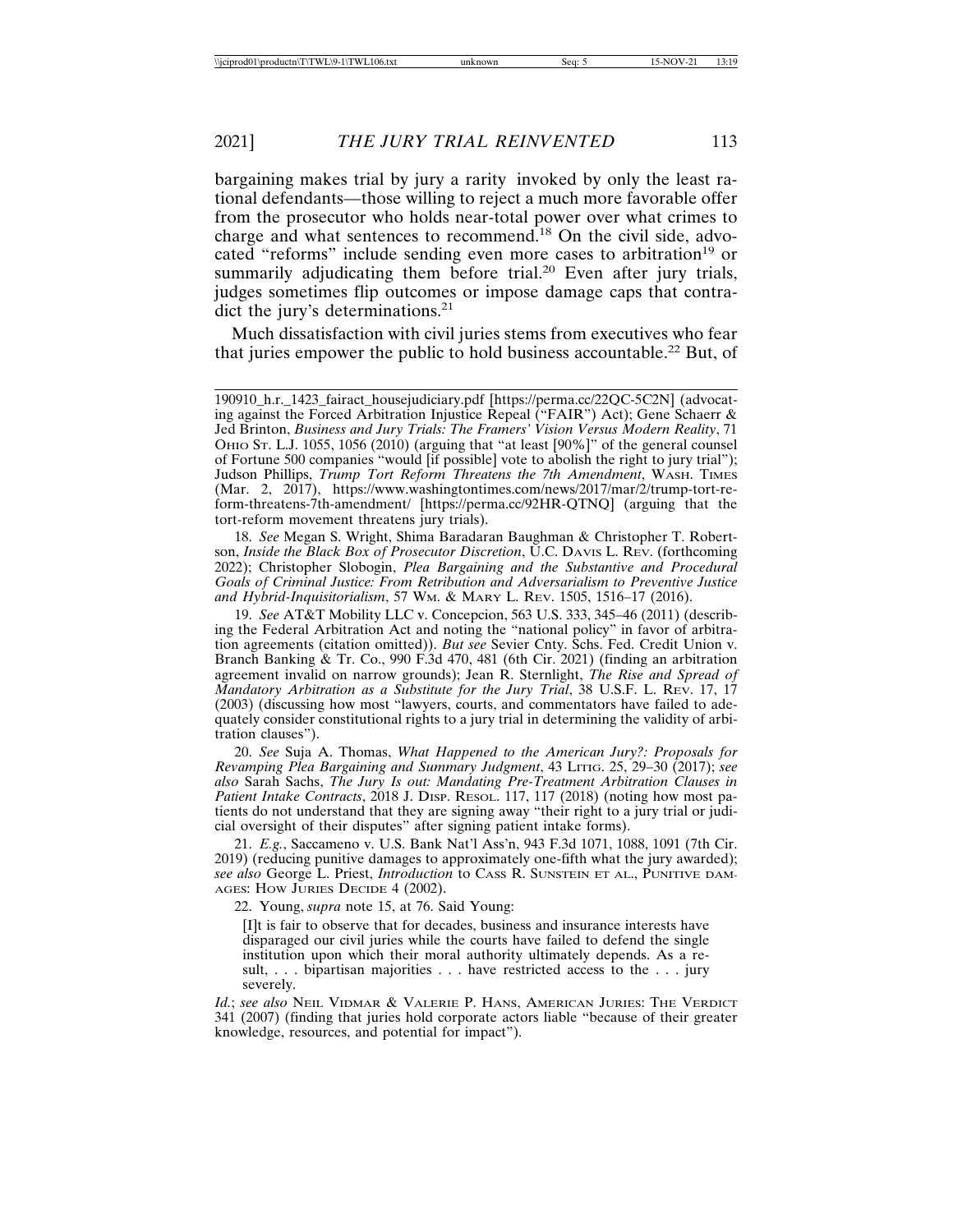course, that is a key reason for their existence.23 Since the delegates to the Constitutional Convention were, "for the most part, creditor-oriented nationalists," they may have intentionally omitted a civil jury right, which is populist and potentially favors debtors.24 "The omission of the civil jury triggered a firestorm of protest."25 To ensure that the judiciary served the economic interests of the many, anti-federalists insisted on the inclusion of the Seventh Amendment and related provisions in the Judiciary Act of 1789.<sup>26</sup> The criminal jury right has a similarly populist bent.<sup>27</sup>

Of course, some oppose jury trials for good-faith reasons. Given the small number of jurors on any panel, their decisions can be fairly criticized as being almost as unpredictable as a lottery.28 As currently constituted, juries are demographically unrepresentative—largely due to ethnic, racial, and class-based disparities—frustrating the ideal of judgment by one's peers.<sup>29</sup> Relatedly, most Americans view compulsory jury service as a huge imposition, especially when it conflicts with personal and professional obligations.30 Even within the legal profession, overworked lawyers and judges often prefer quick and certain pleas or settlements to lengthy and uncertain jury trials.31 The

24. Stephan Landsman, *The Civil Jury in America: Scenes from an Unappreciated History*, 44 HASTINGS L.J. 579, 597 (1993) (internal citation omitted).

25. *Id.* at 598.

26. *See generally* Charles Warren, *New Light on the History of the Federal Judiciary Act of 1789*, 37 HARV. L. REV. 49, 96–114 (1923).

27. *See* Duncan v. Louisiana, 391 U.S. 145, 156 (1968) ("Providing an accused with the right to be tried by a jury of his peers gave him an inestimable safeguard against the corrupt or overzealous prosecutor and against the compliant, biased, or eccentric judge.").

28. *See* Kevin M. Clermont & Theodore Eisenberg, *Trial by Jury or Judge: Transcending Empiricism*, 77 CORNELL L. REV. 1124, 1125 (1992) (collecting critiques of juries); *see also* Valerie P. Hans & Theodore Eisenberg, *The Predictability of Juries*, 60 DEPAUL L. REV. 375, 375 (2011) ("The jury is said to be the least predictable of the decision makers in the legal system.").

29. *See* HIROSHI FUKURAI, EDGAR W. BUTLER & RICHARD KROOTH, RACE AND THE JURY 3–4 (James Alan Fox & Joseph Weis eds., 1993); Rob Walters, Michael Marin & Mark Curriden, *Are We Getting a Jury of Our Peers?*, 68 TEX. BAR J. 144, 145–46 (2005).

30. *See* Butler v. Perry, 240 U.S. 328, 332–33 (1916) (noting that the Thirteenth Amendment does not bar "enforcement of those duties [that] individuals owe to the state, such as services in the army, militia, [or] the jury"); Andrew J. Bloeser, Carl McCurley & Jeffery J. Mondak, *Jury Service as Civic Engagement: Determinants of Jury Summons Compliance*, 40 AM. POL. RSCH. 179, 184–85 (2012); Thomas L. Fowler, *Filling the Box: Responding to Jury Duty Avoidance*, 23 N.C. CENT. L.J. 1, 1 nn. 4–5 (1997).

31. Christopher Slobogin, *The Case for a Federal Criminal Court System (and Sentencing Reform*), 108 CALIF. L. REV. 941, 942 (2020) (noting that "the number of criminal and prisoner cases commenced in federal court has far outpaced increases in judgeships"); Darryl K. Brown, Essay, *The Perverse Effects of Efficiency in Criminal*

<sup>23.</sup> Paul D. Carrington, *The Civil Jury and American Democracy*, 13 DUKE J. COMPAR. & INT'L L. 79, 84 (2003) ("It is generally assumed, and not without reason, that juries are prone to favor civil litigants who are members of the community whom they represent.").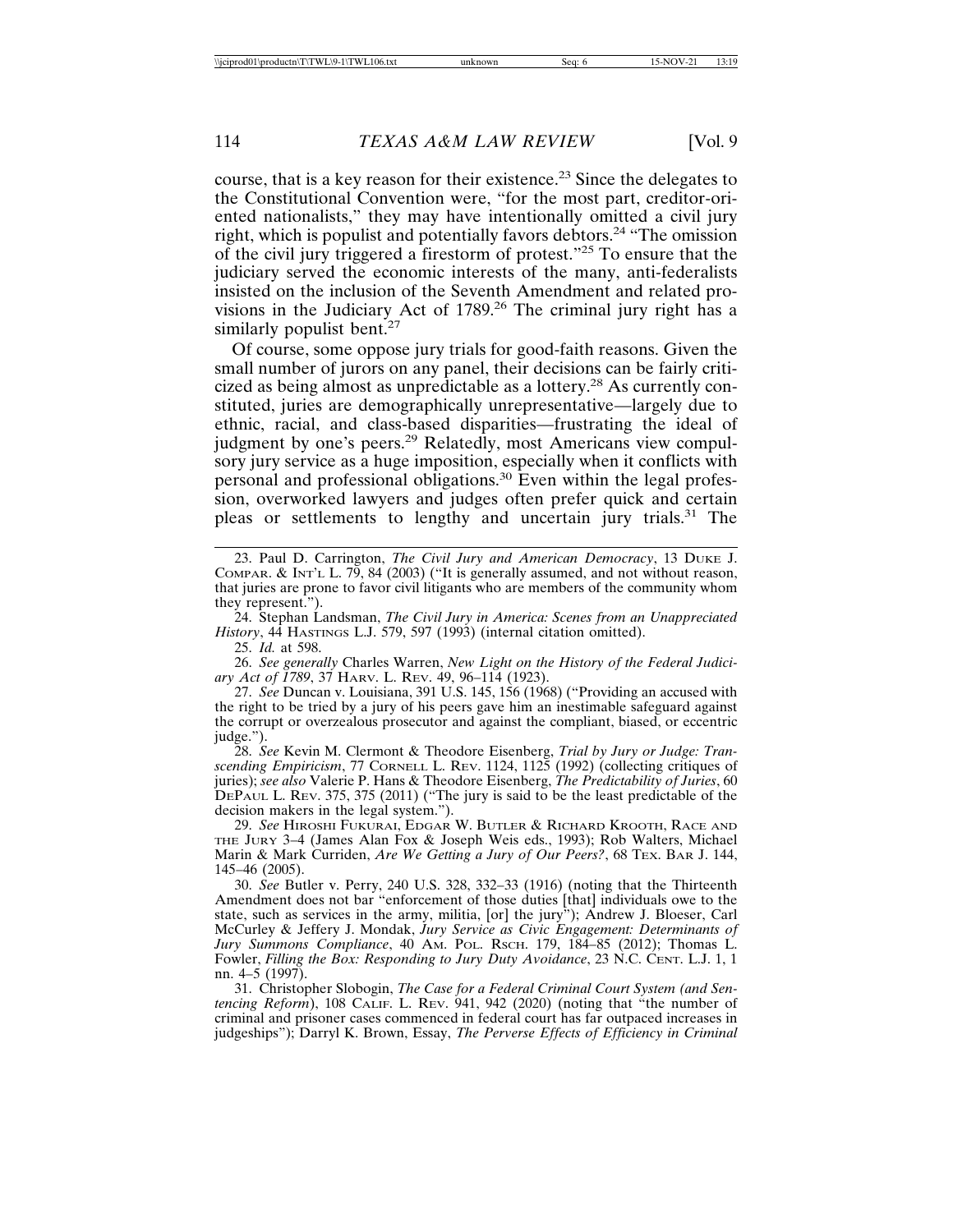coronavirus pandemic only heightened concerns about jury trials, which entail convening six to twelve jurors in an enclosed space before having them deliberate for hours, days, or even longer.<sup>32</sup>

Indeed, juries can be inefficient and unpredictable. Rather than abolishing or cabining them, however, we should reinvent them so that they better serve their original purposes of fostering democratic engagement and epistemic legitimacy.

Compare the carriages, bridges, and ships used for war and transport in 1789 with technologies used for such purposes today. The changes are profound. Scientific and technological advances revolutionized warfare and transportation; in doing so, they made both endeavors more convenient, more efficient, and more effective. Yet aside from admitting a broader franchise of citizens, today's juries scarcely differ from their seventeenth- and eighteenth-century counterparts.33 Given this stagnancy, it is unsurprising that the jury trial is not optimally adapted to modernity. The warships that Thomas Jefferson ordered to bombard the Barbary Pirates would not be able to fulfill their purpose accurately or efficiently today, either.

Scientific advances, combined with the ever-increasing ease of longdistance communication, make one wonder what the jury would resemble if it had been invented in 2021. Given the rise of applied statistics and findings from political psychology, behavioral economics, neuroscience, and other fields, would we stick to twelve or fewer jurors? Would we allow lawyers to handpick some jurors to remove "peremptorily" out of sheer intuition or prejudice? Would we force jurors to sit through live, synchronous trials lasting days, weeks, or even months? Would we continue hoping that, when exposed to inadmissible evidence, merely instructing jurors to ignore that evidence will cure or eliminate prejudice? Given the proliferation of inexpensive computers and the Internet, would we even require jurors to physically assemble at courthouses? Would we conduct civil trials of national importance, involving issues like patent infringement or product liability, with juries chosen from local venires? Would we still have jurors deliberate in secret, often by way of personal anecdotes and racialized and gendered rhetoric that would have been utterly inadmissible at trial? In hindsight, the jury trial of 1789 seems, at best, quaint—and, at worst, counterproductive.

It turns out that these familiar features of the jury are not essential; they are historical contingencies reflecting eighteenth-century scien-

*Process*, 100 VA. L. REV. 183, 183–84 (2014) ("The number of cases that courts must resolve has grown relentlessly for decades, and the public infrastructure has not kept pace."); *see also* Arthur R. Miller, *The Pretrial Rush to Judgment: Are the "Litigation Explosion," "Liability Crisis," and Efficiency Clich´es Eroding Our Day in Court and Jury Trial Commitments?*, 78 N.Y.U. L. REV. 982, 1098 (2003).

<sup>32.</sup> *See infra* Part II.

<sup>33.</sup> *See generally* Douglas G. Smith, *The Historical and Constitutional Contexts of Jury Reform*, 25 HOFSTRA L. REV. 377, 377–79 (1996).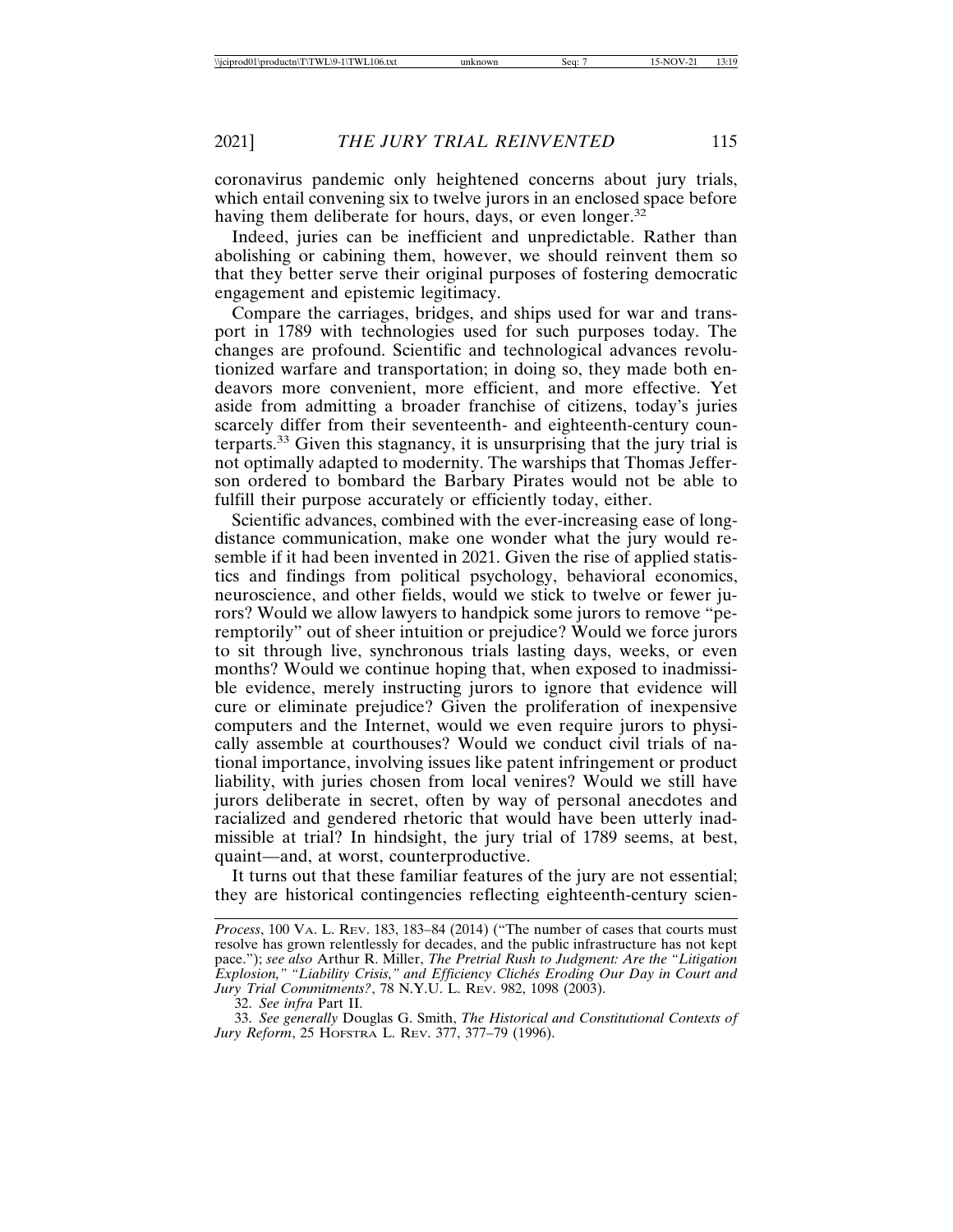tific and technological realities.<sup>34</sup> Scholars have suggested moderate reforms.35 We believe that a more fundamental reckoning is in order.

This Article proceeds in three parts. The first Part discusses the effects of the coronavirus ("COVID–19") pandemic on the judiciary throughout 2020 and 2021. We show that many of our proposed reforms are no longer speculative but were wholly or partly implemented in real cases. We also discuss coronavirus-era caselaw with implications for the constitutionality (or lack thereof) of online trials. The second Part articulates six fundamental reforms aimed at bringing juries into the twenty-first century. These include: (1) increasing the number of randomly selected jurors and eliminating peremptory challenges; (2) increasing the use of video presentations; (3) shortening and reorganizing trial presentations; (4) divorcing trials from classic time and place restrictions; (5) creating nationwide jury pools for national cases (and expanding criminal pools to the extent that the Constitution permits); and (6) aggregating votes that individual jurors cast, thereby discarding interpersonal "deliberation" entirely. The third and final Part briefly reviews whether courts are likely to hold these reforms constitutional before gesturing toward several necessary changes to the rules of civil and criminal procedure.

### II. ONLINE JUDICIAL PROCEEDINGS IN 2020 & 2021

The COVID–19 pandemic has left no institution untouched. Thus far, the institutions that survived—and that may even thrive when the crisis ends—are those that have adapted.

In this Part, we review the judiciary's response to the pandemic while also detailing attempts by state and local governments and academic institutions to brainstorm "best practices" for online trials. We also detail constitutional concerns in the criminal context to argue that—when pandemics like COVID–19 surpass one year—online trials may be constitutionally necessary if defendants' speedy-trial rights are to be respected.

<sup>34.</sup> *See, e.g.*, Williams v. Florida, 399 U.S. 78, 102–03 (1970) ("[T]he fact that the jury at common law was composed of precisely 12 is a historical accident, unnecessary to effect the purposes of the jury system and wholly without significance . . . ." (citing Duncan v. Louisiana, 391 U.S. 145, 182 (1968) (Harlan, J., dissenting))); *see also* Ian Ayres, *Pregnant with Embarrassments: An Incomplete Theory of the Seventh Amendment*, 26 VAL. L. REV. 385, 387–89 (1991) (arguing that a significant typo—a conspicuous comma—in the Seventh Amendment indicates that the Framers' text is fallible).

<sup>35.</sup> *See, e.g.*, Akhil Reed Amar, *Reinventing Juries: Ten Suggested Reforms*, 28 U.C. DAVIS L. REV. 1169, 1178, 1184 (1995) (suggesting that when called for jury duty, courts should not excuse people claiming to be burdened by service and arguing that "more trials can take place if we get rid of all the wasteful preliminaries like elaborate voir dire").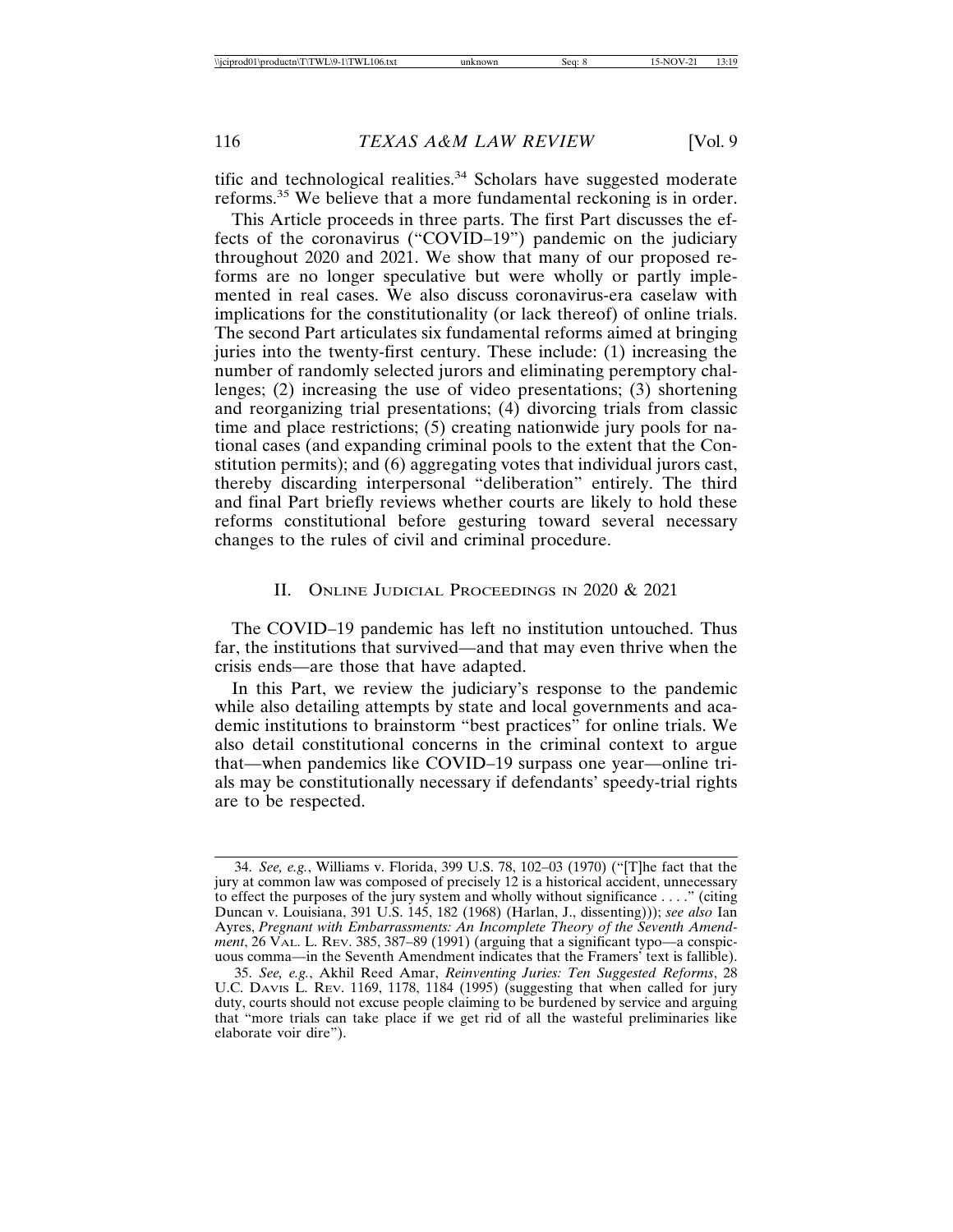#### A. *COVID–19's Effect on Civil Trials*

The first federal plan for safeguarding a functioning judiciary in the event of a pandemic was published in April 2007 when the Department of Justice released a report entitled *Guidelines for Pandemic Emergency Preparedness Planning: A Road Map for Courts* ("Roadmap").36 The Roadmap, which is far more useful logistically than legally, provided federally supported guidelines to state and local courts detailing step-by-step, so-called "best practices" for pandemicresponse plans.37 The document presciently acknowledged that, in the case of a prolonged pandemic, adopting a greater embrace of the Internet will be not only useful but "*needed* to continue operations."<sup>38</sup> Despite mentioning the necessity of increasing courts' teleconferencing abilities and writing that courts should "review alternative court sites and other means by which to communicate with . . . participants," the authors did not conduct an in-depth analysis on the concept of online jury or bench trials.<sup>39</sup>

When the pandemic struck in 2020, courts, schools, and employers adapted first, moving lessons online and asking (or demanding) that non-essential employees work from home. Federal and state legislatures were close behind. On May 15, 2020, only two months after journalists wondered whether a "virtual Congress is possible,"40 Congress answered in the affirmative.41 This was no small change. Per the *New York Times*, "the coronavirus pandemic officially succeeded" where the 1793 Philadelphia yellow fever and 1918 Spanish influenza outbreaks, September 11, 2001, attacks, and "generations of agitators for

36. *See* CRIM. CTS. TECH. ASSISTANCE PROJECT, GUIDELINES FOR PANDEMIC EMERGENCY PREPAREDNESS PLANNING: A ROAD MAP FOR COURTS, BUREAU JUST. ASSISTANCE 1 (Apr. 2007), https://bja.ojp.gov/sites/g/files/xyckuh186/files/Publications/Pandemic\_Road\_Map.pdf [https://perma.cc/HH3Q-NJDC] ("[I]t is vital to develop a structured plan for preparing the courts to cope with a pandemic outbreak.").

37. *Id.* at 14–15 ("[E]xisting legal authority relating to public health matters should be analyzed to ensure there is adequate legal foundation for any court actions. The planning process should include the following key components:  $[(1)]$  [f]ormation of a planning committee[,] . . . [(2)] [r]eview of constitutional provisions and pertinent authority under state law and [appropriate] regulations[,] . . . [and (3)] [*c*]*onsideration of technological and other capabilities* . . . ." (emphasis added)).

38. *Id.* (emphasis added).

39. *See id.* at 11. Although not comprehensive, the Roadmap did discuss ways to preserve public access to courts. *Id.* ("Employing technology such as televised court proceedings, public access to computerized information systems, and simultaneous court transcription to provide participants and the public access to court proceedings may help remedy this issue.").

40. Evan Halper & Jennifer Haberkorn, *Congress May Move Online as Members Become Sick, Quarantined*, GOVERNING (Mar. 20, 2020), https://www.governing.com/ now/Congress-May-Move-Online-as-Members-Become-Sick-Quarantined.html [https://perma.cc/G2R3-6X9R].

41. Nicholas Fandos, *With Move to Remote Voting, House Alters What It Means for Congress to Meet*, N.Y. TIMES (May 15, 2020), https://www.nytimes.com/2020/05/ 15/us/politics/remote-voting-house-coronavirus.html [https://perma.cc/CVQ9-AV4P].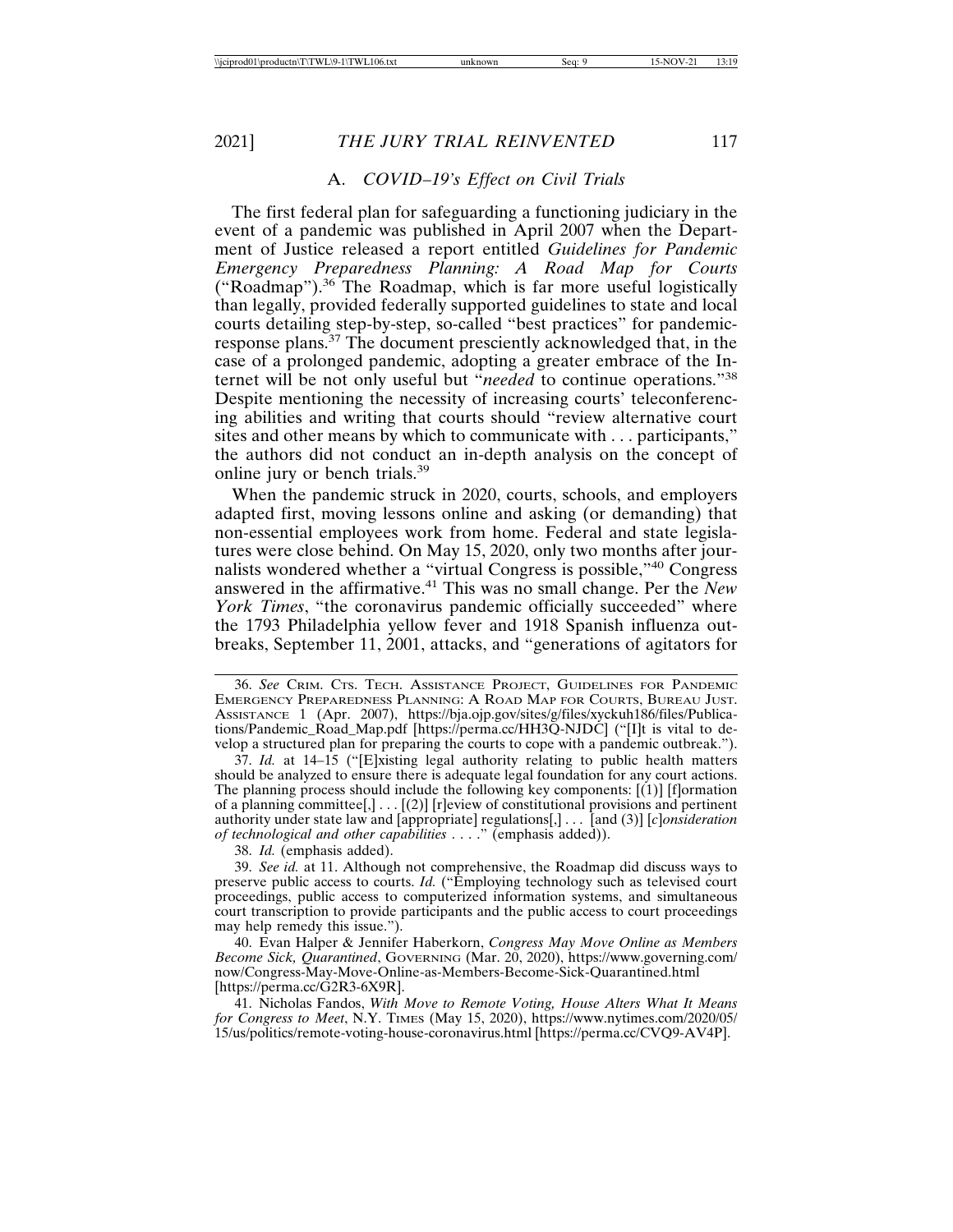institutional change" failed—it untethered "Congress from its mandate to come together physically."<sup>42</sup>

If legislators can move online, why not judges? And if legislators can *make* law online, and judges can *interpret* law online, why should jurors be incapable of *applying* law online?

With its reliance on arguments from authority and its reverence for precedent, the judiciary can sometimes seem particularly traditionalist.43 This may partly explain why some state judiciaries took surprisingly long to meaningfully respond to the pandemic.44 For example, the Supreme Court of Arkansas did not suspend or otherwise substantially alter jury trials until November 20, 2020.45 This delay occurred even though the Governor had announced a state of emergency on March 11, 2020,<sup>46</sup> only two days before President Trump declared a national emergency.<sup>47</sup>

Still, many courts were more aggressive in trying to move as much business as possible from the courthouse to the Internet. Although some courthouses successfully configured their courtrooms to comply with the CDC's social-distancing guidelines, many courts found that their facilities simply could not be physically reconfigured in a manner enabling safe jury trials.<sup>48</sup> Even if it were possible to physically reconfigure every courthouse, doing so might be cost prohibitive.<sup>49</sup> Even courts that were initially reluctant to do so therefore found themselves moving several functions online.

<sup>42.</sup> *Id.*

<sup>43.</sup> *E.g.*, Brad Taylor, *Law in the Time of Covid-19: Looking Backward While Moving Forward*, 108 ILL. BAR J. 26, 26 (2020) ("The legal profession is, out of necessity, practicality, or sometimes sheer stubbornness, notoriously backward looking."); *see also* JAMES E. MOLITERNO, THE AMERICAN LEGAL PROFESSION IN CRISIS 215 (2013) ("In short, the legal profession is ponderous, backward looking, and selfpreservationist.").

<sup>44.</sup> *See generally COVID-19 Roundup: Court Closures and Procedural Changes*, Westlaw (Apr. 30, 2020), 2020 WL 1223450 (detailing information updated as of April 2020 about court closures and procedural changes, including several instances in which courts extended court shut-downs long after first anticipated).

<sup>45.</sup> *In re* Response to the COVID-19 Pandemic, 2020 WL 6817802, at \*1–3 (Ark. Nov. 20, 2020).

<sup>46.</sup> *Id.* at \*1.

<sup>47.</sup> Andrew S. Boutros, Jay R. Schleppenbach & Gregory T. Noorigian, *The Collision of the Speedy Trial Clock with the Coronavirus's Slowdown Realities: Justice in the Time of COVID-19*, CRIM. JUST. MAG., Oct. 26, 2020, at 49.

<sup>48.</sup> Herbert B. Dixon, Jr., *Pandemic Potpourri: The Legal Profession's Rediscovery of Teleconferencing*, 59 JUDGES' J. 37, 38 (2020).

<sup>49.</sup> Boutros et al., *supra* note 47, at 49, 53 (writing that despite an August 2020 felony trial in the Northern District of Illinois, "it remains to be seen whether the intense precautions taken there, which applied to every aspect of the juror's experience from parking to security to deliberations, can be replicated on a widespread basis").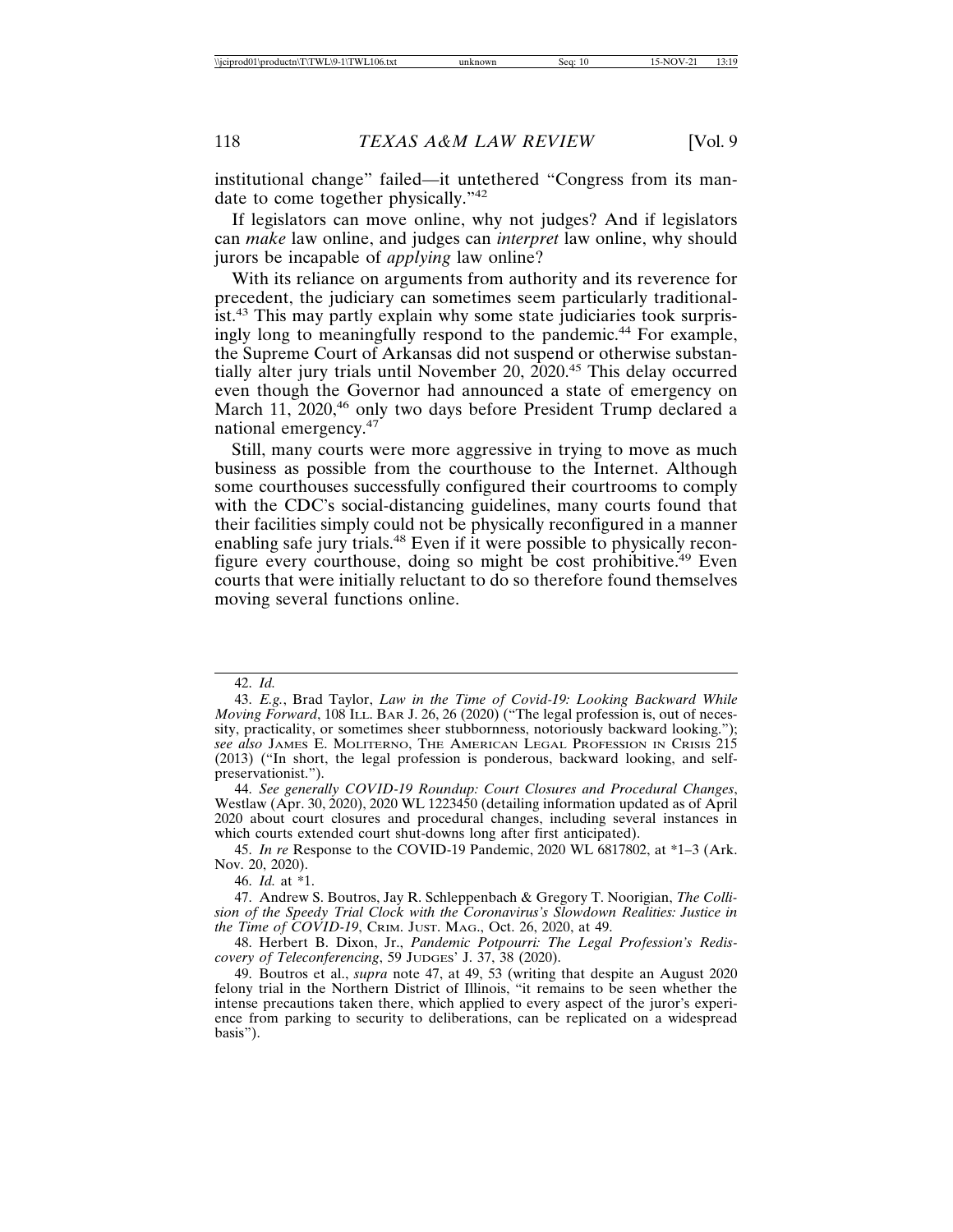The first such judicial proceedings were generally pre-trial hearings and depositions.50 On March 31, 2020, the Judicial Conference temporarily "approved . . . video and teleconferencing for certain criminal and civil proceedings."51 Importantly, "[t]his approval also" authorized judges to use "teleconferencing to provide the public and media audio access to court proceedings."52 The Judicial Conference's action followed the March 27, 2020, passage of the Coronavirus Aid, Relief, and Economic Security ("CARES") Act, which temporarily expanded video- and telephone conferencing for certain judicial proceedings.<sup>53</sup> The CARES Act's passage prompted states to increase the use of videoconferencing in court proceedings.<sup>54</sup> Not coincidently, then, March 2020 marked a turning point after which courts increasingly pondered the logistics of holding trials and hearings online for the remainder of the pandemic.

Although courts were hesitant to conduct actual trials online, the idea was not altogether new, having been discussed in law review articles in 2006 and, briefly, in 1994.<sup>55</sup> That said, most pre-coronavirus scholarship focused on hearings, depositions, and other functions that involve judges and attorneys but not jurors.

In June 2020, NYU Law's Civil Jury Project enlisted dozens of judges, academics, and practitioners to craft protocols intended for online civil jury trials; it then tested the protocols in a mock trial.<sup>56</sup> The three protocols detailed best practices for online (1) jury selection, (2) trial, and (3) deliberation.<sup>57</sup> The participants generally concluded that, while challenging, online civil jury trials are viable if reasonable precautions are undertaken.58 The mock trial remains

51. Dixon, *supra* note 48, at 38.

54. *Id.*

55. Nancy S. Marder, *Cyberjuries: A New Role as Online Mock Juries*, 38 U. TOL. L. REV. 239, 239 (2006) ("[O]nline juries . . . could offer online group decision-making by laypersons in cases that do not require a traditional jury trial."); Henry H. Perritt Jr., *Changing Litigation with Science and Technology: Video Depositions, Transcripts and Trials*, 43 EMORY L.J. 1071, 1071–72 (1994) (suggesting the concept); *see also* Bernard Chao, Christopher Robertson & David Yokum, *Crowdsourcing & Data Analytics: The New Settlement Tools*, 102 JUDICATURE 62, 63 (2018) (arguing for online mock juries as an alternative to trials).

56. *See Virtual Jury Trial Protocols*, CIV. JURY PROJECT (2021), https:// civiljuryproject.law.nyu.edu/resources-2/protocols/ [https://perma.cc/X4QS-SSNP]. 57. *Id*.

58. *See, e.g.*, Michael Shammas, *The Verdict Is in: Online Jury Trials Are Possible*, CIV. JURY PROJECT, https://civiljuryproject.law.nyu.edu/the-verdict-is-in-online-jurytrials-are-possible/ [https://perma.cc/JN88-GKQF] (proposing "mixed" trials during

<sup>50.</sup> *See, e.g.*, Sonrai Sys., LLC v. Romano, No. 16 CV 3371, 2020 WL 3960441, at \*3 (N.D. Ill. July 13, 2020) (COVID–19 "health concerns . . . create[d] 'good cause' for the entry of an order requiring that Geotab's experts' depositions take place by remote videoconference."); SAPS, LLC v. EZCare Clinic, Inc., No. 19-11229, 2020 WL 1923146, at \*2 (E.D. La. Apr. 21, 2020) ("This court will not require parties to appear in person . . . in the midst of the present pandemic.").

<sup>52.</sup> *Id.*

<sup>53.</sup> *Id.*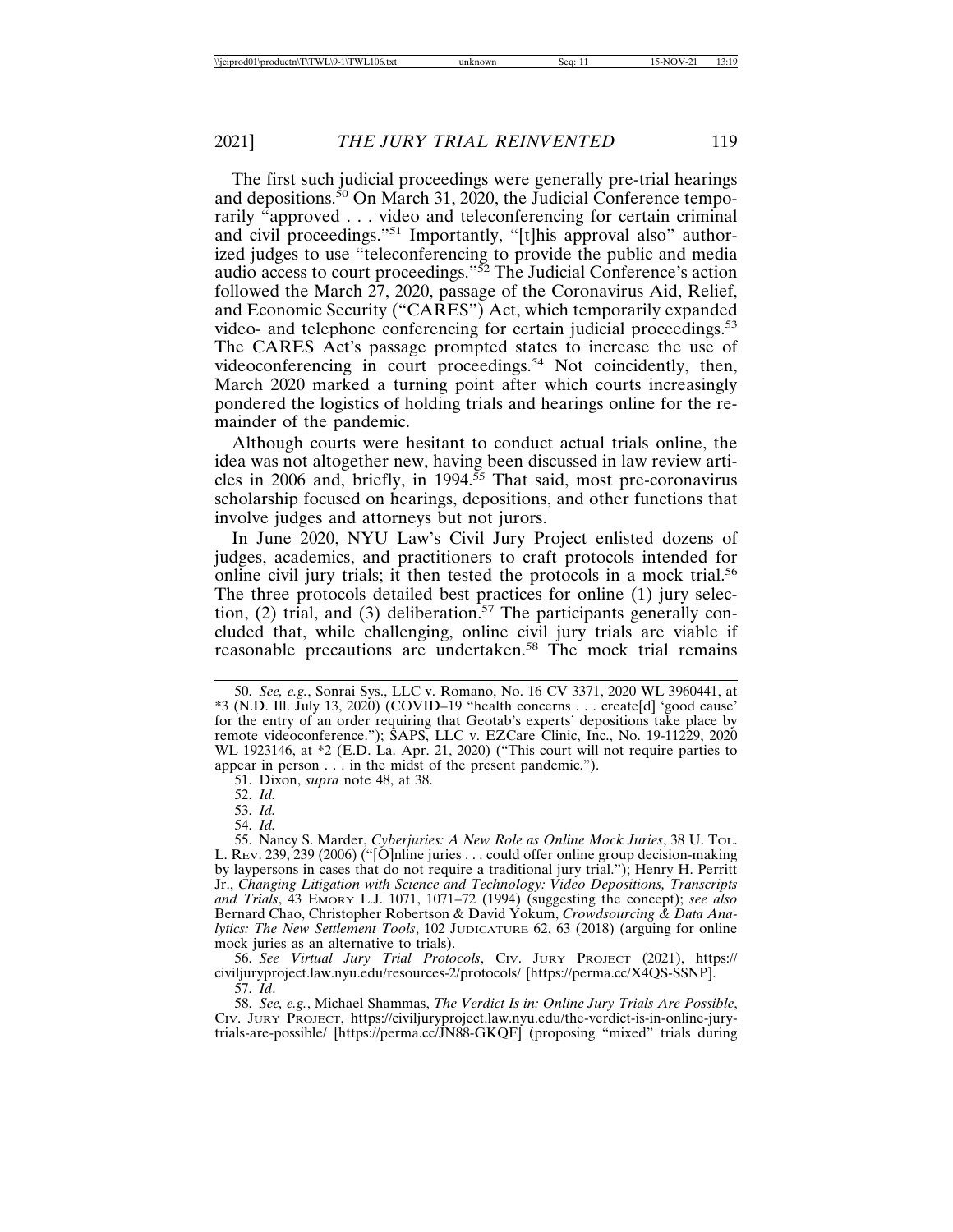available on YouTube,<sup>59</sup> and major libraries have developed repositories of relevant materials.<sup>60</sup>

Several jurisdictions began proposing their own protocols. The Yolo County Superior Court of California promulgated exemplary guidelines for jurors and attorneys aimed at minimizing the risk of spreading infectious diseases.61 The county effectively determined that only proceedings (e.g., jury deliberations in their view) that cannot be constitutionally, practically, or confidentially completed via videoconferencing should be conducted inside courthouses with social-distancing safeguards like spaced seating.<sup>62</sup> Other jurisdictions soon followed, with some—like Illinois—citing the Civil Jury Project's protocols.<sup>63</sup>

An Alabama district court set a trial date of June 1, 2020, in what "was set to be the first federal civil [jury] trial in the country after courts closed for the coronavirus pandemic."64 The court eventually concluded on its own motion that a continuance to limit the virus's spread was warranted while nonetheless emphasizing that "[j]ury trials cannot remain stalled indefinitely."65 In an order staying trials, likewise, California's Chief Justice noted that "[c]ourts may conduct such a trial at an [another] date, upon a finding of good cause shown or through the use of remote technology."<sup>66</sup>

The first COVID–19 online trial was a bench trial (without a jury) held on April 22, 2020, when a Harris County, Texas judge oversaw a one-day trial over the Zoom videoconferencing platform.<sup>67</sup> Despite its

59. Civ. Jury Project, *Highlights from the Civil Jury Project at NYU School of Law and CCCPC Virtual Mock Trial*, YOUTUBE (July 21, 2020), https://www.youtube.com/ watch?v=7U\_aVbklGpU&feature=YOutu.be. [https://perma.cc/ZQF3-22DJ].

60. *See, e.g.*, Robin Gardner, *Annotated Bibliography of Covid-19 Legal Literature*, U. MELB. L. SCH. LIBR. (Oct. 26, 2020), https://law.unimelb.edu.au/\_\_data/assets/ pdf\_file/0008/3522437/MLS-COVID-19-Legal-Scholarship-Bibliography-Consolidation-26Oct2020.pdf [https://perma.cc/ZWL2-D5X6] (providing Australian, Canadian, British, and American scholarship on reconciling common law procedures with COVID–19).

61. *See Online Jury Trials Are Possible*, *supra* note 58.

62. *Id.*

63. *Court Operations During COVID-19 Task Force*: *Guidelines on Remote Jury Selection in Civil Trials*, ILL. CTS. 2, https://courts.illinois.gov/CircuitCourt/Jury/Remote/Remote\_Jury\_Selection\_Guidelines.pdfv [https://perma.cc/Y7ZA-FU7J].

64. *See* Quinn v. City of Tuskegee, 464 F. Supp. 3d 1262, 1263 (M.D. Ala. 2020). 65. *Id.*

66. *Judicial Council of California Statewide Emergency Order by Hon. Tani G. Cantil-Sakauye, Chief Justice of California and Chair of the Judicial Council*, LACOURT.ORG (Mar. 30, 2020), http://www.lacourt.org/newsmedia/uploads/14202043 1048StatewideOrderbytheChiefJustice-ChairoftheJudicialCouncil03-30-2020.pdf [https://perma.cc/4D8P-S5J9].

67. Daniel Siegal, *Texas Court Pioneers Trial by Zoom in Atty Fee Dispute*, LAW360 (Apr. 22, 2020, 10:05 PM), https://www.law360.com/articles/1265459/texascourt-pioneers-trial-by-zoom-in-atty-fee-dispute [https://perma.cc/8SNX-BRZX].

the pandemic to preserve confidentiality with some portions held online and other portions—such as confidential jury deliberations—held in socially spaced courtrooms) [hereinafter *Online Jury Trials Are Possible*].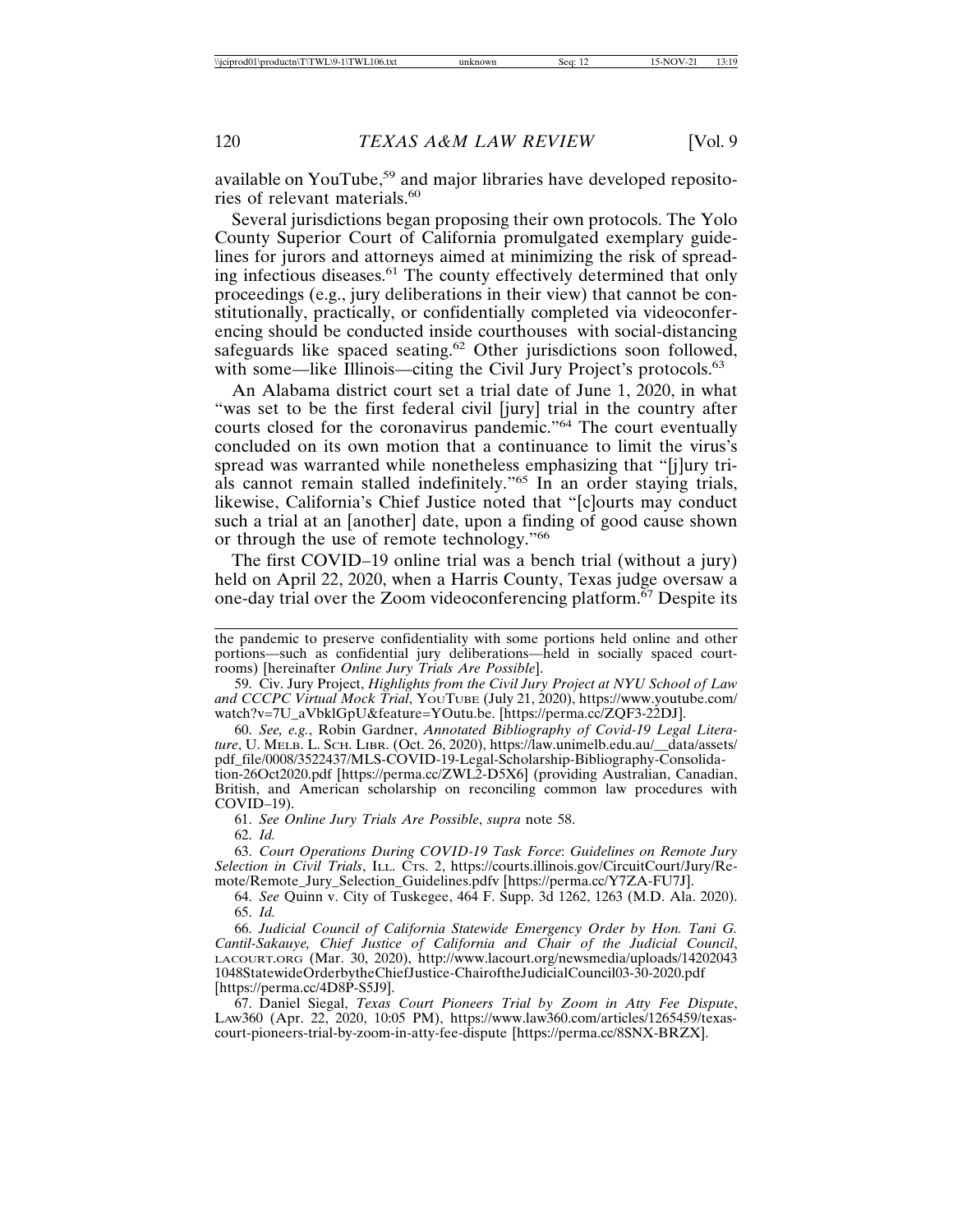relatively boring subject matter (attorneys' fees), the case garnered substantial interest. $68$  Approximately 2,000 viewers tuned in. $69$ 

The nation's first pandemic-era online civil jury trial was held in Texas state court on May 18, 2020.70 Although the verdict was nonbinding, $71$  the trial was nonetheless notable because of how relatively smoothly it went, thereby proving the concept. Texas blazed another path when, in August 2020, a "virtual jury trial . . . brought about by the pandemic" was conducted by a state criminal court in Travis County, Texas.72 Watched by approximately 1,000 viewers, the case involved "misdemeanor charges alleging excessive speed in a construction zone," and—after using a "private virtual room to review the evidence and deliberate"—the jury returned verdicts of guilty on the speeding charge and not-guilty on the work-zone enhancement charge.<sup>73</sup> A third online jury trial soon followed, this time in a federal civil court in Seattle, Washington, yielding a \$1.35 million verdict.<sup>74</sup>

*Griffin v. Albanese Enterprise, Inc*. has been called "the nation's first . . . *fully* remote, state court civil jury trial" with a binding verdict.75 Florida jurors awarded the plaintiff more than \$300,000 in damages for a beating suffered at the hands of bouncers in a Jacksonville, Florida, club.76 The court conducted jury selection entirely online, and the one-day trial remains digitally available for study by scholars, lawyers, and judges.<sup>77</sup>

70. *See* Nate Raymond, *Texas Tries a Pandemic First: A Jury Trial by Zoom*, REUTERS (May 18, 2020, 6:19 AM), https://reut.rs/3hKVqCs [https://perma.cc/J3H6- 6496]. The verdict was non-binding. *Id.*

71. *Id*. ("[T]he abbreviated format and non-binding verdict make it ideal to test the viability of holding jury trials remotely, as they grapple with the more daunting challenge of how to conduct them safely in person during the pandemic.").

72. Dixon, *supra* note 48, at 38.

73. *See id.* "Prosecutors and defense attorneys posted exhibits using the file-sharing service Box. The defendant's counsel used a virtual breakout room to confer with their client." *Id*. (internal citation omitted).

74. *Id.*

75. Arlin Crisco, *\$354K+ Verdict Wraps Landmark Remote Jury Trial Over Woman's Beating at Florida Club*, COURTROOM VIEW NETWORK (Aug. 11, 2020, 2:25 PM), https://blog.cvn.com/354k-verdict-wraps-landmark-remote-jury-trial-overwomans-beating-at-florida-club [https://perma.cc/M6H9-67UA] (emphasis added); *see* also Kevin-Khristián Cosgriff Hernández, *Key Takeaways from Groundbreaking Virtual Civil Jury Trial*, LAW360 (Oct. 8, 2020, 12:30 PM), https://www.law360.com/ip/ articles/1317417?utm\_source=RSs&utm\_medium=RSs&utm\_campaign=Section [https://perma.cc/K888-AU5F].

76. *See* sources cited *supra* note 75.

77. *Cayla Griffin vs. Albanese Enterprise, Inc.*, COURTROOM VIEW NETWORK, https://pages.cvn.com/duval-county-florida-remote-trial-program [https://perma.cc/ ERD9-VMEL]; *see also* Justin Jouvenal, *Justice by Zoom: Frozen Video, a Cat — and Finally a Verdict*, WASH. POST, https://www.washingtonpost.com/local/legal-issues/jus tice-by-zoom-frozen-video-a-cat—and-finally-a-verdict/2020/08/12/3e073c56-dbd3- 11ea-8051-d5f887d73381\_story.html (Aug. 12, 2020, 5:19 PM) [https://perma.cc/V9R5- 2DDZ].

<sup>68.</sup> *Id.*

<sup>69.</sup> *Id.*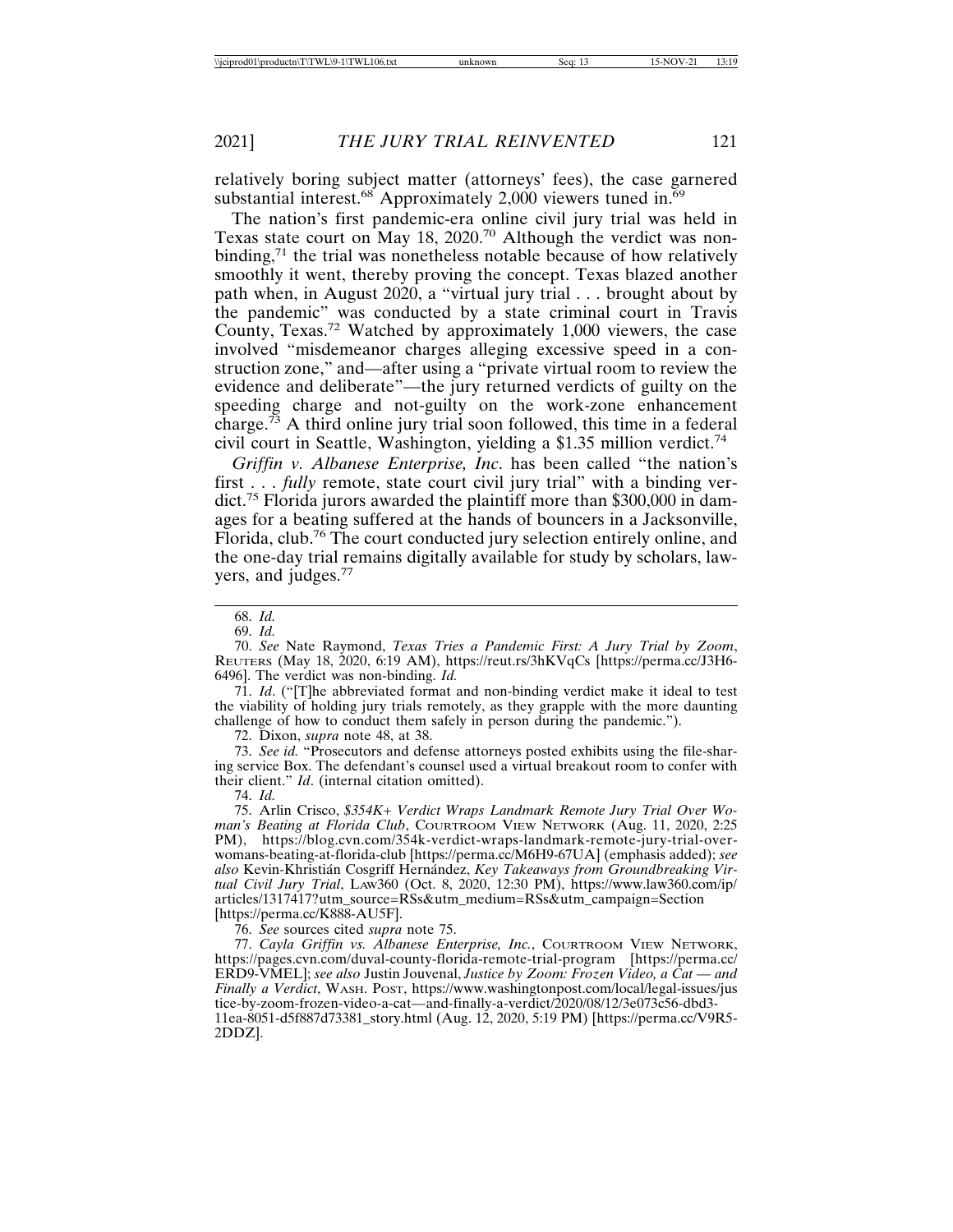#### B. *Criminal Trials & the Speedy-Trial Guarantee*

The criminal justice system saw particularly disruptive challenges due to COVID–19. Jurisdictions altered their usual criminal practice in several ways, including, namely: tolling statutes of limitations,78 releasing inmates early through parole or compassionate-release programs,<sup>79</sup> and limiting visitation to prisons and jails.<sup>80</sup> State and federal appellate courts also began hearing criminal and civil oral arguments via audio or video.<sup>81</sup>

In trial courts, the coronavirus's impact has varied according to the severity of crimes charged and the stage of proceedings. "At one extreme, a wide range of constitutional rights are implicated at a criminal trial; and for that reason, no online felony trial has been conducted. At the other, at least one misdemeanor trial and several pre-trial proceedings, as well as appellate and post-conviction proceedings, have been conducted online."82 The Internet worked especially well for "proceedings like first appearances and plea colloquies, which consist of the bulk of caseloads."<sup>83</sup>

Juries were of particular concern. Courts moved quickly to allow grand juries to deliberate online especially after the Southern District of New York, citing the Federal Rules of Criminal Procedure, did so.<sup>84</sup> More controversially, a federal judge permitted a juror, during the live courtroom trial of an Iranian banker, to deliberate "by FaceTime because the juror reported feeling unwell. In light of coronavirus concerns, [the judge] stated the court was under 'extraordinary circumstances' and in 'untested waters.' After being assured the juror

79. *See id.*

80. *Id.* ("At least [seventeen] states and Washington, D.C., suspended all visitation[,] and the remaining [thirty-three] states suspended normal visitation while allowing visits with attorneys.").

81. *Id.* "In the beginning of the pandemic, the U.S. Supreme Court postponed oral arguments and held oral arguments by telephone, making live audio of the arguments available to the public for the first time ever." *Id*. In addition, Kansas allowed "the use of two-way electronic audio-visual communication in court proceedings." *Id.*

82. Deniz Ariturk, William E. Crozier & Brandon L. Garrett, *Virtual Criminal Courts*, U. CHI. L. REV. ONLINE (Nov. 15, 2020), https://lawreviewblog.uchicago.edu/ 2020/11/16/covid-ariturk/ [https://perma.cc/GF6E-EX2C].

83. *Id.*

84. *See* Pete Brush*, Grand Jurors in SDNY Get Video Option Amid Virus Outbreak*, LAW360 (Mar. 21, 2020, 4:59 PM)*, https://www.law360.com/articles/1255774/ grand-jurors-in-sdny-get-video-option-amid-virus-outbreak* [https://perma.cc/CUV3- BBHR]; see also FED. R. CRIM. P. 6 (not requiring physical presence).

<sup>78.</sup> *See, e.g.*, *COVID-19 and the Criminal Justice System: A Guide for State Lawmakers*, NAT'L CONF. ST. LEGISLATORS (Aug. 19, 2020), https://www.ncsl.org/research/civil-and-criminal-justice/covid-19-and-the-criminal-justice-system-a-guide-forstate-lawmakers.aspx [https://perma.cc/5758-K9TD] ("Ohio's legislature enacted a law tolling statutes of limitations for criminal offenses, civil actions and administrative actions . . . set to expire between March 9, 2020[,] and July 30, 2020.").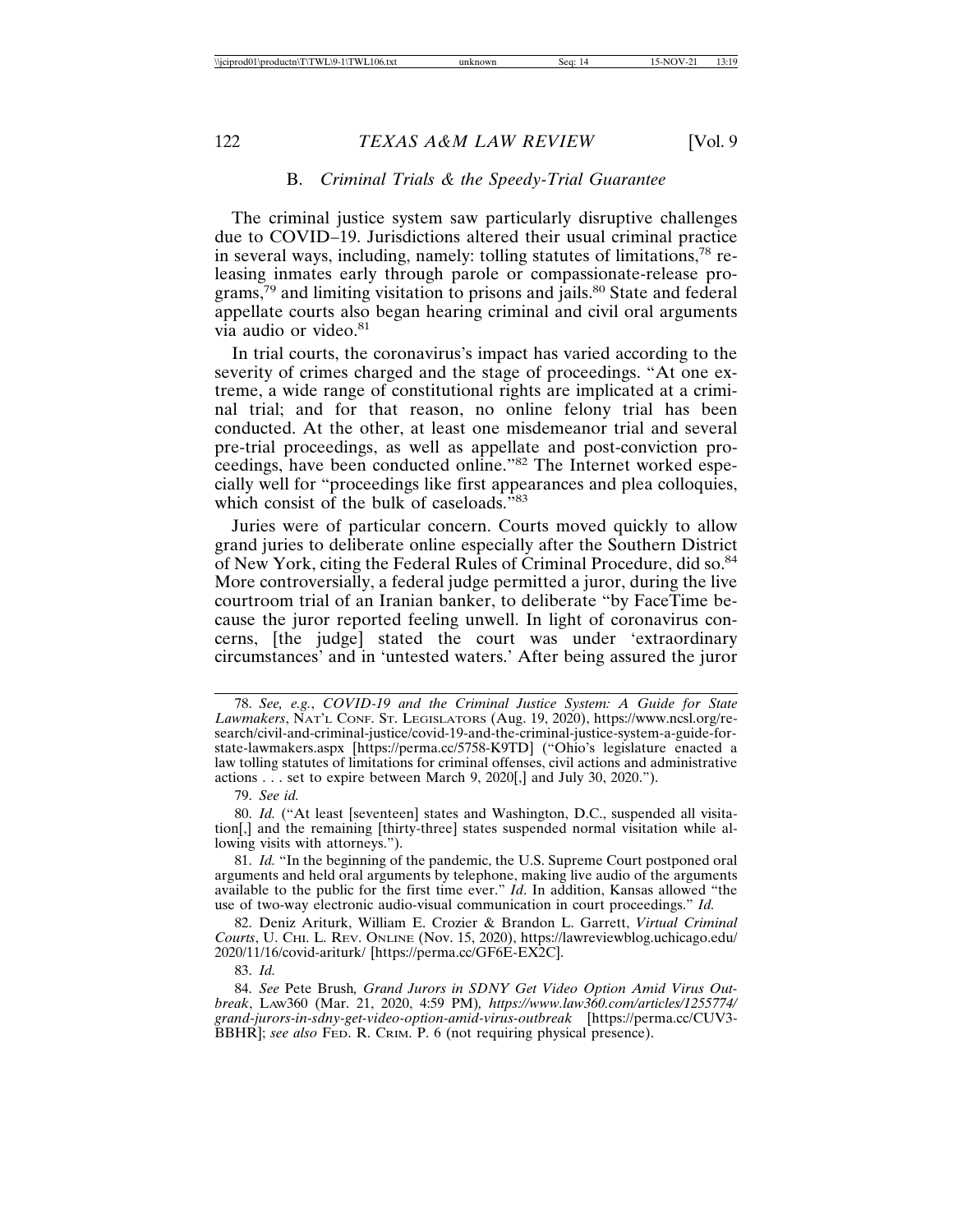would be secluded in [an] apartment, [the judge] stated to the juror, 'You must think of yourself as present in the jury room.'"<sup>85</sup>

For criminal trials, the pandemic created a double bind. On one hand, the speedy-trial guarantee presses courts to use video if necessary to clear cases, but the Confrontation Clause arguably suggests that only physical trials can pass constitutional muster.<sup>86</sup> In 2020, defense attorneys began questioning "how much delay is too much for the speedy-trial right, even when dealing with a global pandemic."<sup>87</sup> Concerned about speedy-trial rights, some emphasized "the need for solutions like video[ ]conferencing to avoid delay, if doing so is in their clients' interests."88 Unfortunately, the March 2020 CARES Act merely signaled that videoconferencing is permitted; it did not say *when* it is allowed; nor did it "provide instructions, much less guidance, on defendants' speedy-trial rights."<sup>89</sup>

Since the "Constitution does not specifically define what it means for a trial to be 'speedy,'" speedy-trial timelines were initially determined state by state.<sup>90</sup> But in 1974, Congress passed the Speedy Trial Act<sup>91</sup> to promote jurisdictional uniformity. "Interestingly, the Act's proponents did not focus solely on the rights of individual defendants, but also on a perceived need to obtain convictions quickly to reduce the risks of recidivism."92 As a result, although the Sixth Amendment's speedy-trial provisions relate to defendant-oriented due process concerns, the statutory framework has a broader focus.

That framework establishes concrete time limits to complete federal criminal prosecutions. For instance, absent court-approved extensions, the period between arrest and indictment usually cannot exceed thirty days while that between arraignment and trial cannot surpass seventy.93 If these limits are violated, then absent a recognized exclusion, "the complaint may be dismissed with or without prejudice depending

88. Boutros et al., *supra* note 47, at 54.

89. *Id.* at 51.

90. *Id.*; *see also* CAL. PENAL CODE § 1382 (West 2010); 725 ILL. COMP. STAT. ANN. 5 / 103-5 (West 2014).

91. *See* 18 U.S.C. § 3161 (2008).

93. 18 U.S.C. § 3161(b)–(c).

<sup>85.</sup> Richard Gabriel, *What Online Jury Trials Could Look Like*, LAW360 (Mar. 26, 2020, 2:56 PM), https://www.law360.com/articles/1257185/what-online-jury-trialscould-look-like [https://perma.cc/BKN5-TDVZ].

<sup>86.</sup> *See, e.g.*, Brandon Marc Draper, Essay, *And Justice for None: How COVID-19 Is Crippling the Criminal Jury Right*, 62 B.C. L. REV. E-SUPPLEMENT I.-1, I.-3 (2020) (arguing that jury trial by video conference would be "inherently unconstitutional" in nature but acknowledging that it could be necessary to use such trials, at least when defendants consent, because of speedy-trial concerns).

<sup>87.</sup> Boutros et al., *supra* note 47, at 48; *accord* John Eric Rapp & Ben Bigham, *COVID-19 v. Criminal Defendants*, 89 J. KAN. BAR ASS'N 32, 32–33 (2020).

<sup>92.</sup> Boutros et al., *supra* note 47, at 50 (citing H.R. REP. NO. 93-1508, at 8, 11  $(1974)$ ).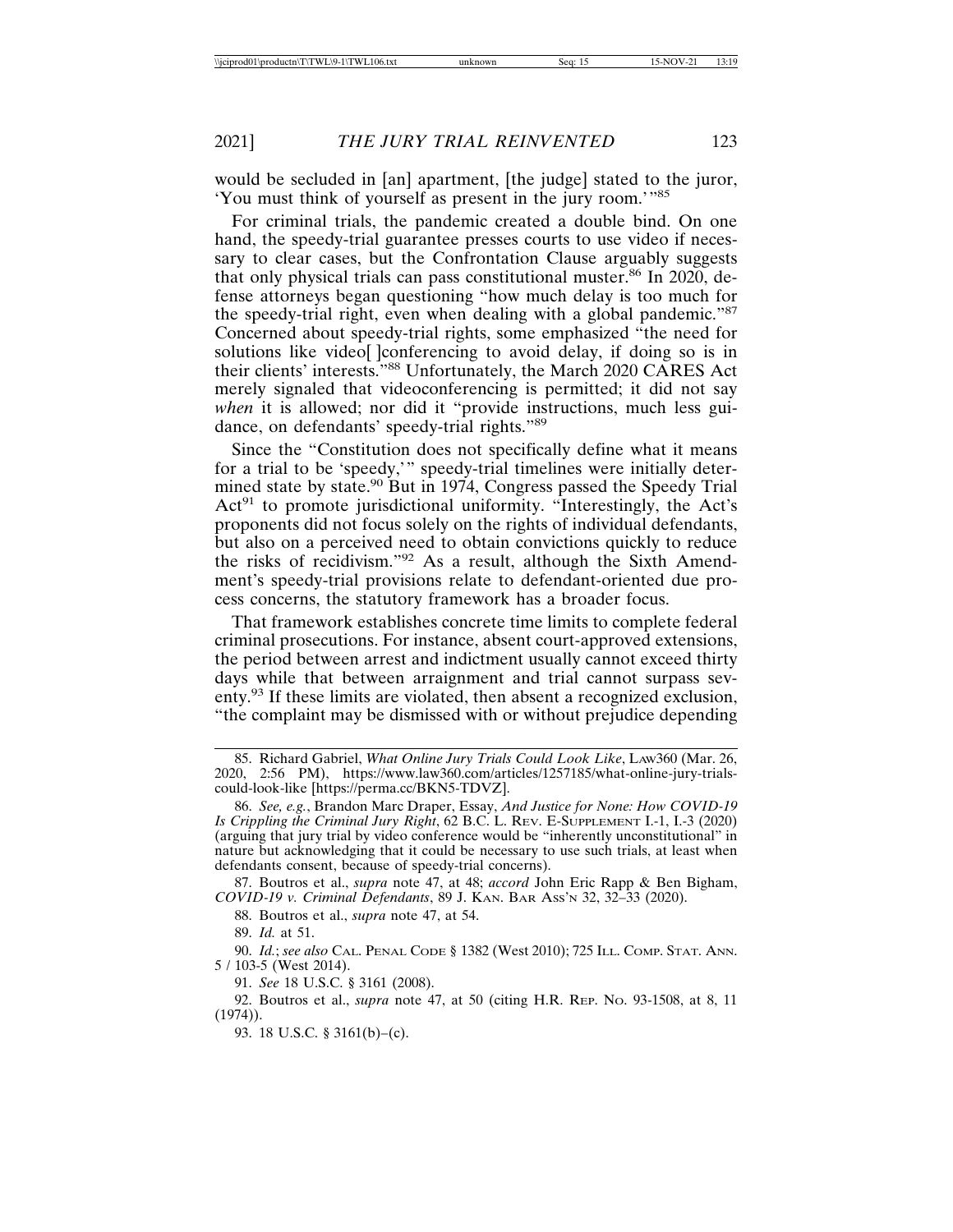upon the seriousness of the offense, the facts and circumstances that led to the dismissal, and the impact of re-prosecution."<sup>94</sup>

Federal courts have generally handled delays by invoking the "[j]udicial emergency and implementation" provision of an obscure  $1975$  statute.<sup>95</sup> Under the statute, the chief judge of any judicial district may request from the judicial council of her circuit up to a oneyear suspension of the Speedy Trial Act on grounds that the court is "unable to comply . . . due to the status of its court calendars."<sup>96</sup> What constitutes a "judicial emergency"97 has never been clearly defined. The Ninth Circuit nonetheless relied on the statute to approve the COVID–19-related continuances imposed by three-fourths of California's federal districts.

Courts frequently invoke the "ends of justice" as a basis for excluding time under the Speedy Trial Act.98 When conducting the § 3161(h)(7)(A) analysis, a court must explicitly provide its justifications before granting a continuance.<sup>99</sup> A continuance is never granted merely "because of general congestion of the court's calendar, lack of diligent preparation," or the government's "failure to obtain available witnesses."100

Although courts have thus far treated coronavirus-era "litigation continuances—even in criminal cases—as presumptively valid," the same may not "hold true three, six, nine, [twelve], [eighteen], or [twenty-four] months from now."<sup>101</sup> Colorado's Supreme Court has "already recognized that blanket continuances without individualized fact-finding offend speedy-trial rules."102 Ultimately, "it remains to be seen just how much delay can be tolerated under the Sixth Amendment and the Speedy Trial Act."103 Absent widespread online trials, courts may be forced to triage cases in a manner wherein "only the most serious felony cases involving dangerous defendants who are detained pretrial and refuse to waive speedy trial deadlines [are] tried."<sup>104</sup>

Defendants have also raised unsuccessful Fifth and Fourteenth Amendment due process objections to pandemic-era trials.<sup>105</sup> Research showed that "three out of four jurors" were "nervous about

102. *Id.* at 53–54.

105. *See, e.g.*, United States v. Dermen, 452 F. Supp. 3d 1259, 1264 (D. Utah 2020) (finding that the defendant failed to establish the "manifest necessity" required by the

<sup>94.</sup> *See* Boutros et al., *supra* note 49, at 50; *see also* 18 U.S.C. § 3162(a)(1)–(2).

<sup>95. 18</sup> U.S.C. § 3174(a).

<sup>96.</sup> *Id.* 97. *Id.*

<sup>98. 18</sup> U.S.C. § 3161(h)(7)(A).

<sup>99.</sup> *Id.*; *see also id.* § 3161(h)(7)(B) (listing statutory factors).

<sup>100.</sup> *Id.* § 3161(h)(7)(C).

<sup>101.</sup> Boutros et al., *supra* note 47, at 54–55.

<sup>103.</sup> *Id.* at 54.

<sup>104.</sup> *See* Melanie Wilson, *The Pandemic Juror*, 77 WASH. & LEE L. REV. ONLINE 65, 96 (2020).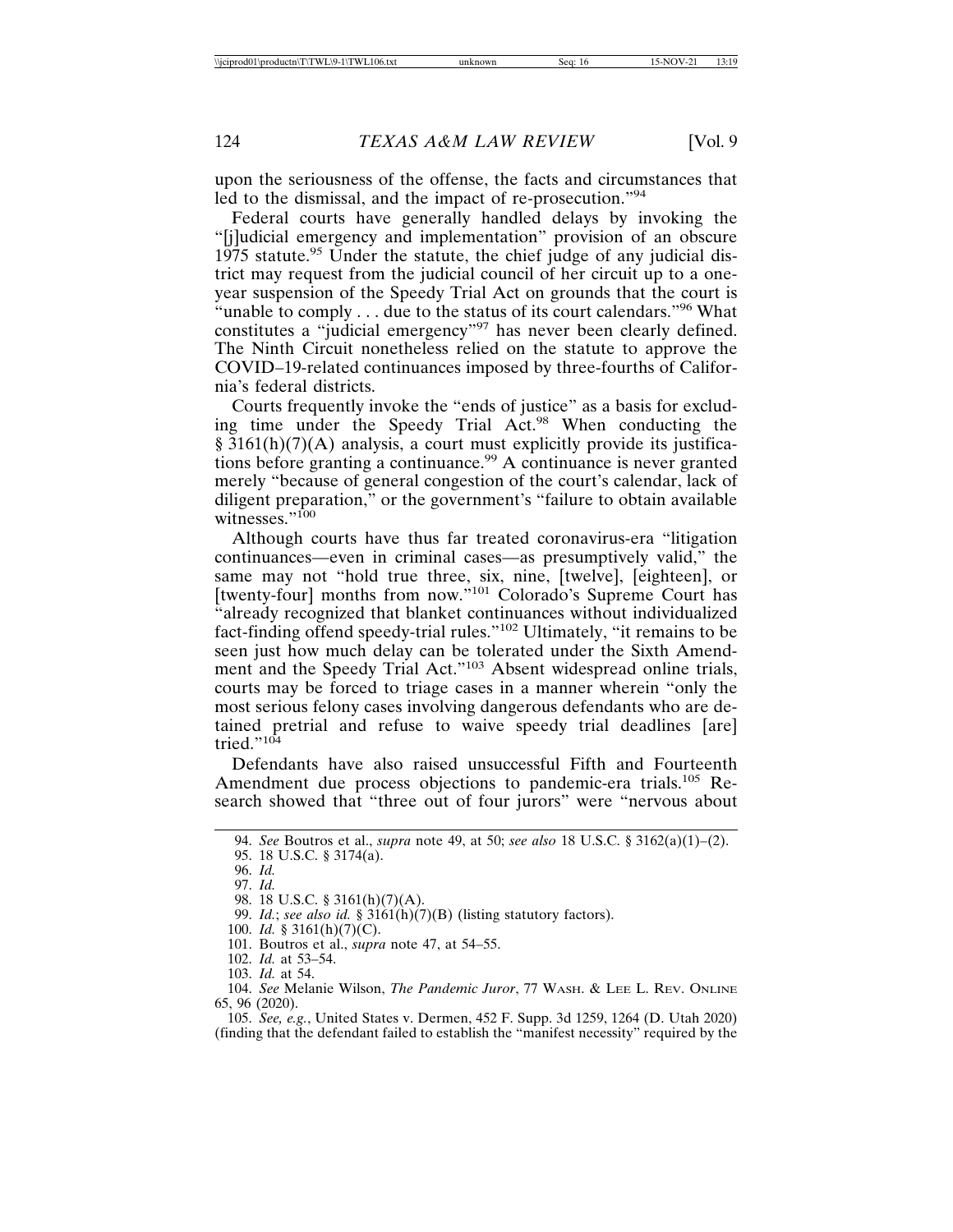attending a trial," and the heterogeneity of such concerns may skew jury pools because "people of color, Democrats, and older Americans [were] very concerned about contracting the virus."<sup>106</sup>

Some have also suggested that especially long delays during pandemics could violate the Eighth Amendment's prohibition against cruel and unusual punishments—like when a defendant's jail has an especially high virus transmission rate.<sup>107</sup>

Defendants also objected to modified trial procedures, largely unsuccessfully. For example, when one court imposed masking and social distancing requirements during jury selection, an intermediate Pennsylvania appellate court concluded that "the trial court did not abuse its discretion" or violate "the essential demands of fairness."<sup>108</sup> Adopting a largely functionalist approach, the appeals court noted that "the trial court indicated . . . that it was able to adequately assess the prospective jurors' answers during *voir dire* so as to determine . . . whether to disqualify a prospective juror."<sup>109</sup> Notably, the same standard applies to the constitutionality of modified jury proceedings during *voir dire* as to other stages of the trial, such as "the guilt and sentencing phases."110

The United States District Court for the Northern District of Illinois held a two-week, in-person jury trial in September 2020 featuring two defendants charged with several federal substantive wire fraud offenses.111 On the "last day of evidence presentation," which occurred during "the morning of September  $22$ [,] . . . a juror was hospitalized with symptoms consistent with COVID[–]19."112 When the defendants predictably alleged "juror coercion during deliberations owing to the COVID[–]19 pandemic," the district court denied their challenges, relying, in part, on an anonymous poll conducted after the infected juror was excused that indicated that eleven jurors wanted to

108. Commonwealth v. Delmonico, 251 A.3d 829, 840 (Pa. Super. Ct. 2021). 109. *Id.*

112. *Id.* at \*2.

court to declare a mistrial because he failed to prove that the jury's deliberations were less accurate merely because they occurred during the COVID–19 pandemic).

<sup>106.</sup> Wilson*, supra* note 104, at 68–69.

<sup>107.</sup> *See* Brenda Vose, Francis T. Cullen, & Heejin Lee, *Targeted Release in the COVID-19 Correctional Crisis: Using the RNR Model to Save Lives,* 45 AM. J. CRIM. JUST. 769, 769 (2020) (providing examples of how the pandemic affected incarcerated individuals); *see also, e.g.*, Wilson v. Williams, 961 F.3d 829, 847 (6th Cir. 2020) (Cole, J. concurring in part and dissenting in part) (finding that the Federal Bureau of Prisons' failure to mitigate coronavirus-spread at the petitioners' prison "constitutes sufficient evidence for the district court to have found that petitioners were likely to succeed on their Eighth Amendment claim").

<sup>110.</sup> *Id.* at 839 (noting that "the jury selection process is crucial to the preservation of a criminal defendant's constitutional right to an impartial jury" because the Sixth and Fourteenth Amendment rights to an impartial jury and due process extend throughout the entirety of a criminal trial).

<sup>111.</sup> *See* United States v. Vorley, No. CR 00035, 2021 WL 1057903, at \*1 (N.D. Ill. Mar. 18, 2021).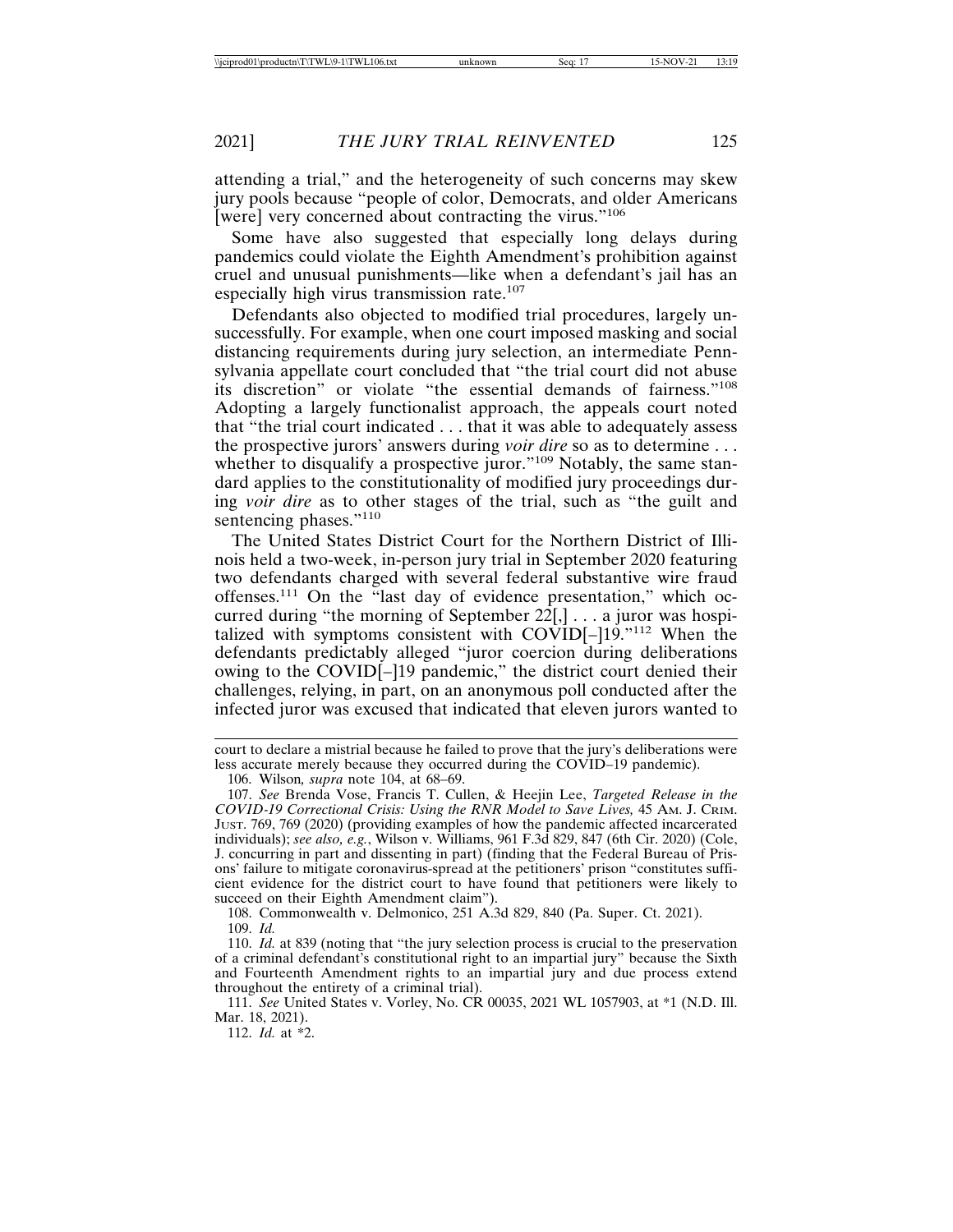"proceed with the trial" and did not feel a need to "consult . . . with a medical professional about potential COVID-19 exposure."<sup>113</sup>

Fluctuations in the pandemic's severity and rate of transmission especially with the unexpected onset of the Delta variant in the summer of 2021—have caused some courts to reconsider their decision to hold even socially-distanced jury trials.<sup>114</sup> Eventually, even in the criminal setting, courts will need to consider the possibility that jury trials need to be modernized and brought online.

#### III. BRINGING JURY TRIALS INTO THE 21ST CENTURY

One of the more encouraging lessons of COVID–19 was just how rapidly institutions, including the judiciary, can change when pushed to do so. But changes need not be merely reactive. Instead, they can inspire a more profound rethinking of the jury as an institution.

In this Part, we outline six ways to reinvent jury trials. These reforms include using many more jurors to secure representativeness rather than using peremptory challenges to undermine it; increasing the use of video presentations to untether time and place of trial; condensing and reorganizing trial presentation; changing the time and place of where jurors serve; creating a nationwide jury pool for national civil cases while expanding the pool in criminal cases; and aggregating juror votes individually rather than having jurors deliberate secretly together. As we describe our proposed reforms, we take care to mention constitutional and legal barriers, which are addressed more directly in the next Part. If adopted, these reforms will increase juries' accuracy, efficiency, and democratic legitimacy, thereby furthering the jury's institutional functions.

#### A. *Larger Juries, Without Peremptory Challenges*

Aristotle is credited with first articulating the notion of "the wisdom of the crowd," which stands for the proposition that many minds are better than one mind.115 In 1785, French polymath Marquis de Condorcet published his famous Jury Theorem, which explained that, if a hypothetical juror's rate of accuracy on a question is at least 50%,

<sup>113.</sup> *Id.*

<sup>114.</sup> *See, e.g.*, Nannette Jolivette Brown, *COVID-19: General Order 21-11*, U.S. DIST. CT. FOR E. DIST. LA. 1 (Aug. 18, 2021), https://www.laed.uscourts.gov/sites/default/files/pdfs/EDLA-General%20Order%2021-11%20Sus-

pending%20Jury%20Trials.pdf [https://perma.cc/84ZJ-WMY6]; Dina Arévalo, *Delta Variant Prompts Renewed Federal Court Restrictions*, MYRGVNEWS (Aug. 7, 2021), https://myrgv.com/featured/2021/08/07/delta-variant-prompts-renewed-federal-courtrestrictions/ [https://perma.cc/5ERF-WC96] ("The current surge of COVID-19 cases and Delta variant infections has increased the risks to public health and those involved in selecting juries and conducting jury trials," reads the order signed by U.S. District Judges Ricardo H. Hinojosa, Randy Crane and Micaela Alvarez.").

<sup>115.</sup> ARISTOTLE, POLITICS 223, 225 (H. Rackham trans., Harv. Univ. Press 1990); *see generally* JAMES SUROWIECKI, THE WISDOM OF CROWDS 3–22 (2005).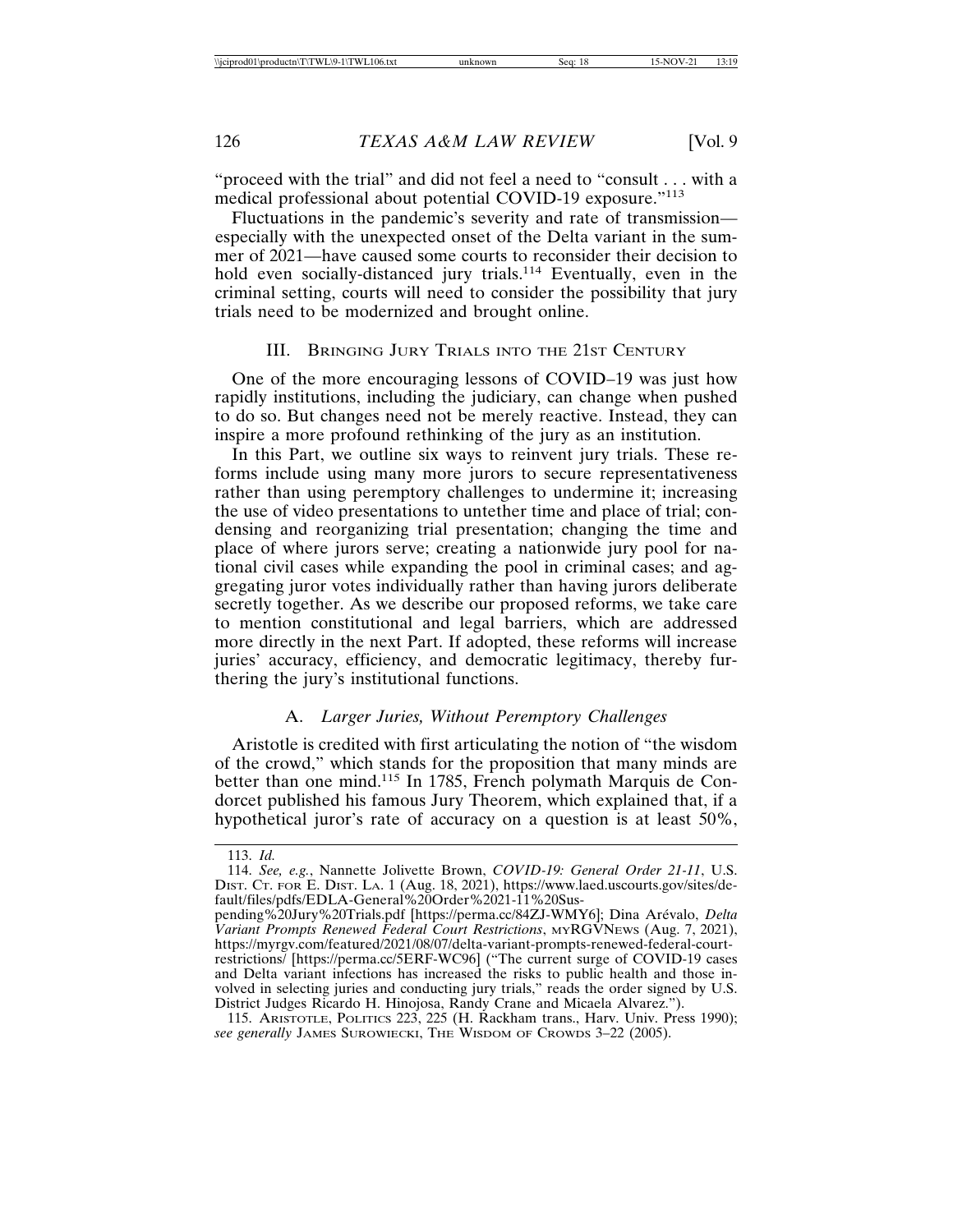then every additional juror voting on the question will increase accuracy.<sup>116</sup>

In 1906, Sir Francis Galton—a (rather elitist) British statistician witnessed a contest at a country fair in Massachusetts.<sup>117</sup> A showman asked those attending the fair to estimate the weight of an ox for prize money.<sup>118</sup> The animal's actual weight was  $1.198$  pounds.<sup>119</sup> Remarkably, the median guess of 1,207 pounds was accurate within one percent of the true value. (The average was  $1.197$  pounds.<sup>120</sup>) After replicating the results, Galton was forced to conclude that collective estimates are generally more accurate than individual ones.121 This contributed to the insight that a group's individual assessments can be modeled as a probability distribution of responses with the median often appearing near the true value of the quantity to be estimated.<sup>122</sup>

But the number of individual estimates matters greatly. Had Galton instead randomly chosen only six to twelve of the crowd members' guesses, the median value would have been *much* less likely to approximate the true value. In that case, the serendipity of chance would have determined the outcome.

As we think about jury trials, this risk of randomness is disconcerting.123 Jury trials aim at accuracy, conceived as the uncovering of a given case's (specific) facts followed by the application of the community's standards to those facts.124 In this sense, jury decisions are not

117. *See* Francis Galton, *Vox Populi*, 75 NATURE 450, 450–51 (1907).

118. *Id.* at 450.

119. *Id.*

120. *Id.*

<sup>116.</sup> MARIE JEAN ANTOINE NICOLAS DE CARITAT, MARQUIS DE CONDORCET, *Essay on the Application of Mathematics to the Theory of Decision-Making*, *in* CONDOR-CET: SELECTED WRITINGS 33, 48–49 (Keith Michael Baker, ed., 1976). For a useful overview, see William P. Bottom, Krishna Ladha & Gary J. Miller, *Propagation of Individual Bias Through Group Judgment: Error in the Treatment of Asymmetrically Informative Signals*, 25 J. RISK & UNCERTAINTY 147, 152–54 (2002).

<sup>121.</sup> *Id.* at 451.

<sup>122.</sup> *See* Ulrik W. Nash, *The Curious Anomaly of Skewed Judgment Distributions and Systemic Error in the Wisdom of Crowds*, 9 PLOS ONE 1, 4 (2014), https://journals.plos.org/plosone/article?id=10.1371/journal.pone.0112386 [https://perma.cc/ RA42-8WFE] (discussing skewed distributions).

<sup>123.</sup> *See* Bruce Hay & David Rosenberg, *"Sweetheart" and "Blackmail" Settlements in Class Actions: Reality and Remedy,* 75 NOTRE DAME L. REV. 1377, 1404 (2000) ("[S]uppose that the odds are fifty percent that a given jury will return a verdict for the defendant and fifty percent that it will return a verdict for the class; and suppose that if the verdict is for the class, the expected damages will be \$200 million.  $\ldots$  In such a setting, a single class trial is a highly risky proposition for both sides.").

<sup>124.</sup> *See* Christopher Tarver Robertson, *Blind Expertise*, 85 N.Y.U. L. REV. 174, 181 (2010) ("Both the procedure and substance of the American legal system are predicated on the assumption that, in any given case, there really is a fact of the matter. The elaborate procedures and evidentiary rules are designed 'to the end that the truth may be ascertained and proceedings justly determined.'") (quoting FED. R. EVID. 102)); *see also* Tehan v. United States, 382 U.S. 406, 416 (1966) ("The basic purpose of a trial is the determination of truth . . . .").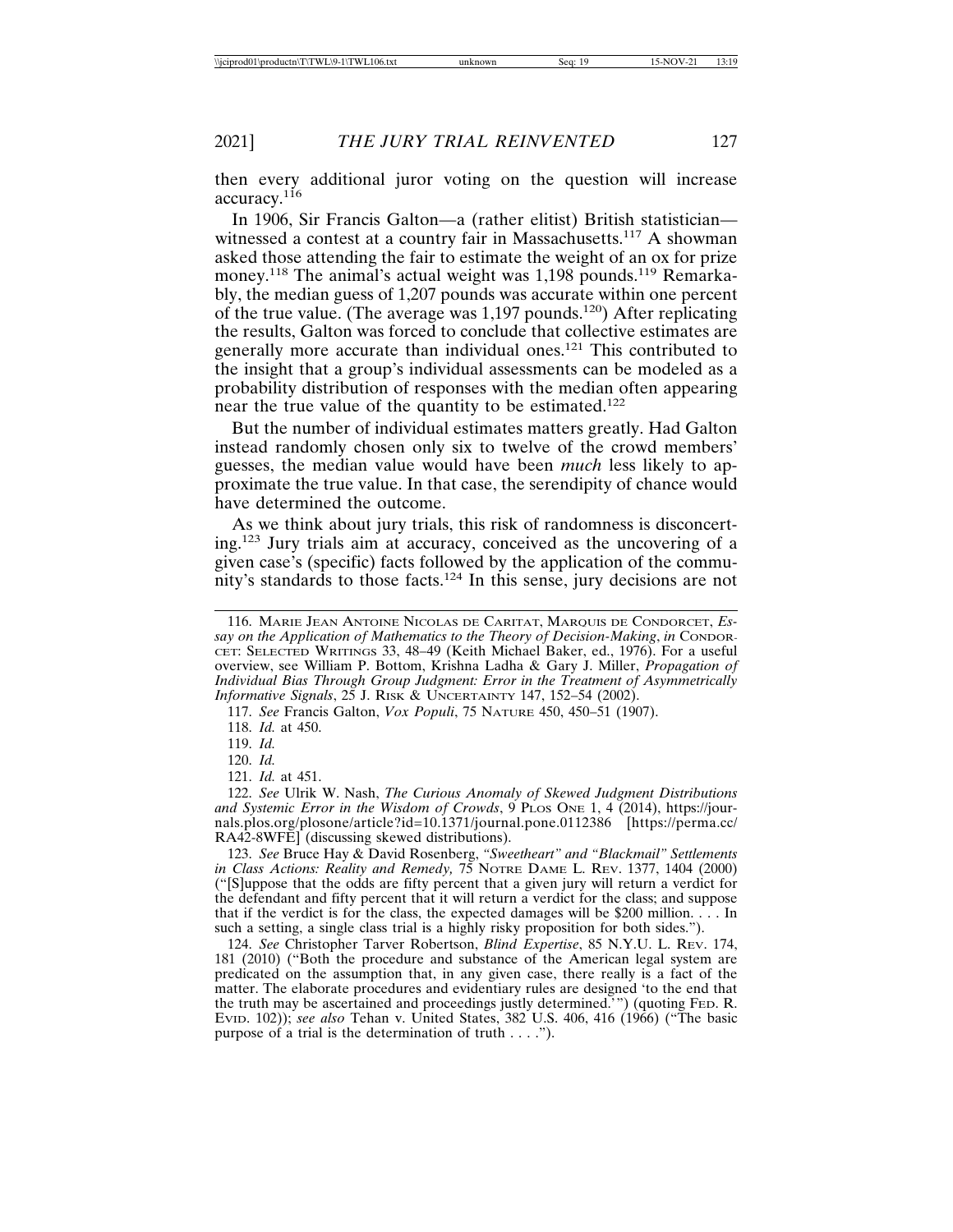unlike thermometers, bathroom scales, or other value-measuring instruments.<sup>125</sup>

If everyone who saw a case would rule identically, then a jury of twelve, six, or even one person would be quite sufficient. However, jury verdicts are infected by two types of potential measurement errors that arise from heterogeneity in the ways that individual jurors see cases. Some variations in a population are appropriate and need to be represented in a jury sample if its median vote is to represent the median perspective of the population. The effects of other variations—like an individual juror having an incorrect memory of what happened at trial, which can be conceived as an outlier—should be minimized. Consider how an appropriately sized jury addresses each goal.

Scholars have noted that "as an institution deeply woven into the fabric of popular governance, the American jury is a central site for political representation: the political representation *of* citizens *by* citizens."126 For that function to be accomplished, the jury's membership reflects the community from which it is drawn.127 Yet America is a famously diverse society with variations across racial, cultural, religious, economic, experiential, educational, ideological, and other dimensions. As the Supreme Court has said, the very notion of the jury recognizes such heterogeneity; the jury is supposed to capture a fair "cross-section of the community."<sup>128</sup>

As an example of how this goal of representativeness can go awry, suppose that the actual population of potential jurors in a given locality is 18% Black, and suppose further that race is important to a case in that jurisdiction.<sup>129</sup> By sheer (bad) luck of the draw, with only six to

127. *See* ROBERT M. LAWLESS, JENNIFER K. ROBBENNOLT & THOMAS S. ULEN, EMPIRICAL METHODS IN LAW 117, 122 (2d. ed. 2016) (discussing sampling bias).

<sup>125.</sup> *See* Michael J. Saks & Peter David Blanck, *Justice Improved: The Unrecognized Benefits of Aggregation and Sampling in the Trial of Mass Torts*, 44 STAN. L. REV. 815, 847 (1992) ("Think of the jury as a measuring instrument, like a thermometer or a bathroom scale."); Hillel J. Bavli, *Sampling and Reliability in Class Action Litigation*, 2016 CARDOZO L. REV. DE NOVO 207, 210–11 (2016) ("[I]f a single claim is tried ten times independently (each trial with a new selection of trier of fact, attorneys, etc.), it is likely that there would be ten distinct verdicts. But, if there is a *single correct outcome* associated with the claim, then judgment variability reflects error disparities between the observed outcomes and the 'correct' outcome." (emphasis in original)).

<sup>126.</sup> Ethan J. Leib, Michael Serota & David L. Ponet, *Fiduciary Principles and the Jury,* 55 WM. & MARY L. REV. 1109, 1147 (2014) (emphasis in original). *But see* Fleming v. Chi. Transit Auth., 397 Fed. App'x 249, 249 (7th Cir. 2010) ("[T]he Supreme Court has not recognized a Constitutional mandate that jury pools in civil cases reflect a fair cross-section of the community.").

<sup>128.</sup> Thiel v. S. Pac. Co., 328 U.S. 217, 220 (1946) (citing Smith v. Texas, 311 U.S. 128, 130 (1940)).

<sup>129.</sup> *See generally* Portia Pedro, *A Prelude to a Critical Race Theoretical Account of Civil Procedure*, 107 VA. L. REV. ONLINE 143, 143 (2021) ("shar[ing] a personal experience with police as part of suggesting that Black people's interactions with police might be a source of collective identity and might help us (Black proceduralists, liti-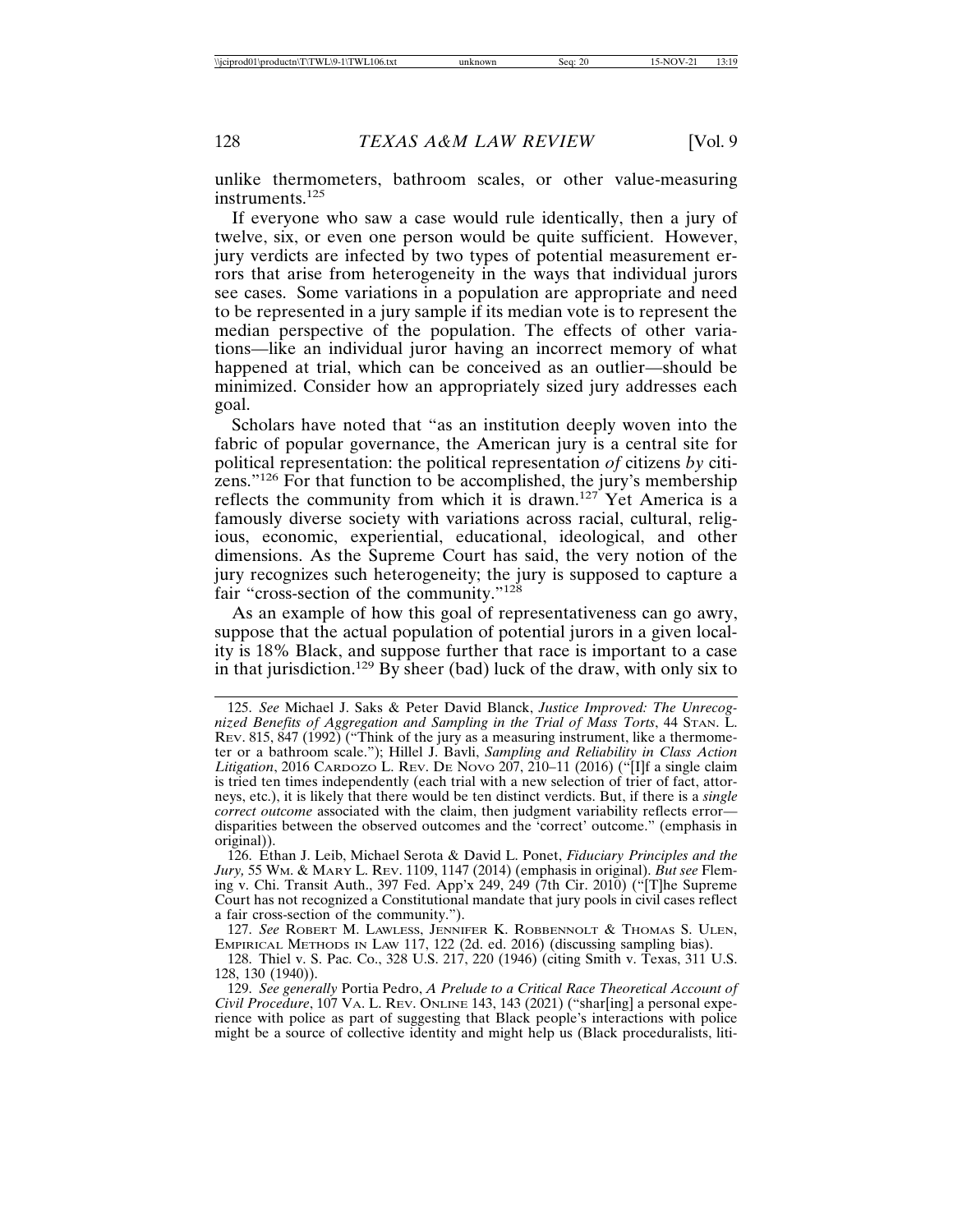twelve jurors, it would be quite possible to end up with a final panel that is entirely white. The problem of fair representation is even worse if one considers the importance of intersectionality.<sup>130</sup>

In the 1940s, the Supreme Court said that it "would be impossible" to have a jury that "contain[s] representatives of all the economic, social, religious, racial, political[,] and geographical groups of the community.<sup>"131</sup> Yet, the way to get a representative jury is to increase the size of the sample, so that it includes a critical mass of each group.<sup>132</sup>

The second source of measurement error involves jurors making human mistakes whether from bad memory, inattention, incomprehension, distraction, or prejudice.<sup>133</sup> One can conceive such errors as outliers, in an otherwise well-working process of discernment.

*Voir dire* has long been one traditional solution to this concern that a juror may be biased and unable to impartially resolve the facts of the case.134 By questioning jurors and then excluding some, either for cause or peremptorily, attorneys and judges are empowered to weed out bias.135 However, the evidence suggests that jury challenges just do not work. If, as is commonly done, challenges are based on jurors' own statements that they can or cannot be fair, research shows that prospective jurors are incapable of accurately assessing biases or reporting them to the court.<sup>136</sup> If challenges are based on the hunches of trial attorneys, research shows that they cannot reliably identify which jurors will likely be adverse.<sup>137</sup>

131. *Thiel*, 328 U.S. at 220.

132. *See generally* Michael J. Saks & Mollie Weighner Marti, *A Meta-Analysis of the Effects of Jury Size*, 21 L. HUM. BEHAV. 451, 451 (1997).

133. *See, e.g.,* Matthew Blackwell, James Honaker & Gary King, *A Unified Approach to Measurement Error and Missing Data: Overview and Applications*, 46 SOC. METHODS & RSCH. 303, 304 (2015).

134. Rosales-Lopez v. United States, 451 U.S. 182, 188 (1981) ("*Voir dire* plays a critical function in assuring the . . . right to an impartial jury will be honored."); s*ee also* Pointer v. United States, 151 U.S. 396, 408–09 (1894) (affirming the importance of the opportunity to inspect jurors "for the due administration of justice"); Valerie P. Hans, *Challenges to Achieving Fairness in Civil Jury Selection*, POUND CIV. JUST. INST. 14, https://papers.ssrn.com/sol3/papers.cfm?abstract\_id=3899957&dgcid=EJournal\_ htmlemail\_litigation:procedure:ejournal\_abstractlink (Aug. 11, 2021) [https:// perma.cc/V9A8-RDGD].

135. *See Rosales-Lopez*, 451 U.S. at 188.

136. *See* David V. Yokum, Christopher Robertson & Matt Palmer, *The Inability to Self-Diagnose Bias*, 96 DENVER L. REV. 869, 869 (2019).

137. *See* DENNIS J. DEVINE, JURY DECISION MAKING 46–48 (2012) (describing the "pessimistic" findings of empirical research on attorney juror-picking).

gators, and scholars of color) to see some of the role of racial subordination within policing and procedure.").

<sup>130.</sup> *See generally,* Kimberle Crenshaw, *Mapping the Margins: Intersectionality, Identity Politics, and Violence Against Women of Color*, 43 STAN. L. REV. 1241, 1244 (1991) ("us[ing] the concept of intersectionality to denote the various ways in which race and gender interact").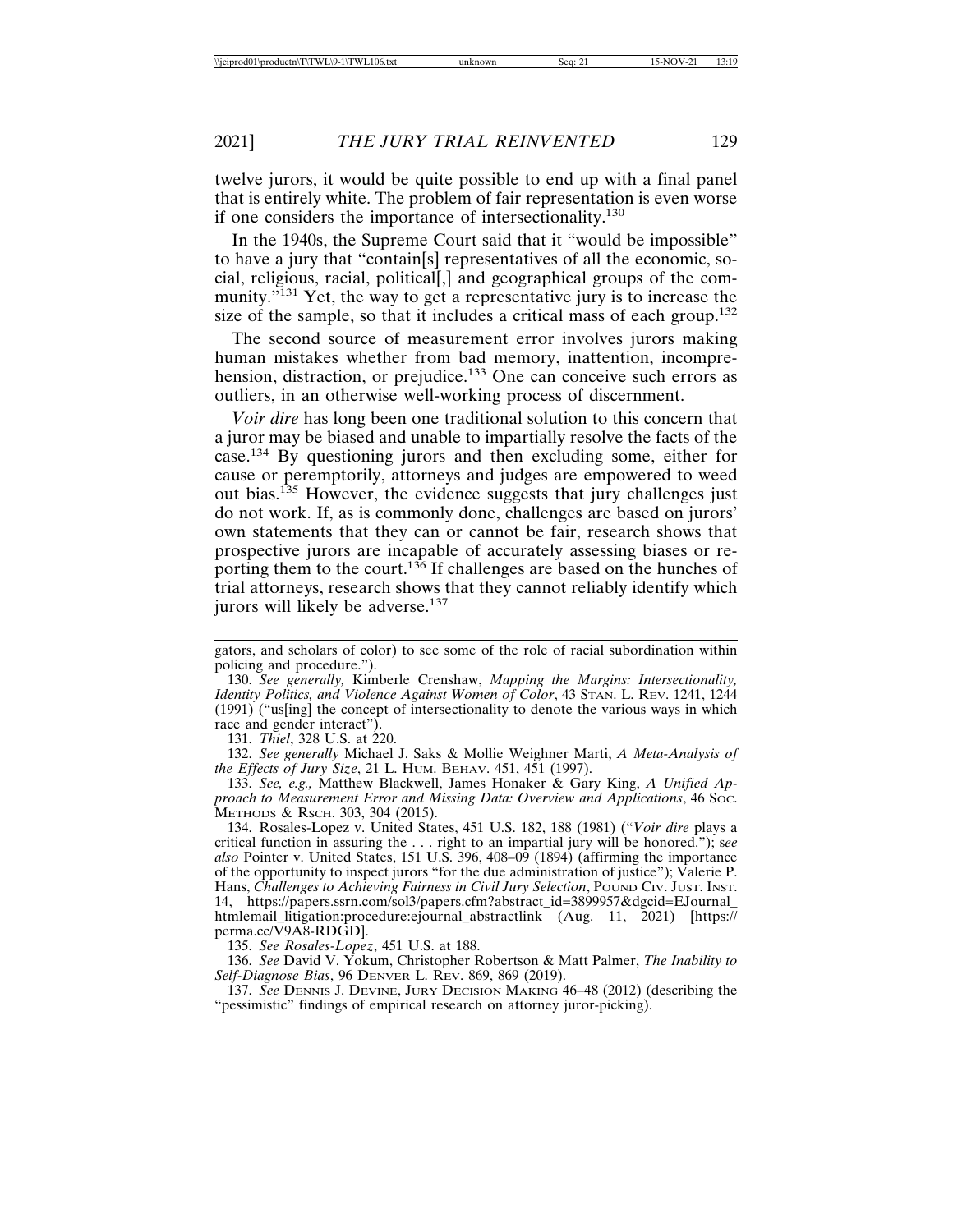Even worse, the United States Supreme Court has recognized that *voir dire* habitually *reduces* the petit jury's representativeness.<sup>138</sup> Superficially, it may seem that giving both sides of a case the power to challenge jurors counterbalances any problem, but that is incorrect because the background distribution of traits in the jury pool is often imbalanced. As Jeffrey Abramson explains, "the side targeting a minority religion or race or ethnic group for removal from the jury always has an advantage over the side furtively seeking to purge members of the majority."139 In a 2018 article, titled *The Jim Crow Jury,* Thomas Ward Frampton recently "demonstrate[d] that the systematic exclusion of nonwhite jurors remains ubiquitous."<sup>140</sup>

Although lawyers are not supposed to use race or gender in their peremptory challenges,<sup>141</sup> they need only give "a plausible reason, even [if] an irrational one" as justification for any particular decision to exclude a juror.<sup>142</sup> Accordingly, even if luck produced a representative group of jurors on the basis of race or gender, it is not hard for litigants to secure a jury consisting of 100% of their preferred race or gender to decide the case.<sup>143</sup> And, of course, race and gender are only two protected classes; attorneys can and do use all sorts of other pernicious bases—e.g., religion or class—to strike jurors, further undermining the jury's representative function.<sup>144</sup>

Some scholars have argued for the abolition of the peremptory challenge, recognizing that it has no constitutional mandate (except perhaps for criminal defendants).145 Other common law countries

140. Thomas Ward Frampton, *The Jim Crow Jury*, 71 VAND. L. REV. 1593, 1598 (2018).

141. Batson v. Kentucky, 476 U.S. 79, 99 (1986); J.E.B. v. Alabama, 511 U.S. 127, 145–46 (1994) (extending the *Batson* rule to gender).

142. Arthur L. Burnett, Sr., *Abolish Peremptory Challenges: Reform Juries to Promote Impartiality*, CRIM. JUST. MAG., Fall 2005, at 26, 28 ("[I]f . . . the prosecutor offers any plausible reason, even an irrational one, the trial judge can reject the challenge to the peremptory strike."); *see also* Robin Charlow, *Tolerating Deception and Discrimination After* Batson, 50 STAN. L. REV. 9, 10–11 (1997); Jonathan Abel, Batson*'s Appellate Appeal and Trial Tribulations*, 118 COLUM. L. REV. 713, 715 (2018).

143. *See, e.g.*, Woodward v. Epps, 580 F.3d 318, 336 (5th Cir. 2009) (denying *Batson* relief, even where "every black person was removed from the jury panel, and the jury that was eventually empaneled was composed entirely of white members"); Mitcham v. Davis, 103 F. Supp. 3d 1091, 1096 (N.D. Cal. 2015) ("The prosecutor used his peremptory challenges to strike every African American called to the jury box.").

144. *See, e.g.*, Minnesota v. Davis, 504 N.W.2d 767, 771 (Minn. 1993) (refusing to extend *Batson* to peremptory challenges where the objection to the strike was based on a person's religion or religious affiliation).

145. *See, e.g.*, Abbe Smith, *A Call to Abolish Peremptory Challenges by Prosecutors*, 27 GEO. J. LEGAL ETHICS 1163, 1164 (2014); LaCrisha L.A. McAllister, Comment, *Closing the Loophole: A Critical Analysis of the Peremptory Challenge and Why It Should Be Abolished*, 48 S.U. L. REV. (forthcoming 2021) (manuscript at 2–3); *see also* Ilya Somin, *Derek Chauvin Jury Selection Process Highlights Need to Stop Dumb-*

<sup>138.</sup> *See, e.g.*, Holland v. Illinois, 493 U.S. 474, 485 (1990) ("[M]any groups are regularly excluded from the petit jury through peremptory challenge.").

<sup>139.</sup> Jeffrey Abramson, *Two Ideals of Jury Deliberation*, 1998 U. CHI. LEGAL F. 125, 133 (1998).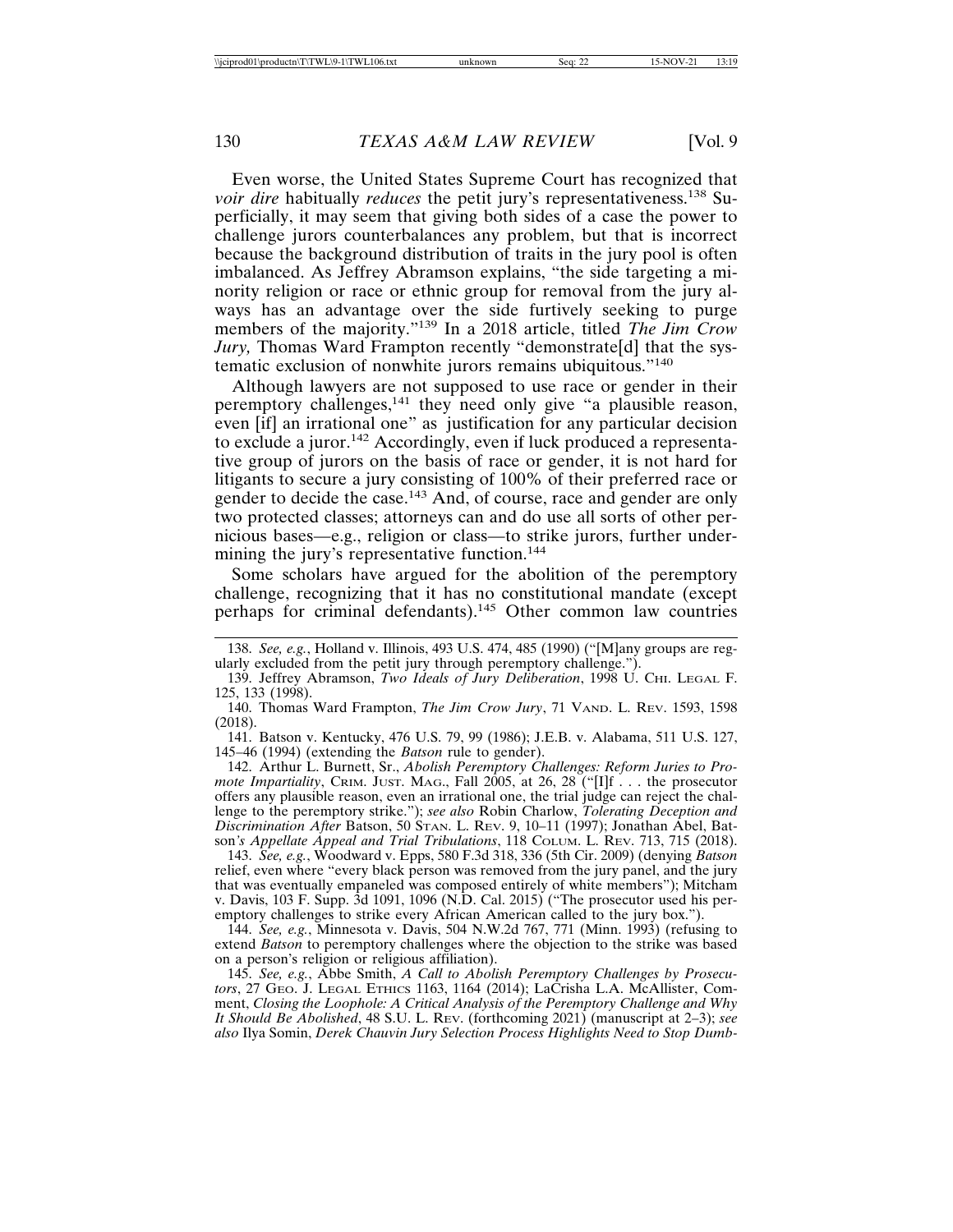have rejected the tool.<sup>146</sup> Although they emerged from England, the country ultimately abandoned peremptory challenges, finding that they were irrational historical relics ill-suited to an ideally representative institution like the jury.<sup>147</sup>

In the United States, significantly, Arizona became the first state to decide against allowing peremptory strikes in both civil and criminal jury trials; the ban becomes effective in 2022.148 Aware of the social science suggesting that eliminating peremptories "would help juries be more reflective of the community and help eliminate discrimination or unconscious bias," Arizona's Supreme Court changed the law.<sup>149</sup>

Given modern social science, the practice of challenging individual jurors is obviously anachronistic. Imagine if a professional polling company like Gallup, attempting to discern a population's opinion on some issue such as mask wearing, instructed pollsters to toss out a certain number of respondents on nothing more than an intuition that they may be biased. Likewise, the *voir dire* process tries in advance to identify and remove potential jurors who the judge or a lawyer supposes is likely to render an inaccurate verdict.

A second approach operates *ex post*, when a trial judge or appellate court supposes that a given jury's decision is contrary to its own assessment of the "great weight of the evidence." Under both the civil and criminal rules of procedure, judges have a remarkable power to throw out jury decisions—almost as if they were a thirteenth juror with veto power.<sup>150</sup> Since this power exists precisely for situations

*ing Down Juries*, VOLOKH CONSPIRACY (Mar. 18, 2021, 2:38 PM), https://reason.com/ volokh/2021/03/18/derek-chauvin-jury-selection-process-highlights-need-to-stopdumbing-down-juries/ [https://perma.cc/7X5U-SZLR] (highlighting how one criterion

used to dismiss jurors—knowledge about the case—may yield less informed, less impartial juries to the extent that jurors who lack knowledge of high-profile events are systematically excluded).

146. *See* Eugene Tate, Ernest Hawrish & Stanley Clark, *Communication Variables in Jury Selection*, 24 J. COMMC'N 130, 131, 134 (1974) (describing the vastly different approaches in Canada and Britain, especially in civil cases).

147. *See* Samuel J. Cohen, *The Regulation of Peremptory Challenges in the United States and England*, 6 B.U. INT'L L.J. 287, 313–14 (1988) (noting that parliament's primary rationale in doing away with peremptories was to preserve the random, or representative, nature of jury selection).

148. Brenna Goth, *Arizona Bans Use of Peremptory Strikes in State Jury Trials*, BLOOMBERG L. (Aug. 30, 2021, 6:01 PM), https://news.bloomberglaw.com/us-lawweek/arizona-bans-use-of-peremptory-strikes-in-state-jury-trials [https://perma.cc/ 6REV-5PFC].

149. *Id.*

150. Fed. R. Civ. P.  $59(a)(1)(A)$  ("The court may, on motion, grant a new trial on all or some of the issues . . . after a jury trial, for any reason for which a new trial has heretofore been granted in an action at law in federal court . . . ."); *see* Cassandra Burke Robertson, *Judging Jury Verdicts,* 83 TUL. L. REV. 157, 161–62 (2008) (discussing the procedure for new trial in both civil and criminal cases and noting that it is more common for state courts to "review the weight of the evidence"); *see, e.g.*, Norton v. Norfolk S. Ry. Co., 567 S.E.2d 851, 854 (S.C. 2002) ("South Carolina's thirteenth juror doctrine is so named because it entitles the trial judge to sit, in essence, as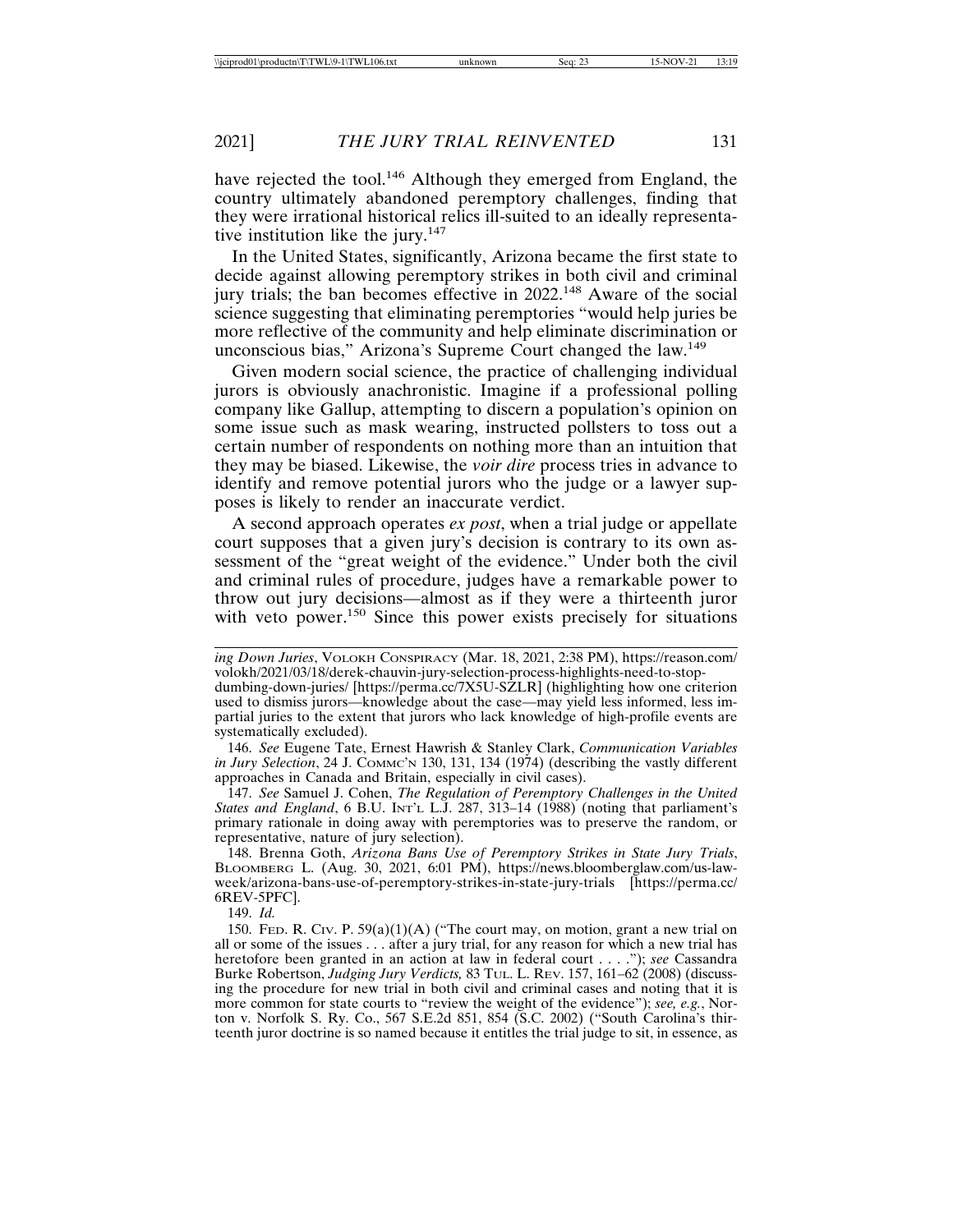where the judge cannot identify any particular error that was made during the jury trial or deliberations, Cassandra Burke Robertson has aptly called this the doctrine of "invisible error."151 It is arguably a corrosive power, one which undermines the very purposes of having jurors in the first place.<sup>152</sup>

Imagine a Gallup pollster throwing out results that do not cohere with her own view, claiming that some "invisible error" in the first sample's results necessitates convening a second sample. Such an approach defeats the very purpose of the poll.

Rather than using such hunches to try to eliminate erroneous decisions *ex ante* (through *voir dire*) or *ex post* (through new trial motions), a more scientific approach to polling public perceptions is to simply recruit a sample large enough to outvote the outliers, rendering them sheer noise, distracting from the central tendency.<sup>153</sup>

Using modern tools of power analysis and confidence intervals (or margins of error), scientists can estimate the range of values that cannot be reasonably rejected from the alternative hypothesis.154 All of the values that fall within the confidence interval can be considered consistent with the observed data. Values that fall outside the confidence interval can be rejected. Larger sample sizes yield more precise estimates because each additional observation reduces the chance that the outcome is due to lucky (or unlucky) draws from a given population.

The ideal confidence level turns on our tolerance for error.<sup>155</sup> If it matters little how a case turns out, we might tolerate being right just 75% of the time. But if we want our legal system to send accurate deterrence signals to primary actors, and if we wish to use the state's coercive power to redistribute resources only when necessary, we might demand a much greater degree of accuracy—say, 99%. Scien-

153. *See generally* DANIEL KAHNEMAN, OLIVIER SIBONY & CASS R. SUNSTEIN, NOISE: A FLAW IN HUMAN JUDGMENT vii (2021).

154. Carmen R. Wilson VanVoorhis & Betsy L. Morgan, *Understanding Power and Rules of Thumb for Determining Sample Sizes*, 3 TUTORIALS QUANTITATIVE METH-ODS FOR PSYCH. 43, 44–46 (2007). Note that we could have this discussion alternatively in terms of *p*-values or even Bayesian analysis, but confidence intervals help illustrate the dynamics at different sample sizes.

155. Richard A. Posner, *An Economic Approach to the Law of Evidence*, 51 STAN. L. REV. 1477, 1511 (1999) ("There is no magic to the [5%] criterion . . . .").

the thirteenth juror when he finds 'the evidence does not justify the verdict,' and then to grant a new trial based solely 'upon the facts."' (citation omitted)).

<sup>151.</sup> Cassandra Burke Robertson*, Invisible Error*, 50 CONN. L. REV. 161, 164 (2018).

<sup>152.</sup> *See* U.S. CONST. amend. VII ("[N]o fact tried by a jury, shall be otherwise reexamined in any Court of the United States, than according to the rules of the common law."). *But see* William V. Dorsaneo, III, *Reexamining the Right to Trial by Jury*, 54 SMU L. REV. 1695, 1719 (2001) ("The power of trial judges to grant new trials because verdicts or particular jury findings are contrary to the clear weight of the evidence is universally recognized and supported by ample common law precedent." (citing 3 W. BLACKSTONE, COMMENTARIES \*387)).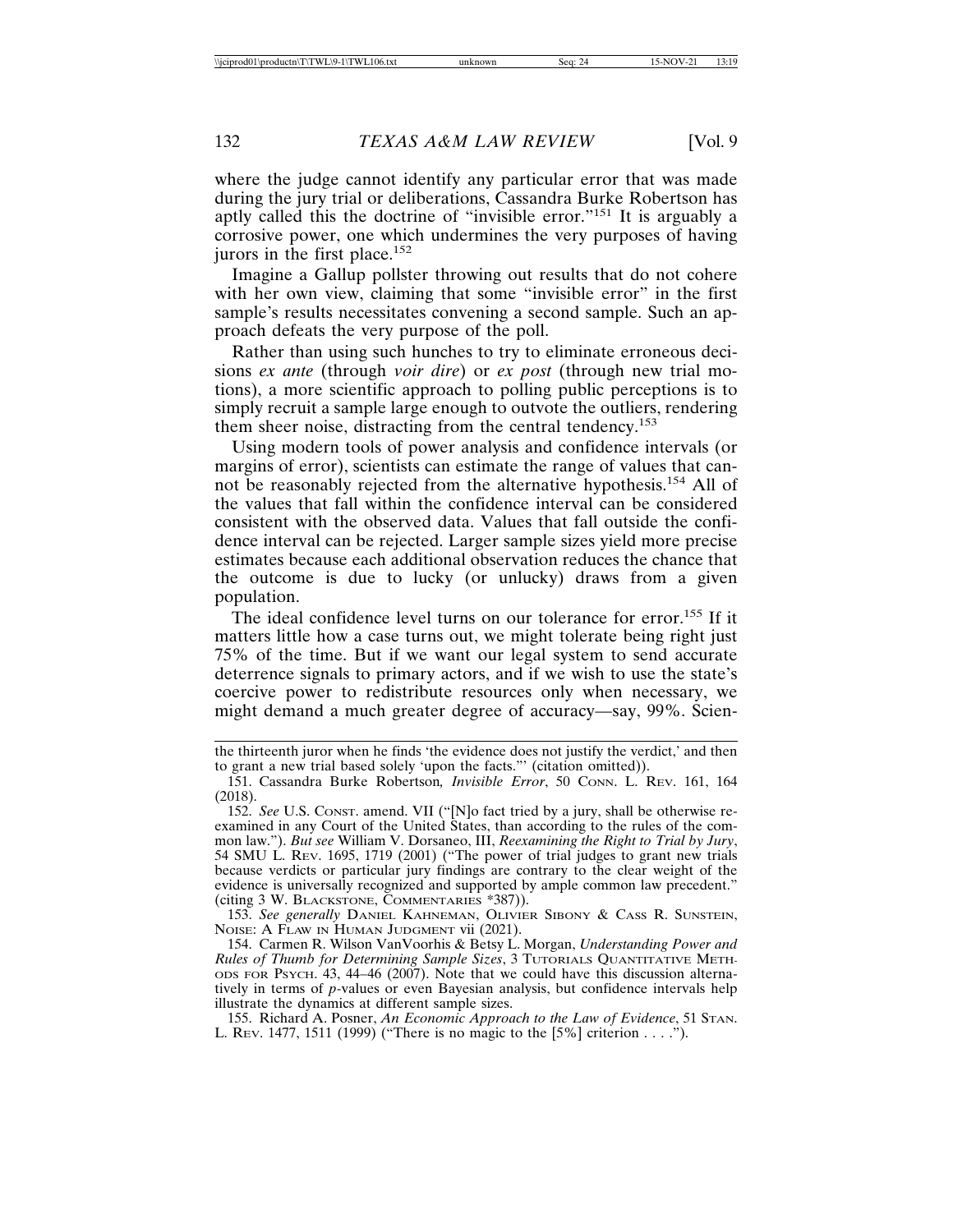tists routinely use 95% as the confidence level, which means they tolerate being wrong in roughly one in twenty cases.<sup>156</sup> As an example, we use that same threshold here, presuming that our legal system should aim for at least this level of accuracy when rendering decisions that collectively affect millions of lives and trillions of dollars.

Figure 1 illustrates the application of 95% confidence intervals to a binary outcome (i.e., a verdict), with six or twelve jurors in the first columns. With a hypothetical two-thirds of sampled jurors agreeing that the plaintiff should recover, the confidence interval still overlaps 50%, meaning that we cannot reject the null hypothesis (i.e., that most jurors in the population would favor the other side). In the given case, at scientific levels of confidence, we cannot say that most potential jurors would agree with the actual jurors assembled to hear the case. The outcome may be due to sheer chance.



The columns in Figure 1 show the possible effects of alternative jury sizes. More than doubling the sample to twenty-five jurors does not raise the lower bound of the confidence interval above 50%. But with a fifty-juror sample—if two-thirds still vote for the plaintiff—our confidence interval narrows such that we can predict that most others in the community will cast a similar vote. With a reasonable degree of scientific certainty, we can then eliminate the possibility that our observed verdict for the plaintiff results from chance.

Courts could dynamically assign jury sizes to reach greater efficiencies. Larger juries are more important where the stakes are particularly high because the costs of error are higher. It is obviously worse, from a social and individual perspective, to erroneously redistribute \$250 million than \$25,000.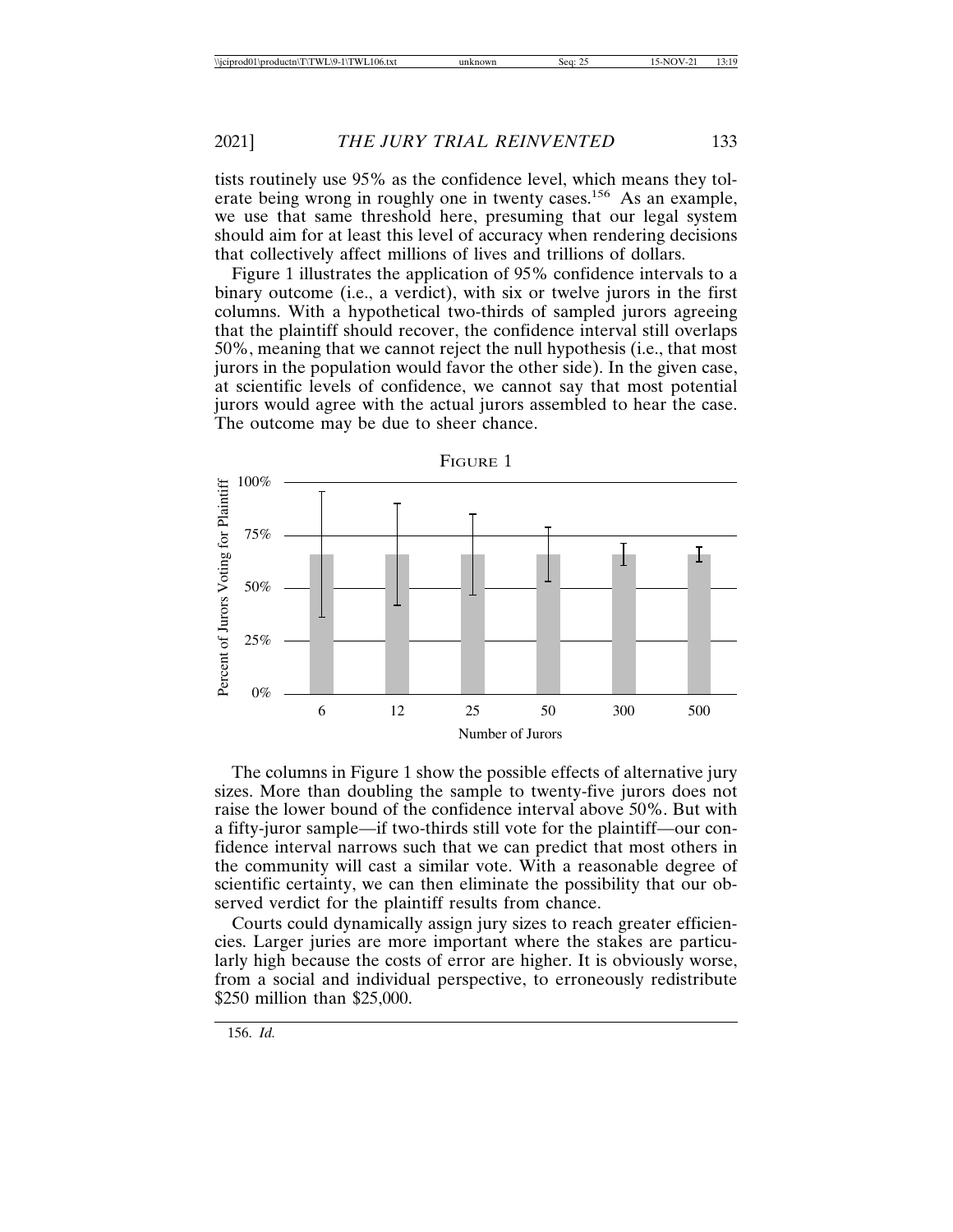Larger juries are also especially advantageous in close cases. If only 55% of jurors ultimately believe a defendant is liable, then a much larger jury will be required to reject the null hypothesis than if 99% of jurors believe a defendant is liable. In the latter case, a relatively small jury will be sufficient to reject the alternative hypothesis (that most jurors in the population would instead vote against liability). It is for this reason that social scientists often undertake pilot studies to inform the optimal sample size for their pivotal study.<sup>157</sup> Such tests can be undertaken for civil trials—or sufficiently experienced judges can gauge how close a case may be before assigning an appropriately scaled jury.

Unless courts dynamically assign jury sizes, they would need a onesize-fits-all rule. It seems unlikely that six to twelve jurors are the optimal number, especially if we can reduce the costs of summonsing more jurors (as our other reforms suggest). Fifty jurors might be reasonable. However, if we desire sufficient precision on not only the binary liability outcomes but also the specific amount of awarded damages, even larger juries will be necessary, perhaps numbering in the hundreds or thousands per case. Jurors are, after all, notorious for sometimes-wide-ranging damage assessments especially regarding non-economic damages.158 In one realistic experiment, for instance, the average juror award for pain and suffering was \$2.9 million, but the standard deviation was nearly \$4.3 million.<sup>159</sup> Statistical mechanisms can be used to aggregate responses and compress variability, but larger numbers of jurors are nonetheless necessary to generate scientifically reasonable damage estimates.<sup>160</sup>

Research suggests that jury service brings incidental benefits to jurors and society. Those who have served as jurors are more likely to vote and report improved civic engagement.<sup>161</sup> Larger juries could increase these benefits. Of course, to the extent that jury service is burdensome, expanding juries *might* increase this societal burden.

<sup>157.</sup> *E.g.*, Edwin R. van Teijlingen & Vanora Hundley, *The Importance of Pilot Studies*, SOCIOLOGY AT SURREY 1–4 (2001), https://sru.soc.surrey.ac.uk/SRU35.PDF [https://perma.cc/T2C7-4YRN].

<sup>158.</sup> Valerie F. Reyna et al., *The Gist of Juries: Testing a Model of Damage Award Decision Making*, 21 PSYCH. PUB. POL'Y & L. 280, 280 (2015).

<sup>159.</sup> *See* Shari Seidman Diamond et al., *Juror Judgments About Liability and Damages: Sources of Variability and Ways to Increase Consistency*, 48 DEPAUL L. REV. 301, 315–16 (1998).

<sup>160.</sup> *See* John Campbell, Bernard Chao, Christopher Robertson & David V. Yokum, *Countering the Plaintiff's Anchor: Jury Simulations to Evaluate Damages Arguments*, 101 IOWA L. REV. 543, 567 (2016).

<sup>161.</sup> John Gastil et al., *Jury Service and Electoral Participation: A Test of the Participation Hypothesis*, 70 J. POL. 351, 351, 359 (2008); *see also* Valerie P. Hans, John Gastil & Traci Feller, *Deliberative Democracy and the American Civil Jury*, 11 J. EM-PIRICAL LEGAL STUD. 697, 697 (2014) (While a "seven-state study of jury service and voting records found no overall boost in civic engagement following service on civil juries, . . . jurors who served on criminal cases did show increased civic engagement following their jury service.").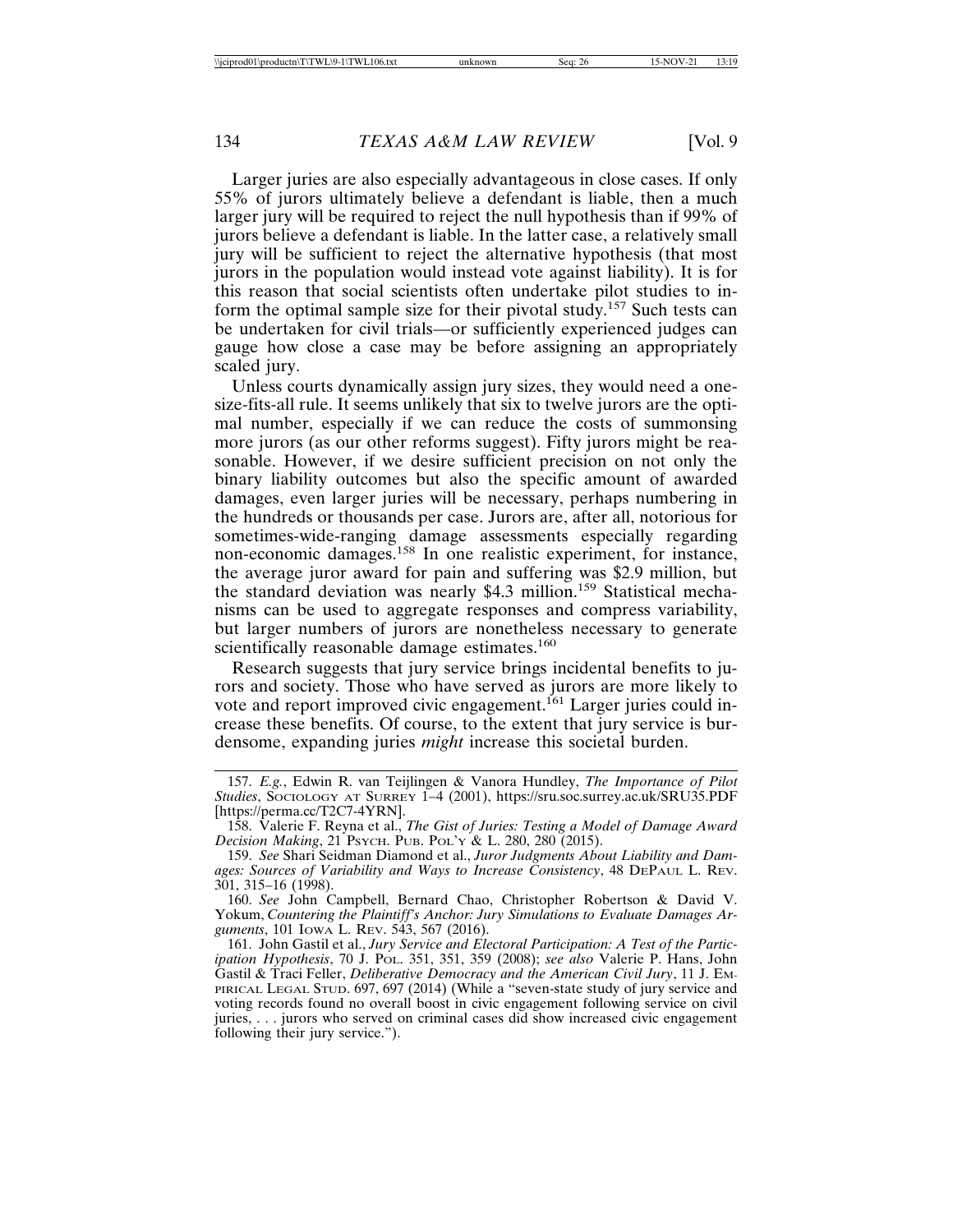Considered alone, the prospect of larger juries raises several logistical questions. Where would fifty or more jurors sit? Who would pay the additional costs? How could they possibly deliberate? These problems dissolve if some or all our complementary reforms are adopted.

#### B. *Asynchronous Video Presentation*

A jury trial is not unlike a play. By analogy, the courthouse is the theater, the attorneys and witnesses the actors, the judge the director, and the jurors the audience. When the common law jury was conceived by the Founders' British predecessors, such live, face-to-face entertainment was the norm. (The telegraph was not invented until  $1844$ ,<sup>162</sup> the telephone until  $1876$ ,<sup>163</sup> and the television until  $1927$ .<sup>164</sup>)

Although the raw technologies have now existed for decades, it was not until the advent of online video-streaming in the 2000s, followed by its widespread diffusion in the 2010s, that it became practically and economically feasible to record and edit trials for juries to watch and decide individual cases. Now, attorneys can record and edit high-definition video using the phones in their pockets or the computers at their desks. At higher levels of professionalism, involving dedicated cameras, videographers, and editors, it is now possible to produce quality videos at relatively low costs.

Suppose that, instead of producing live trials, courts created highquality videos capturing all aspects of a trial, including opening arguments, testimonial and documentary evidence, closing arguments, and the judge's instructions. Even before the COVID–19 pandemic, we had several proofs of concept. In extant civil litigation, it has long been routine to video-record depositions in all but the smallest cases.165 When a witness cannot attend a live trial, or when a party seeks to use prior testimony to impeach a witness, these videos are often edited and played at trial. Similarly, jury researchers often use video stimuli to represent the trial process.166 As early as 1994, one scholar argued that the notion of the "video trial" was gaining support.167 And—as Part II makes clear—the coronavirus pandemic has drawn great interest toward trial by videoconference.

<sup>162.</sup> *Morse Code & the Telegraph*, HISTORY.COM, https://www.history.com/topics/ inventions/telegraph (June 6, 2019) [https://perma.cc/XWD4-ZQX8].

<sup>163.</sup> *Who Is Credited with Inventing the Telephone?*, LIBR. CONG. (Nov. 19, 2019), https://www.loc.gov/everyday-mysteries/item/who-is-credited-with-inventing-the-telephone/ [https://perma.cc/75GH-CR6N].

<sup>164.</sup> Sarah Pruitt, *Who Invented Television?*, HISTORY.COM (June 29, 2021), https:// www.history.com/news/who-invented-television [https://perma.cc/YQA9-TGAL].

<sup>165.</sup> Perritt, *supra* note 55, at 1071.

<sup>166.</sup> Christopher T. Robertson & David V. Yokum, *The Effect of Blinded Experts on Juror Verdicts*, 9 J. EMPIRICAL LEGAL STUD. 765, 765 (2012) (reviewing this literature).

<sup>167.</sup> Perritt, *supra* note 55, at 1071–72.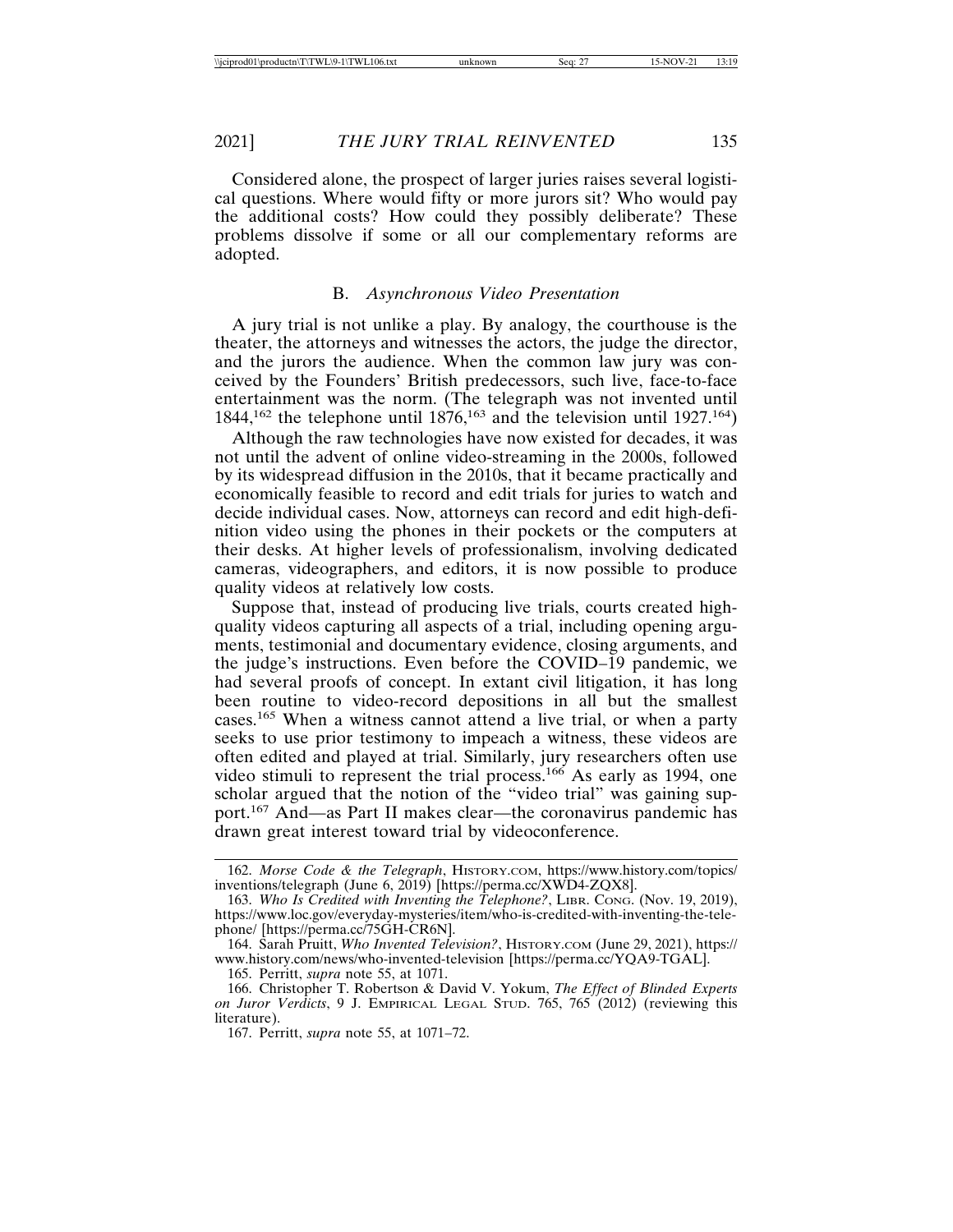Video trials yield several potential advantages. First, video-editing allows evidentiary presentation to be more condensed and, therefore, focused. The current debate on whether and how courts should limit trial time evinces perceptions that modern trials largely waste the time of everyone involved.168 Indeed, raw testimony involves plenty of proverbial throat-clearing, parrying, dodging, and repeating. In contrast, the use of video depositions in today's trials shows how they can be condensed from raw material consuming, say, seven hours (or more) to just an hour or so, featuring only the key testimony that each party designates as most essential.<sup>169</sup> This distillation obviously offers increased efficiency. Concision may also improve accuracy by improving juror attention and comprehension. Eliminating extraneous testimony lessens the risk that jurors will grow bored, confused, or distracted.

Second, an edited video trial allows the court to resolve objections to improper evidence or arguments in advance. In major cases, judges often use pre-trial *Daubert* hearings to similarly proscribe what experts may and may not say.170 For many other issues, however, parties must object during trial once a purportedly objectionable piece of evidence is offered, often in front of the jury but ideally at sidebar. This process wastes more jury time and risks contaminating the jury by exposing it to improper evidence. In contrast, in video trials, objections can be resolved in advance, and if sustained, improper material can be edited out. These procedures are already used for parties to designate and register objections to video depositions in standard trials. The technique could be expanded to cover a complete video trial.

Decades of social science research suggest it is ineffective or even counterproductive to tell jurors to ignore material they have already but erroneously seen.<sup>171</sup> The primary advantage of these approaches is to vindicate and reinforce the Rules of Evidence; a properly edited video virtually eliminates the risk that a jury will be exposed to inappropriate material that might contribute to an erroneous decision. Even "live" online trials could include a five-or-so second delay—not

<sup>168.</sup> *See* Stephen D. Susman & Richard L. Jolly, *An Empirical Study on Jury Trial Innovations*, CIV. JURY PROJECT 101, 103 (Feb. 2017), https://civiljuryproject.law. nyu.edu/wp-content/uploads/2016/10/sds-rlj\_Empircal-Study-on-Trial-Innovations.pdf [https://perma.cc/R73Y-E59M] (arguing for time limits on trials).

<sup>169.</sup> *See* FED. R. CIV. P.  $30(d)(1)$  (Generally, "a deposition is limited to one day of [seven] hours."); *see also* Estate of Spear v. Comm'r, 41 F.3d 103, 116 (3d Cir. 1994) ("Although live testimony is generally preferable to videotaped testimony, the absence of such testimony, even from a key witness, is only minimally prejudicial when that witness is adverse and when there is a videotaped deposition that can be introduced in lieu of live testimony.").

<sup>170.</sup> *See, e.g*., Carlson v. Bioremedi Therapeutic Sys., Inc., 822 F.3d 194, 201 (5th Cir. 2016) (reversing and remanding after "the district court disregarded its gatekeeping function to determine the admissibility of evidence outside of the presence of the jury").

<sup>171.</sup> *See* Nancy Steblay et al., *The Impact on Juror Verdicts of Judicial Instruction to Disregard Inadmissible Evidence: A Meta-Analysis*, 30 L. & HUM. BEHAV. 469, 477 (2006) https://doi.org/10.1007/s10979-006-9039-7.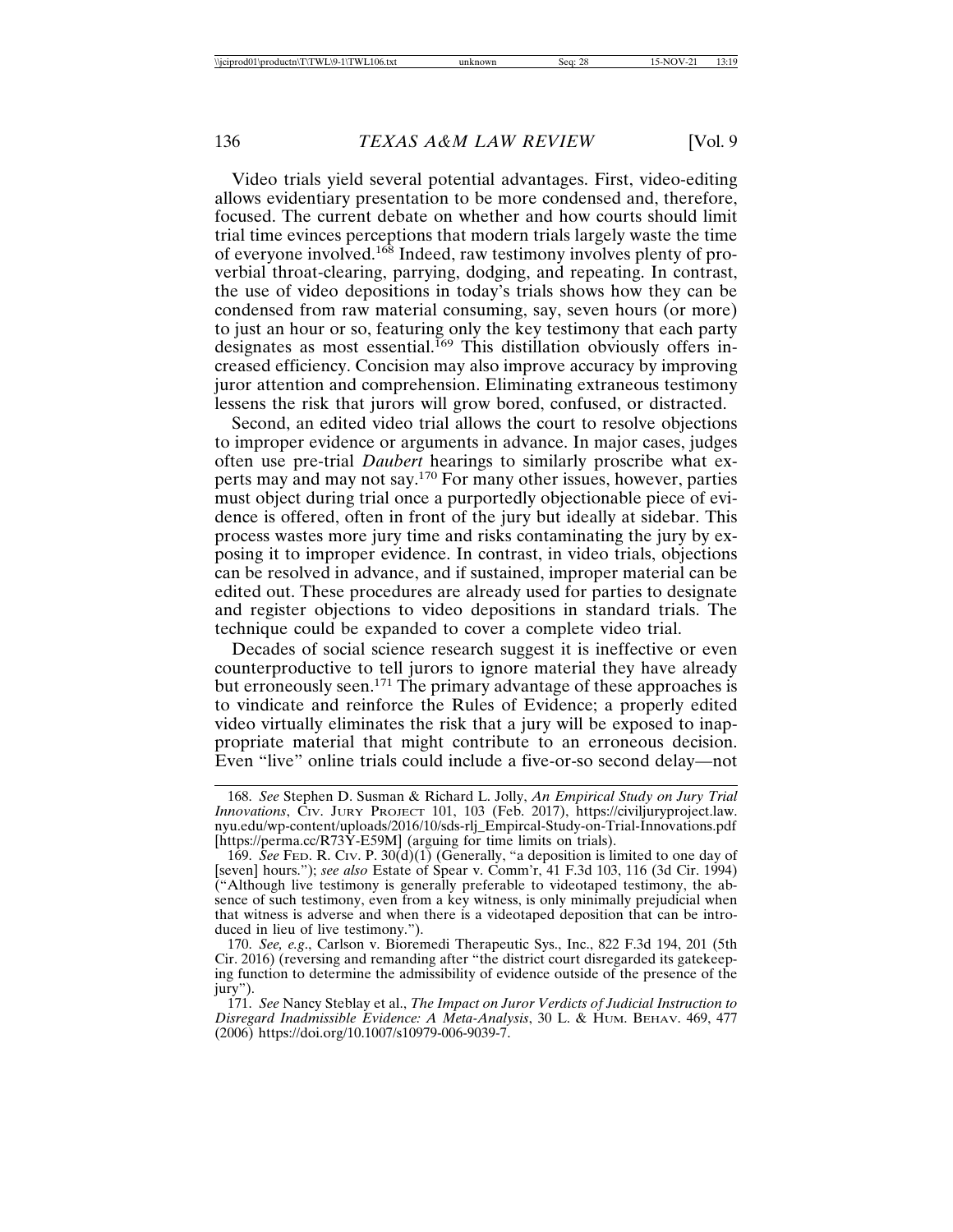unlike delays already used in live television broadcasting<sup>172</sup>—to enable court staff to omit objections.

Third, a video trial would allow jurors to simply rewind a video to refresh their memories when deciding cases. During deliberations, today's courts sometimes provide trial transcripts or excerpts thereof, but these lack key markers of witness credibility (e.g., physical demeanor), which is a primary consideration for jurors.<sup>173</sup> Indeed, courts regularly discourage juries from an overreliance on transcripts: "The transcript is not authoritative. If you remember something different from what appears in the transcripts, your collective recollection is controlling." $174$  A huge body of research suggests that human memory is far from perfect and—arguably—now obsolete since technologies like video recording are now widely available. $175$ 

Fourth, video-taped materials can be reused within the judicial system. Appellate courts often complain that they cannot evaluate aspects of a witness's demeanor at trial. This inability to view the actual trial is often cited as a primary reason why trial courts are "given much deference."<sup>176</sup> Rather than poring through "cold" transcripts,<sup>177</sup> courts of appeals can simply watch videos, thereby seeing the same thing as the trial judge.

There may be other reasons for general deference to lower courts, but reversals will nonetheless be necessary at times. Video trials can dramatically reduce the costs of remanding to correct an error. For example, suppose that an appellate court determines that the trial judge erred in excluding certain testimony. The testimony can simply be reinserted and the case played out before another set of jurors rather than remanding the case and having the court conduct another

174. United States v. Montgomery, 150 F.3d 983, 999–1000 (9th Cir. 1998) (quoting instructions the district court provided for the jury).

175. *See generally* Daniel L. Schacter & Elizabeth F. Loftus, *Memory and Law: What Can Cognitive Neuroscience Contribute?*, 16 NATURE NEUROSCIENCE 119, 119 (2013).

176. Snyder v. Louisiana, 552 U.S. 472, 479 (2008) (citation omitted).

<sup>172.</sup> *E.g.*, Matt Carey, *ABC to Impose Delay on Oscar Telecast*, CNN (Feb. 5, 2004, 9:13 AM), http://us.cnn.com/2004/SHOWBIZ/Movies/02/05/sprj.aa04.abc.oscar.delay/ [https://perma.cc/9KQ5-32JG].

<sup>173.</sup> *See* California v. Green, 399 U.S. 149, 198 (1970) (Brennan, J., dissenting) ("No such determination of credibility is possible when the witness comes before the trial factfinder by the reading of a cold transcript."); *see also* Tennant v. Peoria & P. U. Ry. Co., 321 U.S. 29, 35 (1944) ("It is the jury, not the court, which is the factfinding body. It weighs the contradictory evidence and inferences, judges the credibility of witnesses, receives expert instructions, and draws the ultimate conclusion as to the facts.").

<sup>177.</sup> *See* Rice v. Collins, 546 U.S. 333, 343 (2006) ("Appellate judges cannot on the basis of a cold record easily second-guess a trial judge's decision . . . ."); United States v. Shinderman, 515 F.3d 5, 17 (1st Cir. 2008) ("Only rarely—and in extraordinarily compelling circumstances—will we, from the vista of a cold appellate record, reverse a district court's on-the-spot judgment concerning the relative weighing of probative value and unfair effect." (quoting Freeman v. Package Mach. Co., 865 F.2d 1331, 1340 (1st Cir. 1988)).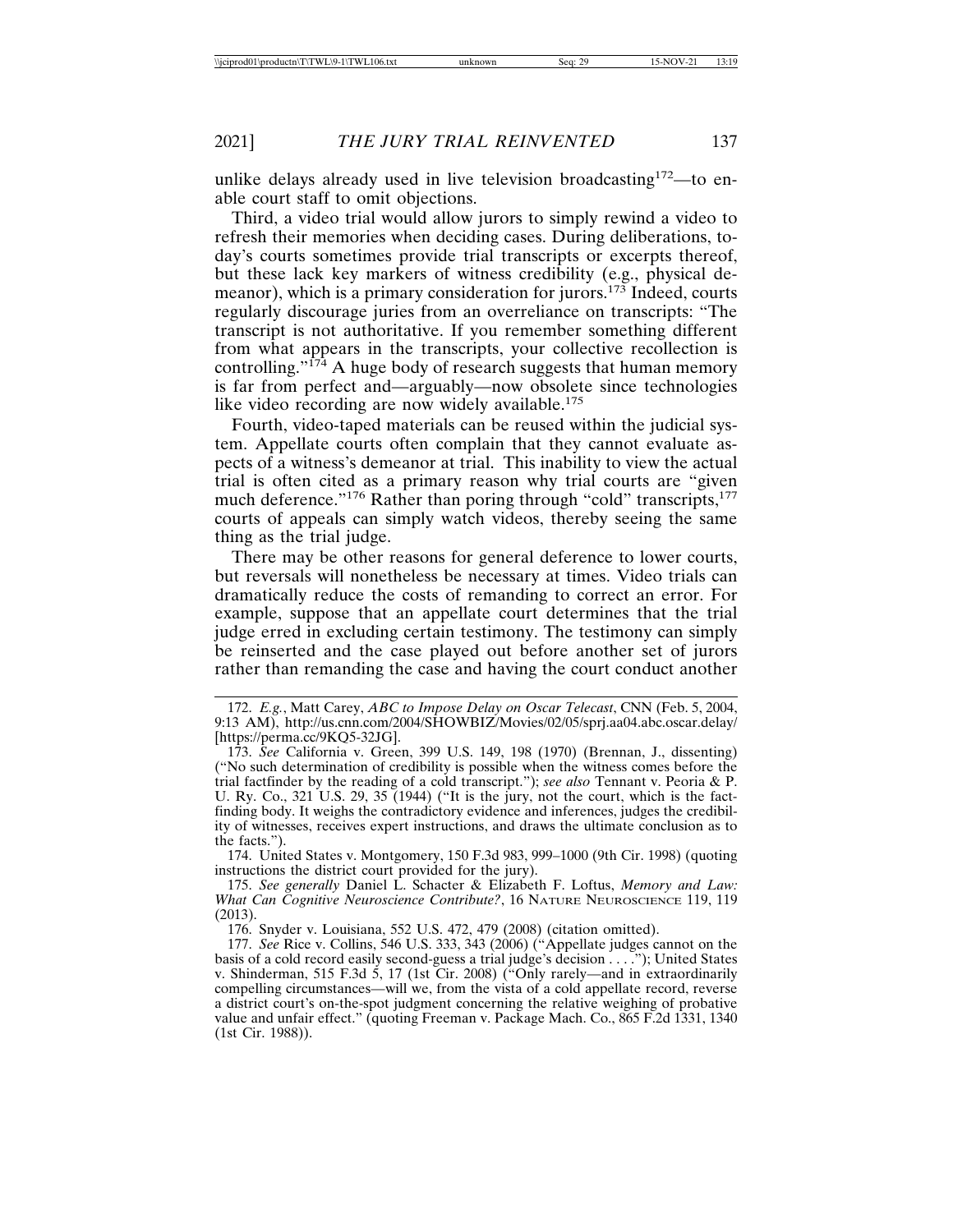jury trial, which might consume years of time and millions of dollars.178 Saving time would be especially important in actual-innocence cases involving wrongful imprisonment.

Or suppose that the case is part of a mass tort, involving hundreds or thousands of similarly situated plaintiffs. Notwithstanding the common issues (e.g., defendant conduct) each plaintiff may need to prove specific facts (e.g., whether they relied on the misrepresentation, or whether a certain chemical caused their injuries). Accordingly, the main body of the case can be optimized in the video trial for reuse in every subsequent case with a different module inserted for evidence specific to each plaintiff. This procedure would be much more efficient than conducting a live trial for each plaintiff.

One limitation of asynchronous video trials is that jurors will be unable to inject their own questions into trial—an important innovation of trial practice.<sup>179</sup> The court, or litigants themselves, may instead generate and resolve such questions from mock jurors before finalizing the trial video, thereby ensuring that the most common questions get answered. This limitation would not, of course, apply in live, online trials where video is merely offered to jurors *after* trial and during deliberation. Indeed, in live trials, jurors' abilities to submit questions may be *enhanced*, because they will be able to non-intrusively type and submit their questions while watching the trial in a private manner that might well cause them to hesitate less than during an in-person trial. Relatedly, submitting questions to a court technician over the Internet may be less intimidating for jurors.<sup>180</sup>

Another potential limitation involves the risk of improper editing such that the videos the jurors see are not actually representative of the evidence. This concern has already been surmounted in the use of video depositions at trial, and it could easily be surmounted in videotaped trials as well: The trial judge would give both parties a chance to preview the materials and to submit objections about material that was improperly included or excluded. Such trial decisions will, of course, be subject to appellate review with the typical deferential standard for trial management and evidentiary decisions.

A final group of concerns are psychological. We have already mentioned one such consideration: that unwatched jurors are less responsible jurors. But there are several other considerations.

First, video trials may be less engaging than physical ones. The literature on online education is instructive. One recent review of the liter-

<sup>178.</sup> For an analogous approach, *see* D. Alex Winkelman et al., *An Empirical Method for Harmless Error*, 46 ARIZ. ST. L.J. 1405, 1405 (2014) (testing variations on the same trial to determine whether an error was harmless).

<sup>179.</sup> *See* Susman & Jolly, *supra* note 168, at 110–11.

<sup>180.</sup> *See* Michael Shammas, *Thoughts on Optimizing Time & Attention in Virtual Trials*, CIV. JURY PROJECT (July 9, 2020), https://civiljuryproject.law.nyu.edu/the-trialof-counting-trials-2/ [https://perma.cc/DRU9-TEVK].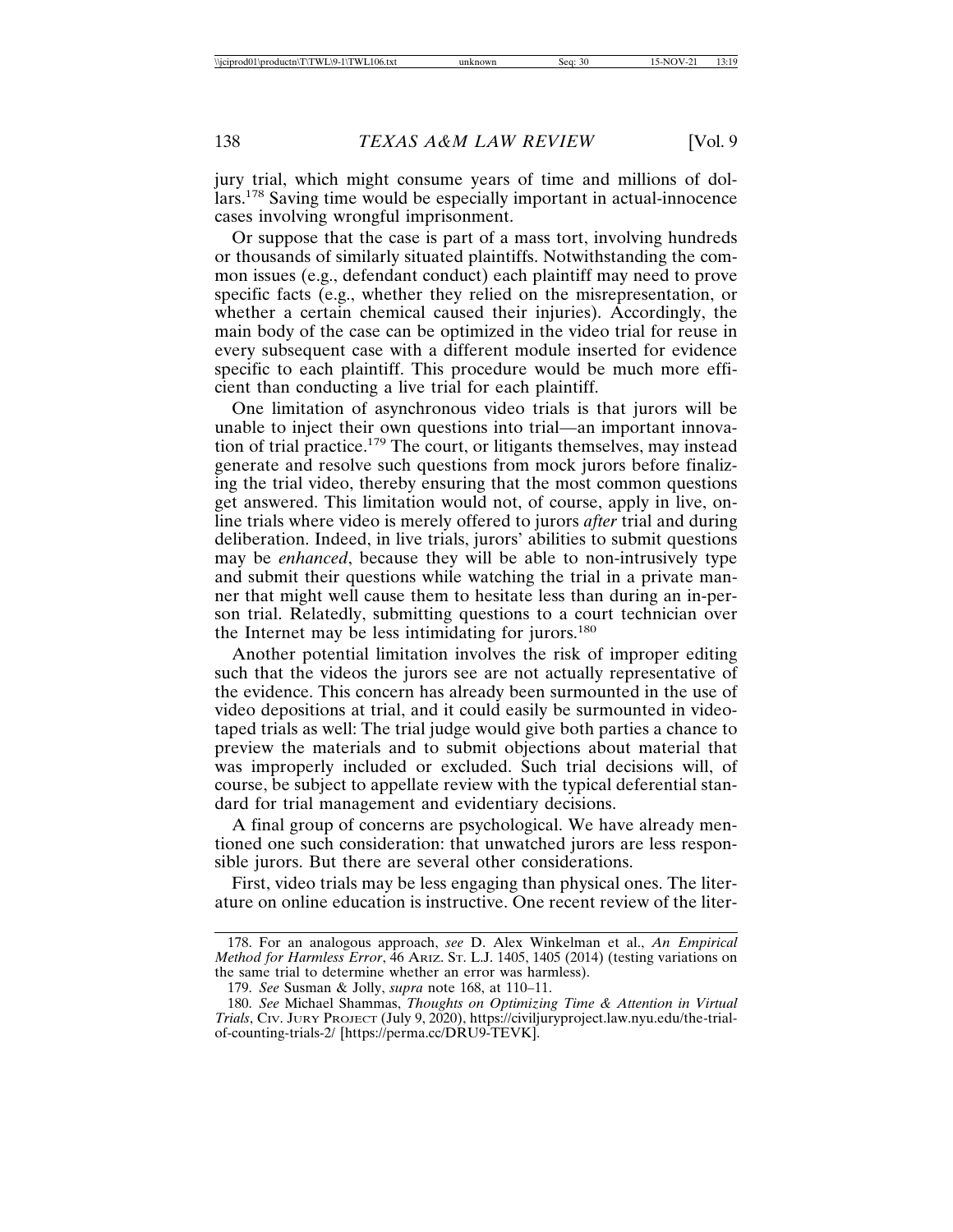ature concludes that "[t]aken as a whole, there is robust evidence to suggest [that] online learning is generally at least as effective as the traditional format."181 Thus, for the cognitive purpose of imparting understanding, it seems that video is no impediment.<sup>182</sup> The past year has provided further evidence that online teaching environments can be generally effective if properly produced.

Video trials could be optimized to use best practices from the educational context. For example, educators have found that "spaced" learning is ideal.183 Courts could accordingly release segments of trial videos in a pre-planned, timed manner to optimize focus and attention. Some research suggests that the ideal attention span is about twenty-five minutes, with five-minute breaks interspersed throughout to give the brain time to consolidate information.184 Even if courts are unlikely to make live online sessions that short, judges should consider using frequent breaks to avoid "Zoom fatigue" during synchronous hearings and trials.<sup>185</sup>

Second, video testimony may be less emotionally arousing than physical testimony. (Picture jurors sitting feet away from a sobbing plaintiff.) Summarizing the literature, Susan Bandes and Jessica Salerno write that "there is some evidence that videotaped testimony

183. *Cf.* Praveen Shrestha, *Ebbinghaus Forgetting Curve*, PSYCHESTUDY (Nov. 17, 2017), https://www.psychestudy.com/cognitive/memory/ebbinghaus-forgetting-curve [https://perma.cc/C2XJ-55PQ] (The "Ebbinghaus forgetting curve describes the decrease in ability of the brain to retain memory over time."); *see also* Harvey Singh, *What Is Spaced Learning & (Why Does It Matter) in eLearning?*, INSTANCY (Jan. 13, 2021), https://www.instancy.com/blog/what-is-spaced-learning/ [https://perma.cc/ MF4B-9WHN] ("Ebbinghaus hypothesized the Forgetting Curve and introduced the spacing effect." So with the spaced-learning "approach of teaching, learners can retain the information taught in [a] course.").

184. Alan Henry, *Productivity 101: An Introduction to the Pomodoro Technique*, LIFEHACKER (July 12, 2019, 4:31 PM), https://lifehacker.com/productivity-101-a-primer-to-the-pomodoro-technique-1598992730 [https://perma.cc/NJ5Y-Z5C7]; *see generally* ADAM GAZZALEY & LARRY D. ROSEN, THE DISTRACTED MIND: ANCIENT BRAINS IN A HIGH-TECH WORLD xiii–xvi (2016); *see also* Loren Dunn, *The Pomodoro-Technique and 3 More Research-Backed Study Tips*, FORBES (Apr. 26, 2016, 11:01 AM), https://www.forbes.com/sites/noodleeducation/2016/04/26/thepomodoro-technique-and-3-more-research-backed-study-tips/?sh=6257eeb85027

[https://perma.cc/2CK3-ELBJ] ("Check out the Pomodoro Technique, just one of many tools that can help to combat procrastination, in this case by breaking study sessions into manageable pieces.").

185. Liz Fosslien & Mollie West Duffy, *How to Combat Zoom Fatigue*, HARV. BUS. REV. (Apr. 29, 2020), https://hbr.org/2020/04/how-to-combat-zoom-fatigue [https:// perma.cc/8PDQ-P6XN].

<sup>181.</sup> Tuan Nguyen, *The Effectiveness of Online Learning: Beyond No Significant Difference and Future Horizons*, 11 MERLOT J. ONLINE LEARNING & TEACHING 309, 309 (2015).

<sup>182.</sup> Another commonsense safeguard when crucial monologues like jury instructions are delivered virtually—aside from making them especially concise and clear involves making trial video available so that daydreaming jurors can fill in gaps in their knowledge. It may also be advisable to send each juror a transcript of important monologues like jury instructions.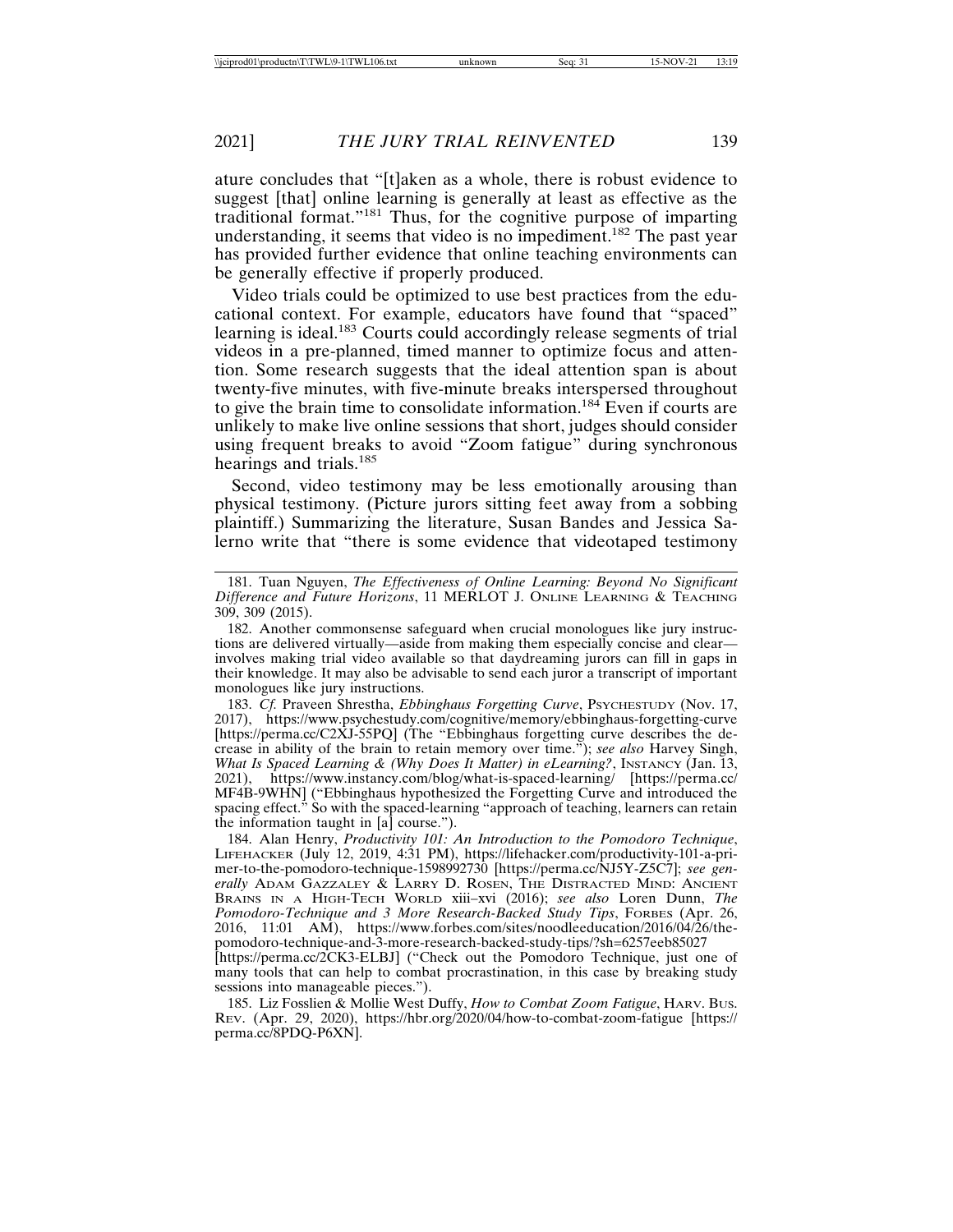evokes less empathy than in-court testimony, though video also presents opportunities for close-ups and other artistry that might ameliorate the effect of the decision maker's lack of proximity to the witness."<sup>186</sup>

Yet videos can be quite emotionally arousing. After all, the potential for such arousal is the exact rationale that judges use today when excluding certain video presentations (for example, victim-impact statements and day-in-the-life videos) that may be *too* emotionally arousing.187 Even if video does mute emotional arousal, it is unclear whether this counts as a disadvantage.<sup>188</sup> The Supreme Court has said that "[t]he jury system is premised on the idea that rationality and careful regard for the court's instructions will confine and exclude jurors' raw emotions."189 Indeed, as Federal Rule of Evidence 403's distinction between the probative and the prejudicial reflects, emotion is a hallmark of unfair prejudice.190 Video, especially carefully edited video, may facilitate an appropriate degree of dispassionate consideration of evidence.

#### C. *Shorter, Edited Trials*

The 2021 Academy Award winner for best picture, *Nomadland*, is 12 minutes shy of two hours.191 The 2020 Academy Award winner for best picture, *Parasite*, is 132 minutes.<sup>192</sup> The 2019 Academy Award winner, *Green Book*, is 130 minutes.<sup>193</sup> The 2018 winner, *The Shape of Water*, is 123 minutes.<sup>194</sup> The success of these award-winning films suggests that a rich, comprehensive story can be told in a matter of hours.

187. Bandes & Salerno, *supra* note 187 at 1040–41.

189. CSX Transp., Inc. v. Hensley, 556 U.S. 838, 841 (2009).

190. Bandes & Salerno, *supra* note 186, at 1006 (first quoting Lisa Kern Griffin, *Narrative, Truth and Trial*, 101 GEO. L.J. 281, 314 n.181 (2012); then quoting Victor J. Gold, Federal Rule of Evidence 403: Observations on the Nature of Unfairly Prejudi*cial Evidence*, 58 WASH. L. REV. 497, 503 (1983)).

<sup>186.</sup> Susan A. Bandes & Jessica M. Salerno, *Emotion, Proof and Prejudice: The Cognitive Science of Gruesome Photos and Victim Impact Statements*, 46 ARIZ. ST. L.J. 1003, 1040 (2014) (internal citation omitted); *see also* Susan A. Bandes & Neal Feigenson, *Empathy and Remote Legal Proceedings*, 51 SW. L. REV. (forthcoming Dec. 2021).

<sup>188.</sup> *See generally* Dan Simon, *In Praise of Pedantic Eclecticism: Pitfalls and Opportunities in the Psychology of Judging*, *in* THE PSYCHOLOGY OF JUDICIAL DECISION MAKING 131–48 (David Klein & Gregory Mitchell eds., 2010).

<sup>191.</sup> *Nomadland*, IMDB, https://www.imdb.com/title/tt9770150/ [https://perma.cc/ 8MNN-VMR7].

<sup>192.</sup> *Parasite*, IMDB, https://www.imdb.com/title/tt6751668/ [https://perma.cc/ 5D6K-VD58].

<sup>193.</sup> *Green Book*, IMDB, https://www.imdb.com/title/tt6966692/ [https://perma.cc/ X8DS-XFCN].

<sup>194.</sup> *The Shape of Water*, IMDB, https://www.imdb.com/title/tt5580390/ [https:/ perma.cc/K7J7-4WSZ].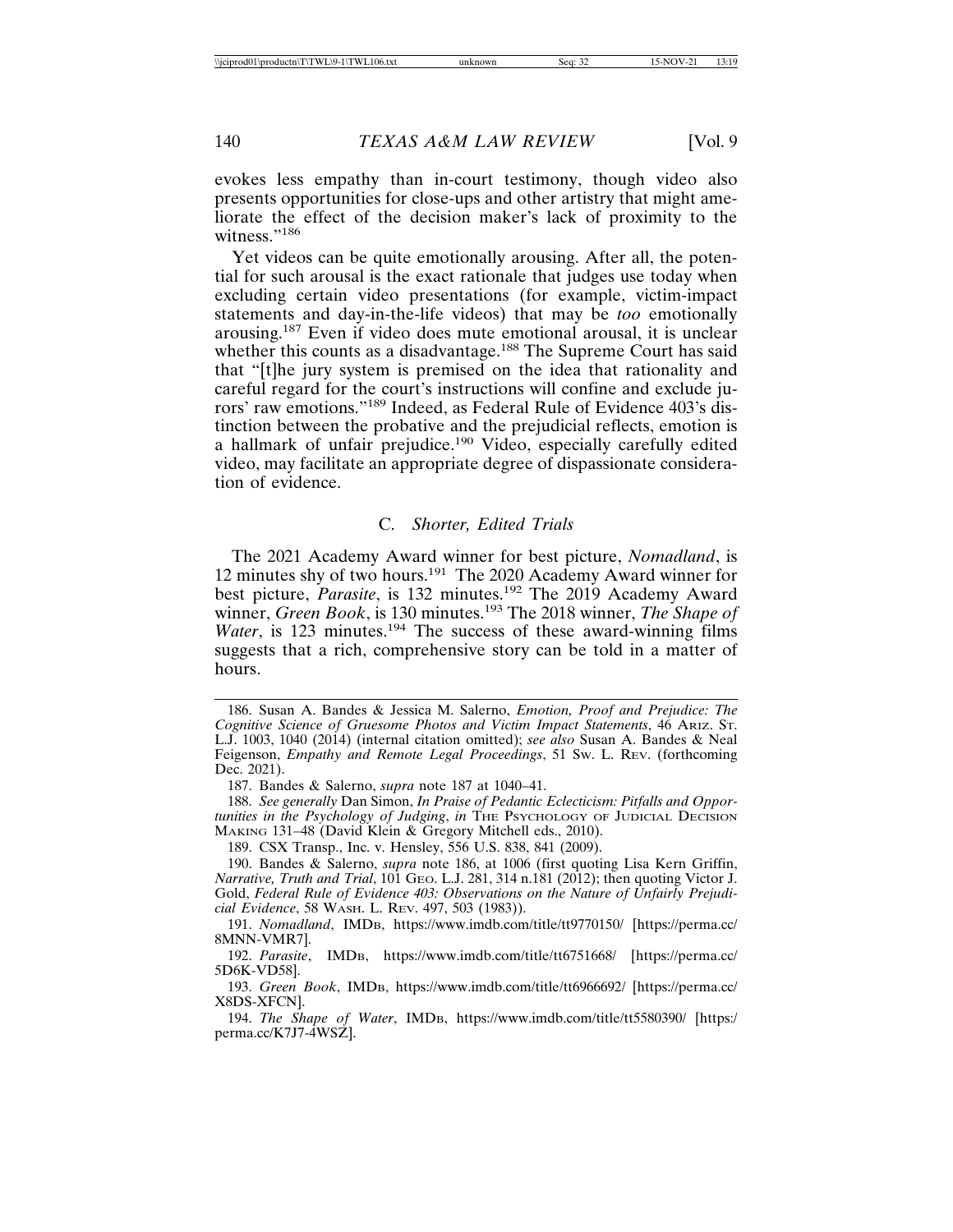We have already suggested that one benefit of asynchronous video trials is that, by eliminating extraneous material, they facilitate somewhat shorter trials than live trials. This benefit might yield trials that are on average 20% or even 40% shorter than current trials. But it is worth considering whether the length and format of trials should be even more profoundly changed.

Currently, trials—both criminal and civil—consist of each side giving an opening statement before calling witnesses, displaying documentary and physical evidence, and delivering a closing argument. Under this time-honored format, key evidence is typically shared three times (through opening statements, testimonial and documentary evidence, and closing statements), and key jury instructions are given at least twice (first by both attorneys and then by the judge). The repetition is worthwhile if the trial is going to stretch into days and weeks but may well be unnecessary in a shorter presentation. Instead, what if an entire two-week trial were condensed into, say, a 130 minute video, including evidentiary highlights from each side (e.g., video clips of testimony), and incorporating succinct yet clear jury instructions?

Litigators already give condensed closing arguments that integrate the court's legal instructions and highlight key evidence often in an hour or less. Whether juror accuracy is enhanced by watching the entire trial in addition to the closing arguments—which already concisely summarize the relevant evidence and the proper legal standard—is an open empirical question. Closing arguments alone may be sufficient.

Scholars have long advocated for (and courts have recently experimented with) instructing jurors on the elements of the legal cause of action earlier during the trial itself.195 This reform would help jurors make legal sense of the factual evidence they hear. Courts are also experimenting with letting litigants introduce witnesses to explain their testimony's relevance to the case. A closing argument inherently accomplishes both functions.

Research on decision-making suggests that people typically do not withhold judgment until the very end of the process of receiving information.<sup>196</sup> They instead make an early assessment and—with the receipt of additional information—selectively assimilate that

<sup>195.</sup> *E.g.*, Nancy S. Marder, *Bringing Jury Instructions into the Twenty-First Century*, 81 NOTRE DAME L. REV. 449, 451 (2006); Neil P. Cohen, *The Timing of Jury Instructions*, 67 TENN. L. REV. 681, 688 (2000).

<sup>196.</sup> *See* Reid Hastie, *The Role of "Stories" in Civil Jury Judgments*, 32 U. MICH. J.L. REFORM 227, 238 (1999) ("[J]urors' judgments are based on summaries of the evidence structed as chronological narratives."); *see also* Robert J. MacCoun, *Experimental Research on Jury Decision-Making*, RAND 1 (1989), https://www.rand.org/content/dam/rand/pubs/reports/2007/R3832.pdf [https://perma.cc/JMJ3-ZXBS] ("[D]espite judges' instructions to the contrary, many jurors form tentative verdict preferences early in the trial[.]").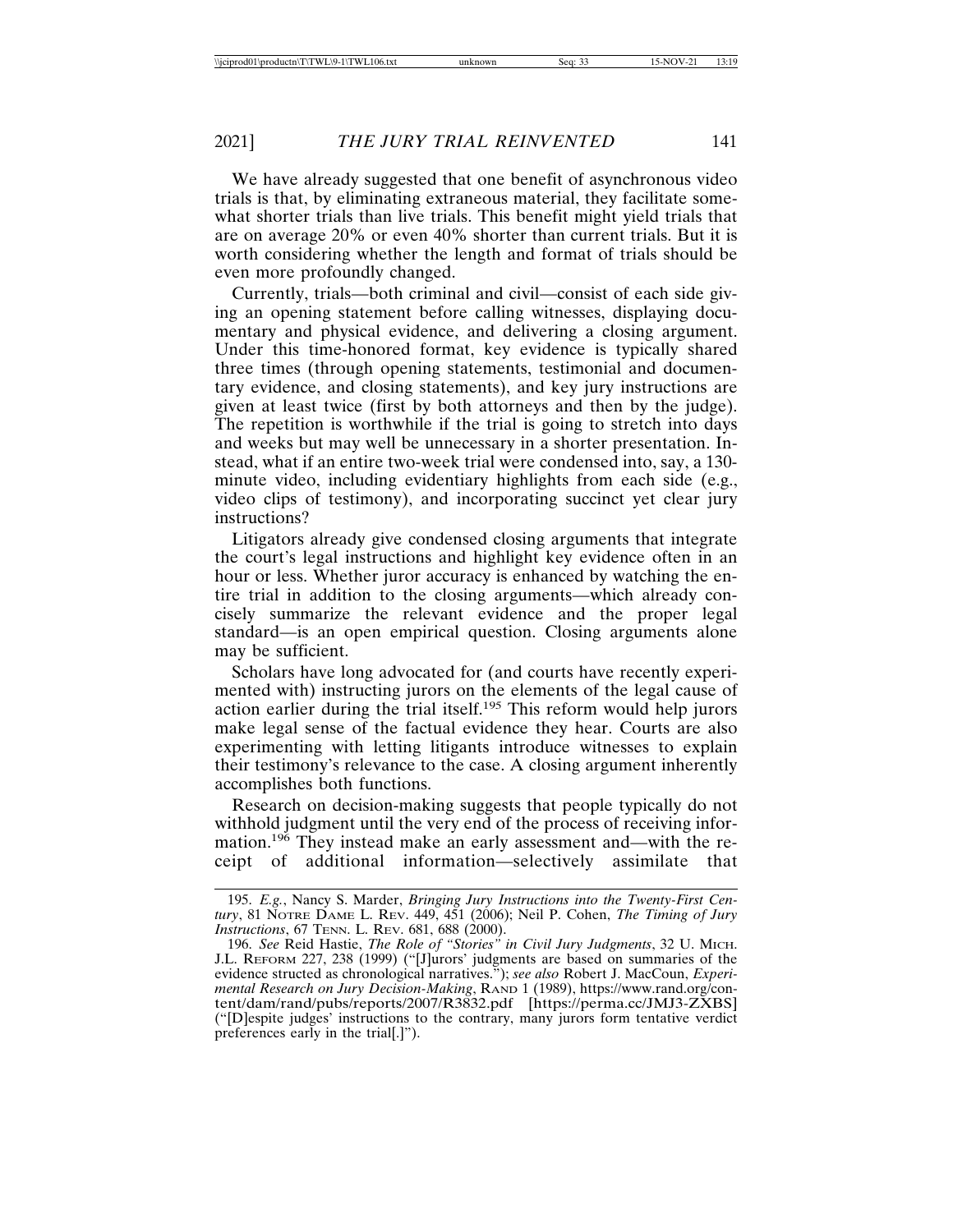information to accord with their initial judgment.<sup>197</sup> This process makes it unlikely that adding a 131st minute, a 141st minute, or even several hundred more minutes of trial time could change the average juror's decision for the better. Each additional minute yields diminishing marginal utility. At some point, more minutes—even ones featuring completely novel, useful information—exert negative effects, including fatigue, distraction, boredom, or irritability.

Of course, complex cases involving more parties or technical evidence will continue to require longer trials.<sup>198</sup> Videos created for such complex cases may optimally feature running times more akin to epics—*Gandhi* (191 minutes)<sup>199</sup> or *Gone with the Wind* (226 minutes)200—than action films. Nonetheless, our experience advising parties to complex cases and observing oral advocacy at the appellate and trial levels suggests that most litigants can make a coherent case within an hour or so.

Aside from efficiency and accuracy, due process requires sufficient time for litigants to tell their own stories and get a fair hearing.<sup>201</sup> Nonetheless, courts have for decades exercised their powers to place reasonable limits on trial time.202 The question is not *whether* to limit the video trial time, but rather, *how much* condensation is appropriate if justice is to be done in any one case.

#### D. *Breaking Time & Place Limitations*

If the foregoing reforms are implemented such that radically shortened trials are conducted by video, the geography of trials can be rethought. Presently, to stage live, physical trials, the lawyers, judge, witnesses, jurors, and court staff are all forced to be in the exact same place at the exact same time. Witnesses must travel from the opposite side of the world if they can even be subpoenaed to appear at all.<sup>203</sup> In major cases, each side may bring dozens of personnel (including law-

<sup>197.</sup> *See* MacCoun, *supra* note 196, at 2–3.

<sup>198.</sup> Nora Freeman Engstrom, *The Diminished Trial*, 86 FORDHAM L. REV. 2131, 2134 (2018) (reviewing evidence that trials have become shorter in recent years but that a few protracted trials are still conducted every year).

<sup>199.</sup> *Gandhi*, IMDB, https://www.imdb.com/title/tt0083987/ [https://perma.cc/ QG7S-RRV6].

<sup>200.</sup> *Gone with the Wind*, IMDB, https://www.imdb.com/title/tt0031381/ [https:// perma.cc/WDE3-7K2Z].

<sup>201.</sup> *Compare* John E. Rumel, *The Hourglass and Due Process: The Propriety of the Time Limits on Civil Trials*, 26 U.S.F. L. REV. 237, 238 (1992) ("Trial judges must consider . . . due process rights and interests when establishing time limits . . . ."), *with* Nora Freeman Engstrom, *The Trouble with Trial Time Limits*, 106 GEO. L.J. 933, 933 (2018) ("[A] limit can, theoretically, be so strict and arbitrary that its imposition constitutes a violation of due process . . . .").

<sup>202.</sup> Fed. R. Civ. P.  $16(c)(2)(O)$  (allowing the court to "establish[] a reasonable limit on the time allowed to present evidence").

<sup>203.</sup> *See* FED. R. CIV. P.  $45(c)(1)(A) - (B)$  (allowing witnesses to be subpoenaed if nearby).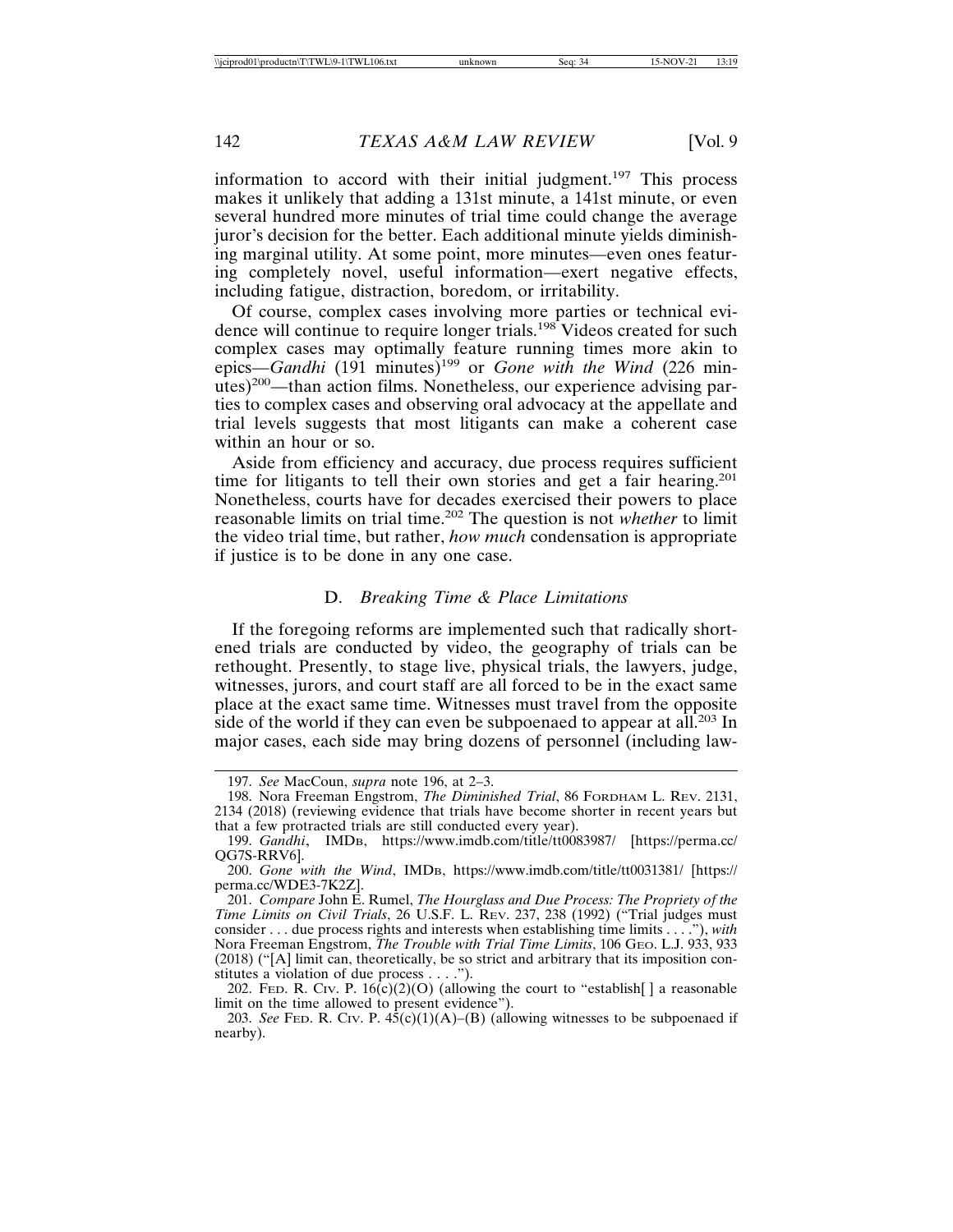yers, presentation consultants, paralegals, and support staff) to a trial site in a remote federal courthouse (e.g., the Eastern District of Texas, Sherman Division) and live there for a month or longer. The practical difficulty of aligning all those schedules against professional and personal obligations, as well as exigent circumstances like health or weather emergencies, often causes trials to be cancelled or rescheduled to a later date (i.e., "continued").

Video potentially enhances efficiency—in terms of both travel costs and opportunity costs—reducing the delays that accompany continuances. The attorneys, witnesses, and judge may perform their functions at convenient times and places (for them) while the jurors can also perform their duties at another convenient time and place.

Physically convening jurors entails substantial monetary and opportunity costs. Jurors will often prefer to serve at home or the office or a nearby library. Such a change may be less expensive in direct costs (e.g.*,* a bus fare or parking), indirect costs (e.g.*,* childcare), and opportunity costs (e.g.*,* lost wages) than traveling to a courthouse. And they would often prefer to schedule their service at a convenient time, which may well be different than that imagined by the judge or other parties. Perhaps after dinner or during a slow morning at work?

Currently, thousands of potential jurors are excused for hardship, sometimes after suffering the difficulty of having to appear at court to plead with the judge.204 Many others serve despite some level of hardship that is nonetheless insufficient for excusal.205 By reducing the barriers to service, this change could secure a more representative jury willing and able to serve.

Not long ago, Americans conducted all manner of routine tasks downtown, from voting to renewing a driver's license. Such tasks are increasingly completed remotely. Most states now offer online vehicle registration that is making trips to the DMV a thing of the past.<sup>206</sup> As of early 2021, five states conduct elections solely by mail; thirty-four

205. Thiel v. S. Pac. Co., 328 U.S. 217, 223–24 (1946) (holding that "[a] juror shall not be excused by a court for slight or trivial causes, or for hardship, or for inconvenience to said juror's business, but only when material injury or destruction to said juror's property or of property entrusted to said juror is threatened" (citation omitted)); *cf. id.* ("[A] federal judge would be justified in excusing a daily wage earner for whom jury service would entail an undue financial hardship.").

206. *See Vehicle Registration Laws by State*, FINDLAW, https://www.findlaw.com/ traffic/drivers-license-vehicle-info/state-vehicle-registration-information.html (June 20, 2016) [https://perma.cc/62BE-M59Z].

<sup>204.</sup> *See* Joanna Sobol, *Hardship Excuses and Occupational Exemptions: The Impairment of the Fair Cross-Section of the Community*, 69 S. CAL. L. REV. 155, 159 (1995) ("A significant number of citizens avoid jury service by means of a system of excuses an occupational exemptions that defers to claims of 'hardship.'"); *see also* Hiroshi Fukarai & Edgar W. Butler, *Organization, Labor Force, and Jury Representation: Economic Excuses and Jury Participation*, 32 JURIMETRICS J.L. SCI. & TECH. 49, 51 (1991) ("[T]he disproportionate jury representation caused by excuses for economic hardship undermines the legitimacy of the jury system and of jury verdicts in the eyes of citizens.").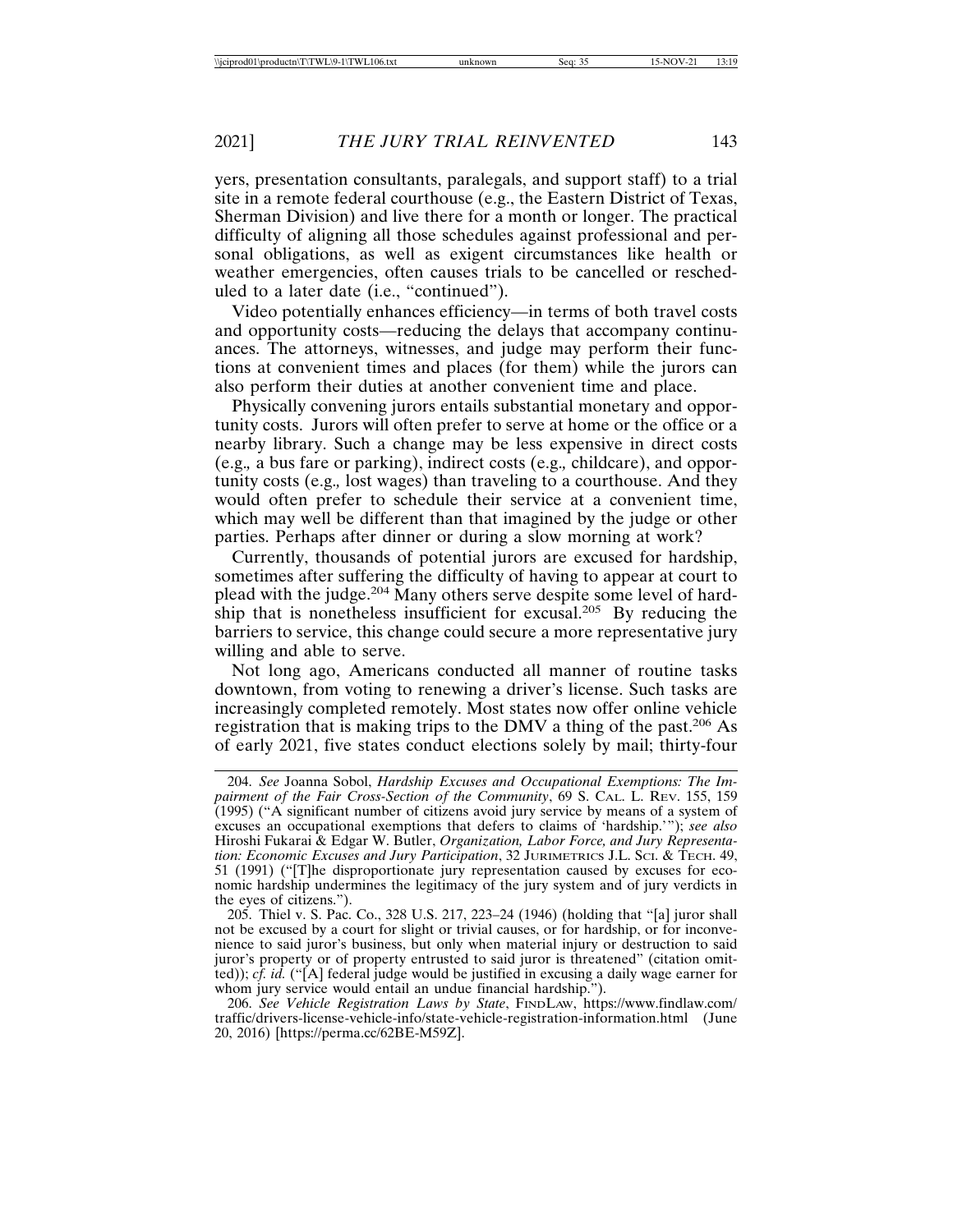states and the District of Columbia permit qualified voters to cast mail-in ballots.<sup>207</sup>

As noted above, the COVID–19 pandemic caused some courts to adapt. For example, the Yolo County Superior Court permitted "potential jurors to respond to summons by Zoom or phone," while also promulgating "easy step-by-step instructions" featuring "hyperlinked—and quite large—buttons" for jurors to click to submit their reply to summons.<sup>208</sup> Courts that move to online trials or hearings might also benefit from "creating a technological 'Jury Service Staff' available to answer questions by phone or email."<sup>209</sup>

With high-speed Internet, customized video can now be reliably delivered at little cost. Citizens can watch proceedings via a variety of devices including laptops, tablets, smartphones, and smart-home devices. A basic 7" tablet with video-streaming capability can be purchased for \$40—less than one day's minimum wage.<sup>210</sup> Nearly 60% of Americans now pay for video-streaming services like Netflix.<sup>211</sup>

Admittedly, a digital divide persists. Indigent and rural Americans disproportionately lack access to high-speed Internet and networkready devices.212 But these problems are not insurmountable. For example, such citizens could travel to their nearest public library or courthouse. Alternatively, there may be ways to mail them loaner devices with cellular-data capabilities.

When jurors serve from home in online trials, it may be difficult to monitor whether they are having *ex parte* conversations or consulting extraneous materials. On the other hand, using larger sample sizes in concert with shorter trials might make other sorts of misconduct *more* difficult. For instance, our reforms make it largely infeasible for litigants to find—much less contact—jurors whose service may be limited to an hour or two. Similarly, serving from home or the office creates a risk that jurors will be interrupted by the mailman, a co-

80086369672\_online%3Aen%3AUS%3A87723&roistat\_referrer,roistat\_pos,gclid= EAIaIQobChMIpeei0LDz8QIVtW1vBB3vlQN\_EAQYASABEgKoqPD\_BwE [https://perma.cc/LQH4-8ZC8].

211. Steve Liesman, *Nearly 60% of Americans Are Streaming and Most with Netflix: CNBC Survey*, CNBC, https://www.cnbc.com/2018/03/29/nearly-60-percent-ofamericans-are-streaming-and-most-with-netflix-cnbc-survey.html (Mar. 29, 2018, 1:26 PM) [https://perma.cc/63FN-WRXE].

212. *See* A. Scheerder, Alexander van Deursen & Jan van Dijk, *Determinants of Internet Skills, Uses and Outcomes. A Systematic Review of the Second- and Third-Level Digital Divide*, 34 TELEMATICS & INFORMATICS 1607, 1608 (2017).

<sup>207.</sup> *Voting Outside the Polling Place: Absentee, All-Mail, and Other Voting at Home Options*, NAT'L CONF. ST. LEGISLATORS (Sept. 24, 2020), http://www.ncsl.org/ research/elections-and-campaigns/absentee-and-early-voting.aspx [https://perma.cc/ 8V64-ZYSJ].

<sup>208.</sup> *Online Jury Trials Are Possible*, *supra* note 58.

<sup>209.</sup> *Id.*

<sup>210.</sup> *E.g.*, *Vankyo MatrixPad Z1 7" Tablet*, THE STORE, https://thestore.com/p/refurbished-vankyo-matrixpad-z1-7-tablet-android-81-oreo-go-32gb-emmcr-ips-hd-display-wi-fi-bluetooth-black-ts686494611399r?roistat=Merchant3\_g\_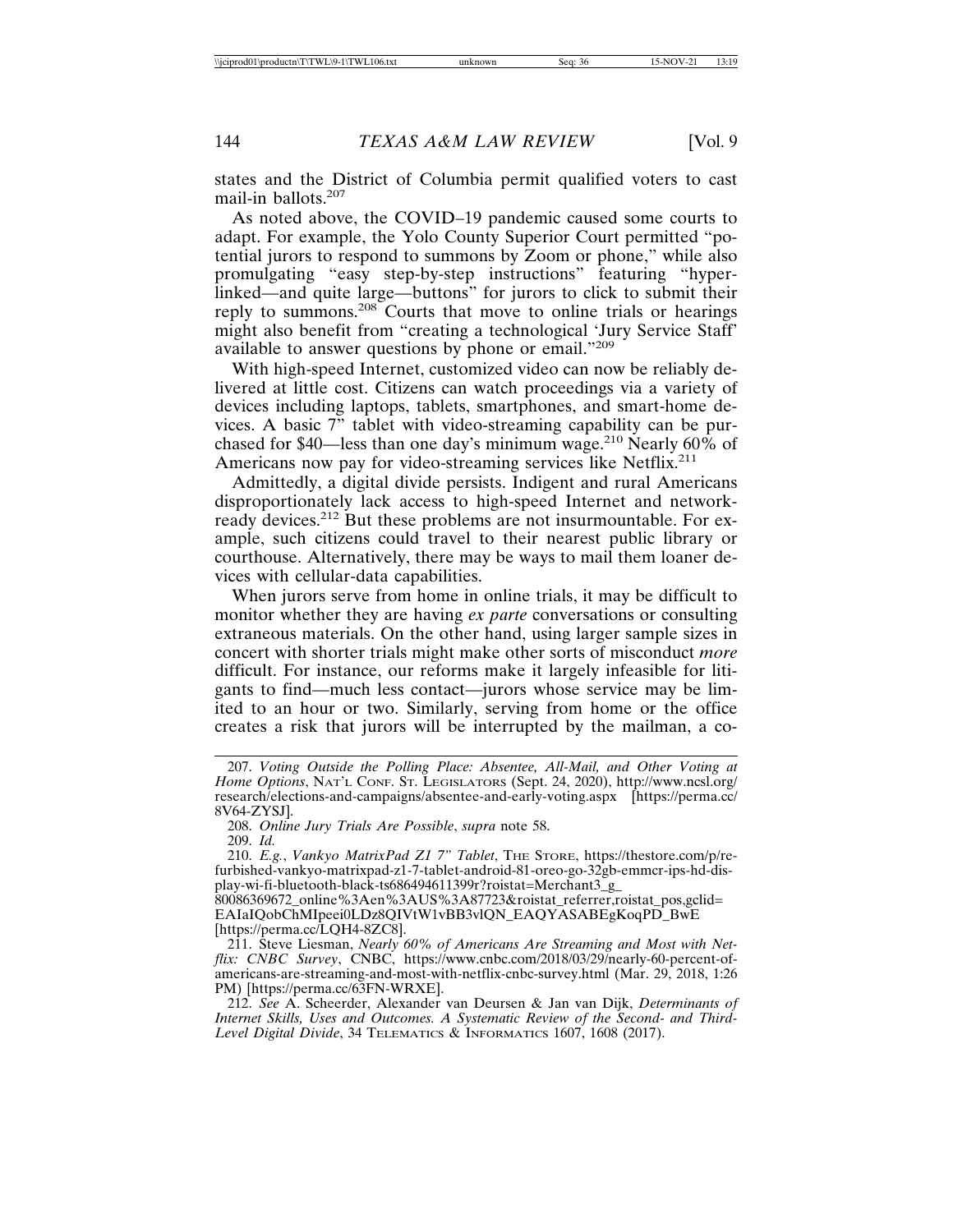worker, a pet, or any number of other things. Of course, for short interruptions, they can simply pause their video and resume when ready. Although interruptions are usually bad, due to spaced learning, *intentional* interruptions could actually benefit overall accuracy.<sup>213</sup>

Courts could ship jurors low-cost tablets, formatted both to prevent other tasks from being performed concurrently on the devices and to enable court personnel to monitor jurors' actions.<sup>214</sup> Going further, the use of virtual-reality goggles will become increasingly feasible.<sup>215</sup> The devices can detect when users remove them, and the virtual-reality experience is substantially more engaging than video.<sup>216</sup> A virtualreality headset also moots concerns that jurors might engage in distracting behavior during trial and deliberation while lessening the risk of a juror impermissibly recording the trial. (This is because (1) unlike with a traditional screen, it is nearly impossible to use a phone or portable camera to record what is playing on a virtual-reality headset; and (2) courts could prophylactically disable the recording functions on virtual-reality devices.)

Our time-and-place reform can also be applied dynamically, much like jury sequestration is currently applied on a case-by-case basis. For most routine cases, it may be harmless and efficient for jurors to serve at locations of their choosing. In the wake of COVID–19, Yolo County took care to include in its guidelines "that every hearing or proceeding that can be done virtually is done virtually, including jury orientation and hardship hearings."<sup>217</sup>

A more general concern relates to the seriousness and solemnity of the trial.<sup>218</sup> Unless jurors are required to be physically present in a courthouse to view video or other digital evidence, they could feel a lack of gravity that might undermine the accuracy of their decisions. As of now, the problem is largely speculative; research is needed on this question to both quantify the problem and test potential solutions,

216. *See* Salmanowitz, *supra* note 215, at 142–43 ("[I]mmersive virtual environments would likely generate stronger, longer-lasting effects due to their more vicarious and life-like nature.").

217. *Online Jury Trials Are Possible*, *supra* note 58.

218. Marder, *supra* note 55, at 264–65 ("The architecture of the courtroom, with actors in their designated places, the formality of the procedures, and the presence of the parties who will be affected by the jury's verdict, remind jurors of the seriousness of their task. An online mock juror lacks such a setting.").

<sup>213.</sup> Shrestha, *supra* note 183.

<sup>214.</sup> *See supra* Part III(D).

<sup>215.</sup> *See* Anjanette H. Raymond & Scott J. Shackelford, *Jury Glasses: Wearable Technology and Its Role in Crowdsourcing Justice*, 17 CARDOZO J. CONFLICT RESOL. 115, 118 (2015) (arguing for reforms that "could reduce judicial backlogs, temper . . . attempts to avoid participation in dispute resolution, promote legal cognizance, and improve community participation, in addition to reducing the prevalence of personal bias in decision making"); *see also* Natalie Salmanowitz, *Unconventional Methods for a Traditional Setting: The Use of Virtual Reality to Reduce Implicit Racial Bias in the Courtroom,* 15 U.N.H. L. REV. 117, 117 (2016).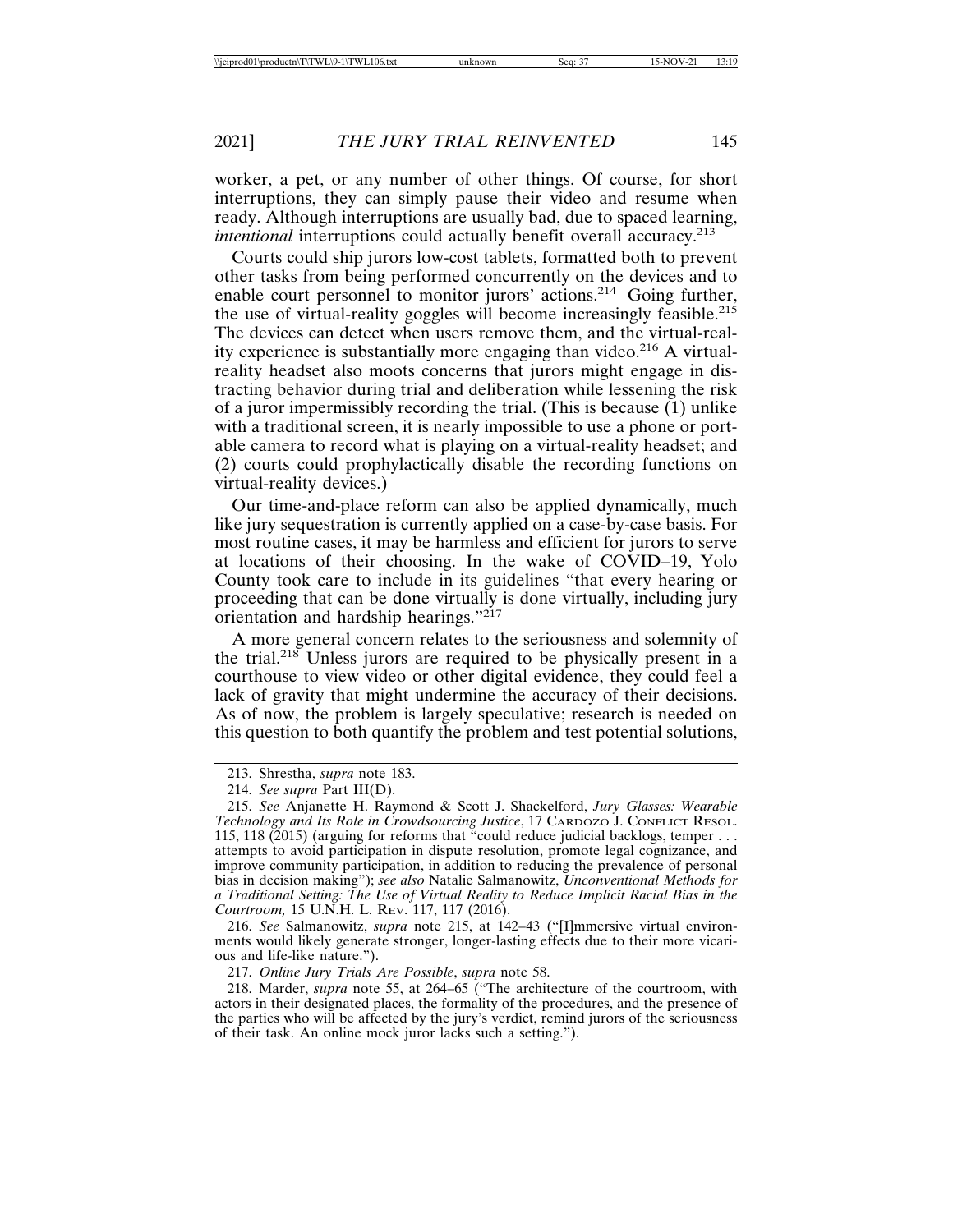including virtual representation of the same factors, such as architecture, that support solemnity in the courtroom.

In exigent circumstances, like a pandemic, remote service could mitigate the risks and anxiety of physical proximity.<sup>219</sup> More generally, this reform serves efficiency by reducing costs for jurors to serve. In doing so, the reform could also marginally enhance the jury's chief functions of accuracy and democratic engagement, if it improves the representativeness of the jurors able to serve.

#### E. *A National Jury Pool for National Civil Cases*

The foregoing section recommends breaking the geographic link between jurors and the courthouse, allowing jurors to serve from their public libraries, their offices, or even their homes. This reform begs another question: When, for a given case, the alleged wrongdoing has a national scope, why should the jury deciding the case be limited to one judicial district? Moving to remote video trials could enable national jury pools in cases of national importance, as some have suggested.<sup>220</sup>

To be sure, local juries are appropriate for local cases. Local trials reflect "the community's interest in local autonomy when it comes to judging crimes [or torts or contract breaches] committed on its soil."<sup>221</sup> A local jury may well bring local community values, and perhaps some common sense about relevant local facts, like how busy a particular town's intersection may be, as it relates to a car accident there.

However, in cases where a party is a national or multinational corporation, and the relevant behaviors (like price fixing, patent litigation, or product safety) are also national, it is inappropriate for the case to be resolved by a jury located in one particular part of one particular state, which may have peculiar biases, values, or experiences that are nationally unrepresentative. Cases against corporations are often tried in their hometowns, which may be dominated by their own workers (and a broader local economy that depends on them), even though the corporate behavior affects consumers or stockholders

221. Abramson, *supra* note 139, at 152.

<sup>219.</sup> Wilson, *supra* note 104, at 68–69 (noting that juries deliberating during coronavirus may have felt rushed and been less representative due to differential levels of concern about COVID–19 felt by different ethnicities and partisans).

<sup>220.</sup> *See* Laura G. Dooley, *National Juries for National Cases: Preserving Citizen Participation in Large-Scale Litigation,* 83 N.Y.U. L. REV. 411, 411 (2008) (advocating for national pools to "eliminate incentives for parties to forum-shop [that] would make the decisionmaking body representative of the population that will feel the effects of its decision"); *see also* Luke McCloud & David Rosenberg, *A Solution to the Choice of Law Problem of Differing State Laws in Class Actions: Average Law*, 79 GEO. WASH. L. REV. 374, 374 (2011) (suggesting a similar solution for choice of law issues in class action litigation); Abbe R. Gluck & Elizabeth Chamblee Burch, *MDL Revolution,* 96 N.Y.U. L. REV. 1, 11, 72 (2021) (noting the impact that jury trials might have on the development of multidistrict litigation).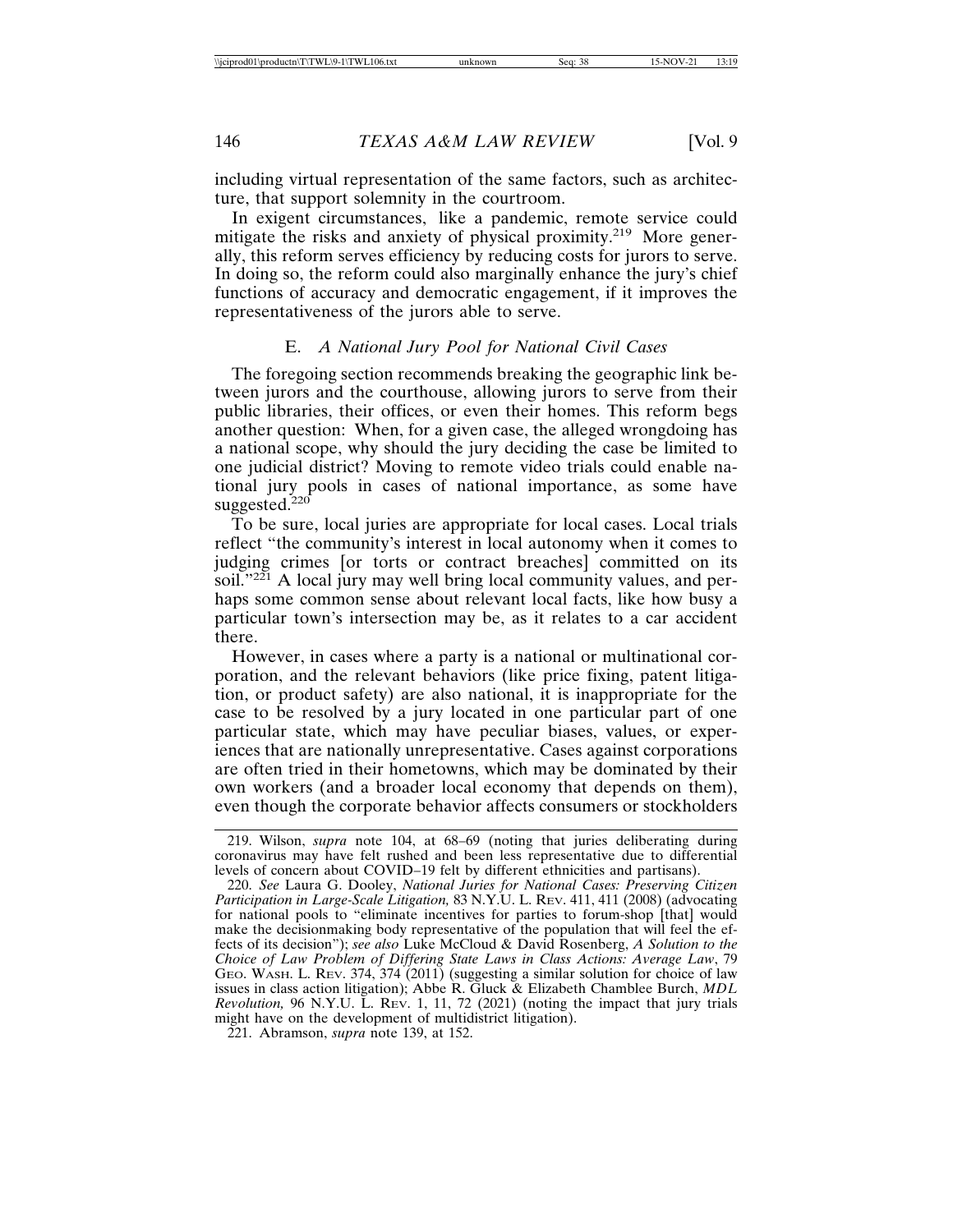nationwide. Such an imbalance in jury representativeness could skew their view of the facts.

Indeed, scholars, courts, and litigants have expressed concern that "sympathetic [local] jury pools" are unrepresentative and that the current system creates incentives for litigants to "forum shop" for favorable jurisdictions.222 Even when outside their hometowns, major companies have sought to exploit their repeat-player status by funding extravagant charitable works like ice-skating rinks for the enjoyment of the local population (i.e., the jury pool). $223$ 

In other cases, the problem is flipped: A local jury is hostile to a litigant.224 Take the case of Jeffrey Skilling, former CEO of Enron, the Houston company that collapsed after a spectacular case of securities fraud.225 As it crumbled, many Houstonians with Enron-tied retirement accounts lost their entire life savings, and several potential jurors reported personally knowing people injured by Enron's fraud.226 Relatedly, some scholars have argued that when "the local population [has] a vested interest in the outcome of the case, ... [a] presumption of bias should extend to the entire community."227 Yet the Supreme Court ultimately affirmed Skilling's conviction.228 Its decision relied on little more than the jurors' reassurances, rendered under pressure from the trial judge, that they could be "fair and impartial." $229$ 

Given the findings of modern psychology, such potentially biased local trials seem medieval and—with modern communications technology—completely unnecessary.230 For federal criminal cases, the Sixth Amendment's Vicinage Clause requires that juries be drawn from the state or federal district where the crime was committed.<sup>231</sup>

225. Skilling v. United States, 561 U.S. 358, 367–68 (2010). 226. *Id.*

227. Jordan Gross*, If Skilling Can't Get a Change of Venue, Who Can? Salvaging Common Law Implied Bias Principles from the Wreckage of the Constitutional Pretrial Publicity Standard,* 85 TEMP. L. REV. 575, 620 (2013).

228. *Skilling*, 561 U.S. at 367–68.

<sup>222.</sup> Alisha Kay Taylor, Comment, *What Does Forum Shopping in the Eastern District of Texas Mean for Patent Reform?*, 6 J. MARSHALL REV. INTELL. PROP. L. 570, 583 (2007); *see also* Andrei Iancu & Jay Chung, *Real Reasons the Eastern District of Texas Draws Patent Cases—Beyond Lore and Anecdote*, 14 SMU SCI. & TECH. L. REV. 299, 301–02 ("One of the oft-cited reasons for the District's popularity, as well as its undeserved reputation, has been the allegedly 'plaintiff-friendly juries' who are 'predisposed to find for plaintiffs and award large damages.'" (internal citations omitted)).

<sup>223.</sup> Anthony Zurcher, *Why a Small Town in Texas Had Samsung's Ear*, BBC NEWS (May 27, 2017), https://www.bbc.com/news/world-us-canada-40021491 [https:// perma.cc/G223-694X].

<sup>224.</sup> *See* Victor E. Schwartz, Sherman Joyce & Cary Silverman, *West Virginia as a Judicial Hellhole: Why Businesses Fear Litigating in State Courts*, 111 W. VA. L. REV. 757, 758 (2009).

<sup>229.</sup> *Id.*

<sup>230.</sup> *See* Yokum et al., *supra* note 136, at 871–72 (detailing the failure of selfdiagnosis).

<sup>231.</sup> U.S. CONST. amend. VI.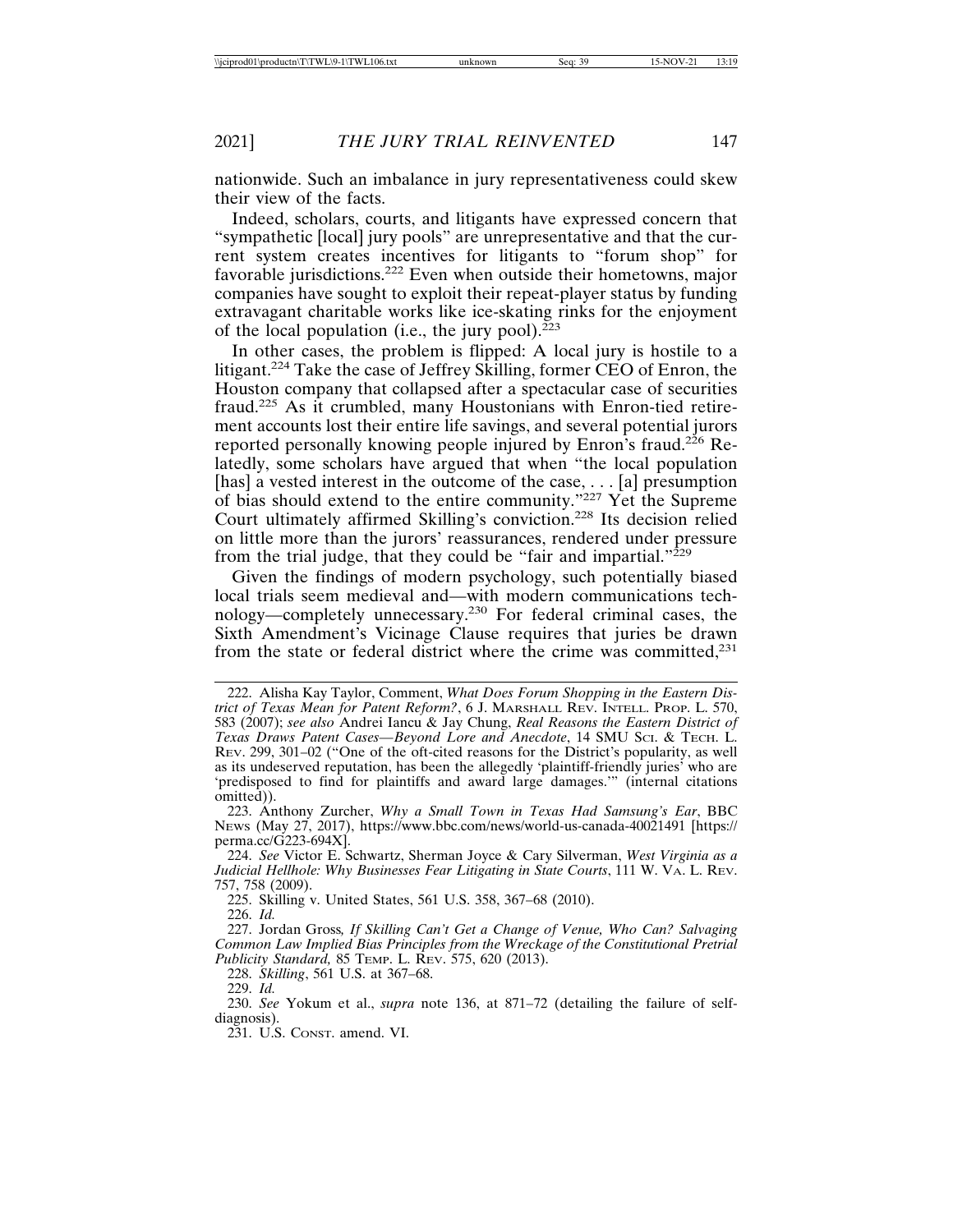and we acknowledge that using national jury pools for criminal cases may be more difficult than in civil cases. In our analysis in Part IV below, we argue that for such cases, however, federal criminal juries should at the very least become district or state-wide because the Federal Rules of Criminal Procedure narrow vicinage much more than the Sixth Amendment requires.<sup>232</sup>

#### F. *Vote-Aggregation Without Deliberation*

The book and movie *12 Angry Men* popularized the notion that through passionate argumentation and obdurate insistence, a minority of jurors, or even one heroic holdout, can save a jury from an unjust verdict.233 The jury deliberation has been romantically described as "collecting people together into a conversation fed by difference but fueled by a search for common ground."234

The reality is quite different. As Harry Kalven, Jr., and Hans Zeisel argued, based on their collected data from actual juries and trial judges, deliberation "might well be likened to what the developer does for an exposed film; it brings out the picture, but the outcome is predetermined."235 Indeed, far from empowering holdouts as in *12 Angry Men*, the typical function of jury deliberation is to (eventually) enable the majority to outvote the minority, just as Condorcet recommends.236 In more recent work, Shari Diamond and Jonathan Casper conclude that "the median [individual juror award pre-deliberation] is the best single predictor of the jury's final verdict."<sup>237</sup> Consistent with Kalven and Zeisel's findings from the 1960s, this more recent work suggests that jury deliberations do little more than consume time hours, days, and sometimes weeks—while delaying an inevitable outcome that could have been gleaned by a simple mathematical aggregation of each juror's individual vote.<sup>238</sup> For this reason, leading jury scholars typically take the median vote of mock jurors as predictive of trial outcomes.<sup>239</sup>

238. Diamond & Casper, *supra* note 237, at 559.

239. *E.g.*, NEIL VIDMAR, MEDICAL MALPRACTICE AND THE AMERICAN JURY 197 (1995); *see also* Campbell et al., *supra* note 160, at 557. *But see* David Schkade, Cass R. Sunstein & Daniel Kahneman, *Deliberating About Dollars: The Severity Shift*, 100 COLUM. L. REV. 1139, 1152–53 (2000) (finding higher punitive damages awards compared to the median of individual votes); Daniel Kahneman, David Schkade & Cass

<sup>232.</sup> *See infra* Part IV.

<sup>233.</sup> Jason D. Reichelt, *Standing Alone: Conformity, Coercion, and the Protection of the Holdout Juror*, 40 U. MICH. J. L. REFORM 569, 570 (2007).

<sup>234.</sup> Abramson, *supra* note 139, at 160.

<sup>235.</sup> MacCoun, *supra* note 196, at 2–3 (citation omitted).

<sup>236.</sup> CONDORCET, *supra* note 116.

<sup>237.</sup> Shari Seidman Diamond & Jonathan D. Casper, *Blindfolding the Jury to Verdict Consequences: Damages, Experts, and the Civil Jury*, 26 L. & SOC'Y REV. 513, 546 (1992); *see also* S. Femi Sonaike, *The Influence of Jury Deliberation on Juror Perception of Trial, Credibility, and Damage Awards*, 1978 BYU L. REV. 889, 902 (1978) (finding that the median was better than the mean).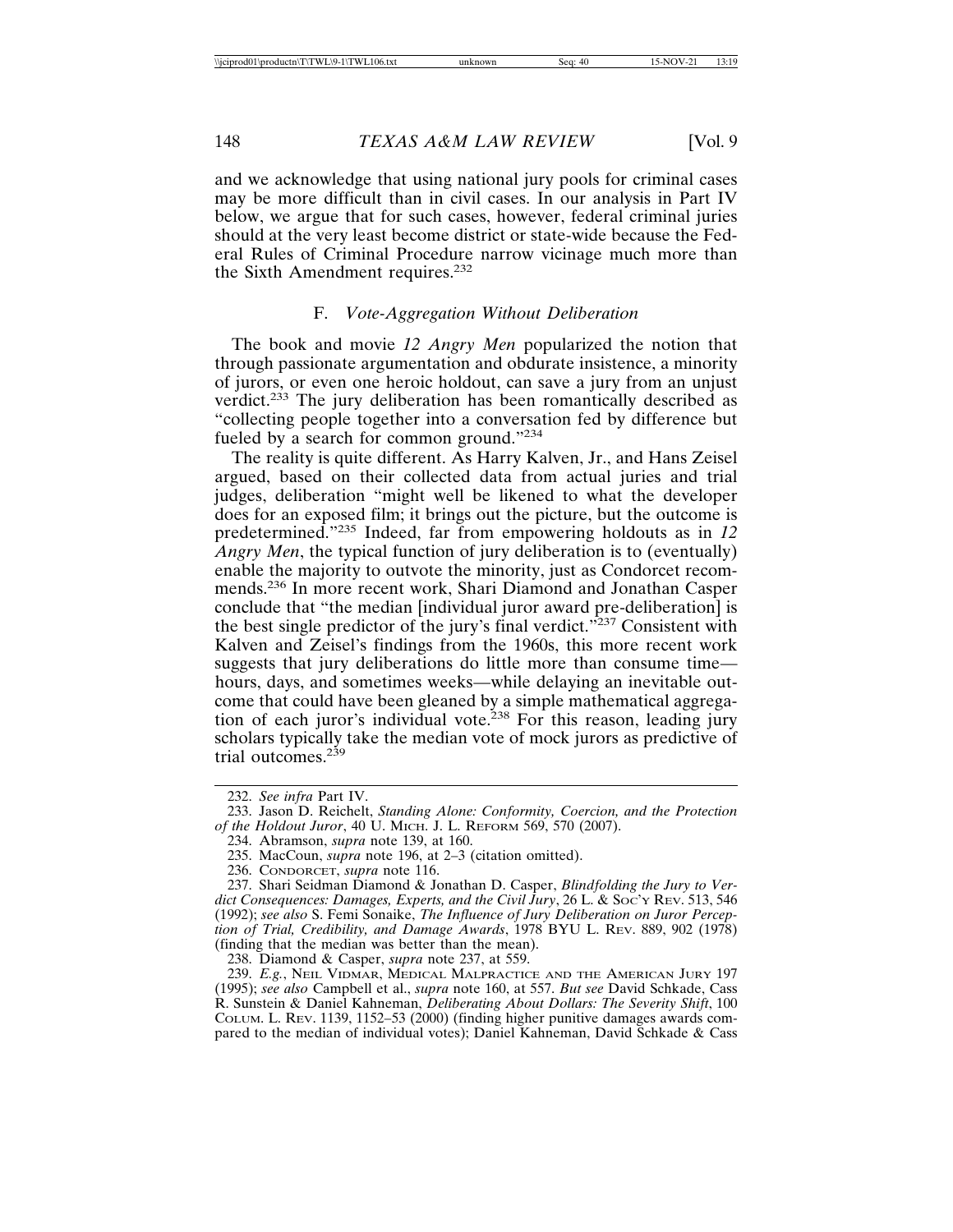But it is not just a function of jurors being outvoted; they are often ground down by social pressure. In a classic 1950s experiment, Solomon Ash demonstrated a "conformity" effect.240 A group of participants were tasked with publicly estimating which of three lines matched the length of a separate line.<sup>241</sup> The task was repeated several times.242 Unbeknownst to one person—the actual subject—all the other participants were hired staff, or "confederates."243 These confederates publicly gave their answers—which were clearly incorrect before the research participant was asked to answer.<sup>244</sup> On average, three of four participants eventually began parroting the confederates.245 This classic work has been successfully replicated and extended.246 More recent work suggests that social pressure is a bigger cause of people changing opinions than the exchange of information.<sup>247</sup>

Even when there is diversity of initial viewpoints, people usually focus on points of agreement—a tendency known as shared-information bias.248 Discussion, in turn, highlights agreed-upon positions, which reinforces confidence in those beliefs.<sup>249</sup> Occasionally, the group's final collective position becomes substantially more extreme than that of *any* single individual.<sup>250</sup>

Notwithstanding this evidence, the classic story is that vigorous jury deliberation enhances jury accuracy and mitigates biases. There exists a rich social-science literature on group deliberation, which is only gestured at here.251 Its implications are not promising. Said Sunstein:

241. *Id.* 242. *Id.*

243. *Id.*

244. *Id.*

245. *Id.* at 21.

246. *E.g.*, Kazuo Mori & Miho Arai, *No Need to Fake It: Reproduction of the Asch Experiment Without Confederates*, 45 INT'L J. PSYCH. 390, 390 (2010).

250. *Id.* at 176.

251. *See, e.g.*, Michael X. Delli Carpini, Fay Lomax Cook & Lawrence R. Jacobs, *Public Deliberation, Discursive Participation, and Citizen Engagement: A Review of the Empirical Literature*, 7 ANN. REV. POL. SCI. 315, 324 (2004) ("Like other forms of participation, engagement in political talk—especially the more 'costly' forms, such as

R. Sunstein, *Shared Outrage and Erratic Awards: The Psychology of Punitive Damages*, 16 J. RISK & UNCERTAINTY 49, 72–75 (1998).

<sup>240.</sup> Solomon E. Asch, *Studies of Independence and Conformity: I. A Minority of One Against a Unanimous Majority*, 70 PSYCH. MONOGRAPHS: GEN. & APPLIED 1, 3 (1956).

<sup>247.</sup> *E.g.*, Daniel J. Mallinson & Peter K. Hatemi, *The Effects of Information and Social Conformity on Opinion Change*, PLOS ONE 1 (May 2, 2018), https://journals.plos.org/plosone/article?id=10.1371/journal.pone.0196600 [https://perma.cc/ Z7VG-BNGJ].

<sup>248.</sup> Gwen M. Wittenbaum, *The Bias Toward Discussing Shared Information: Why Are High-Status Group Members Immune?*, 27 COMMC'N RSCH. 379, 393 (2000) (highlighting how decision-making groups "fail to disseminate effectively their unshared information").

<sup>249.</sup> *See* Cass R. Sunstein, *The Law of Group Polarization*, 10 J. POL. PHIL. 175, 179 (2002).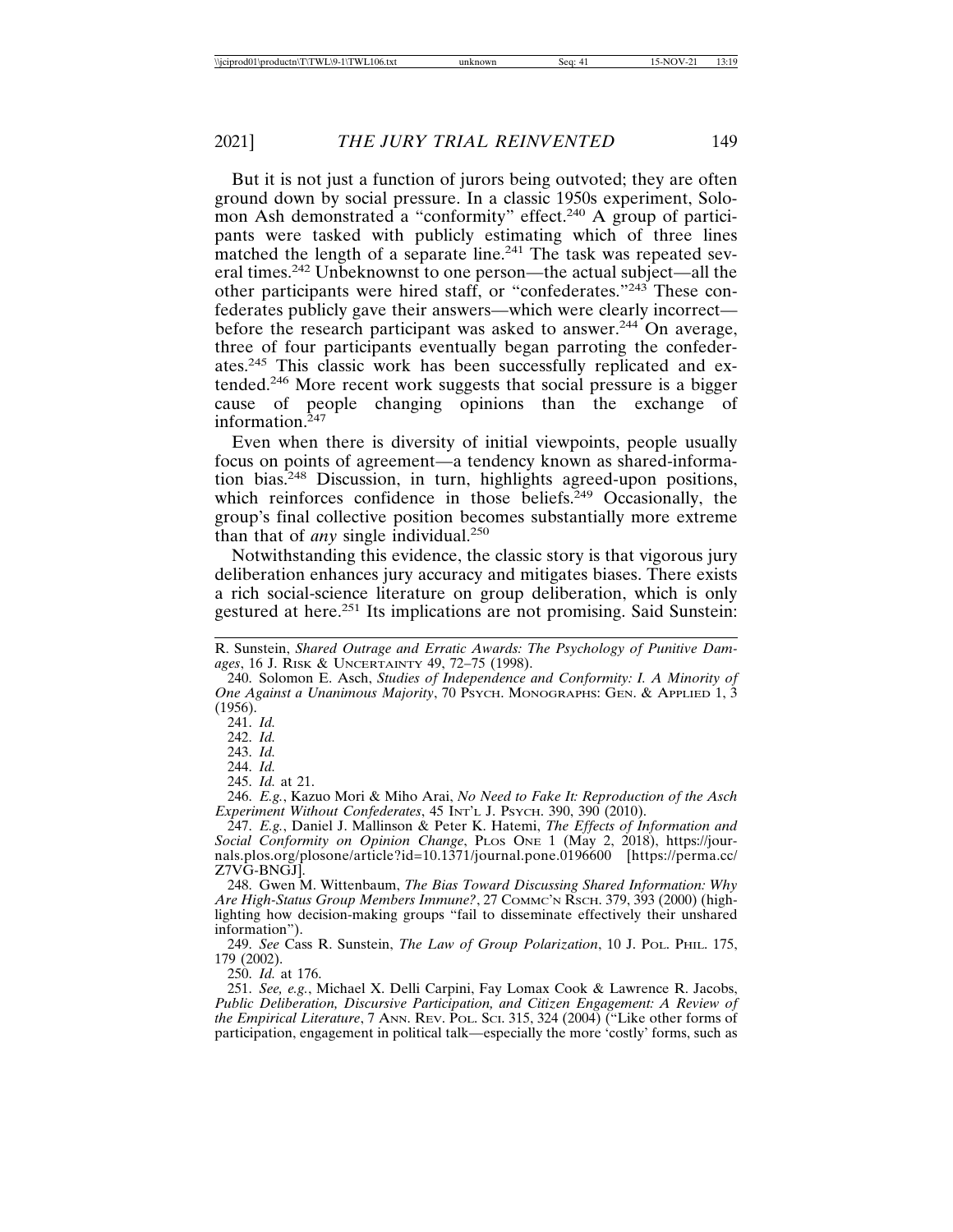If individual jurors are biased because of pretrial publicity that misleadingly implicates the defendant, or even because of the defendant's unappealing physical appearance, juries are likely to amplify rather than correct those biases. Groups have been found to . . . be more affected by the biasing effect of spurious arguments from lawyers; to be more susceptible to the "sunk cost fallacy"; and to be more subject to choice-rank preference reversals.<sup>252</sup>

Simply putting people together for a discussion is, thus, no panacea for cognitive failures.

To be fair, some research does find that deliberation is useful. For example, Jessica Salerno and Michael McCauley exposed fifty-five undergraduate mock-trial participants to testimony given by both low and high-quality experts.<sup>253</sup> They found that the individual mock jurors were more discerning of quality after rather than before deliberating.<sup>254</sup>

In theory, deliberation could enhance factfinding by allowing fellow jurors to fill in gaps in colleagues' memories.<sup>255</sup> But we have already suggested that reliance on sheer memory should become obsolete especially if we implement much shorter trial presentations and utilize rewindable video presentations. Moreover, even if deliberation *could* fill in gaps in jurors' memories, scholars have unfortunately found that the jurors who verbally dominate deliberations do not necessarily have the most accurate memories.<sup>256</sup> In fact, those who change their recollections are not typically the least *accurate* ones but the least *confident* ones. As W.B. Yeats once wrote, "[t]he best lack all conviction[,] while the worst are full of passionate intensity."<sup>257</sup> This finding parallels the famous Dunning-Kruger effect, which generally proposes that confidence and knowledge are inversely correlated.<sup>258</sup>

254. *Id.*

255. Mary E. Pritchard & Janice M. Keenan, *Does Jury Deliberation Really Improve Jurors' Memories?*, 16 APPLIED COGNITIVE PSCH. 589, 589 (2002).

256. *Id.* at 591.

deliberative meetings—appears to be linked to socioeconomic status and education . . . ."); Mathew D. McCubbins & Daniel B. Rodriguez, *When Does Deliberating Improve Decisionmaking?*, 15 J. CONTEMP. LEGAL ISSUES 9, 12 (2006) (presenting experiments with "results which indicate that deliberation, even when attempted under ideal conditions, does not improve social welfare, and, in all but rare circumstances, may decrease it").

<sup>252.</sup> Cass R. Sunstein, *Deliberating Groups Versus Prediction Markets (or Hayek's Challenge to Habermas)*, 3 EPISTEME 192, 198 (2006) (internal citations omitted).

<sup>253.</sup> Jessica M. Salerno & Michelle R. McCauley, *Mock Jurors' Judgments About Opposing Scientific Experts: Do Cross-Examination, Deliberation and Need for Cognition Matter?*, 27 AM. J. FORENSIC PSYCH. 37, 37 (2009).

<sup>257.</sup> Scott Simon, *Opinion: Reading William Butler Yeats 100 Years Later,* NPR (Nov. 28, 2020, 8:00 AM), https://www.npr.org/2020/11/28/939561949/opinion-readingwilliam-butler-yeats-100-years-later [https://perma.cc/2TQ5-RSUM].

<sup>258.</sup> *See* Gordon Pennycook et al.*, Dunning–Kruger Effects in Reasoning: Theoretical Implications of the Failure to Recognize Incompetence*, 24 PYSCHONOMIC BULL. & REV. 1774, 1774 (2017) ("The *Dunning–Kruger effect* refers to the observation that the incompetent are often ill-suited to recognize their incompetence.").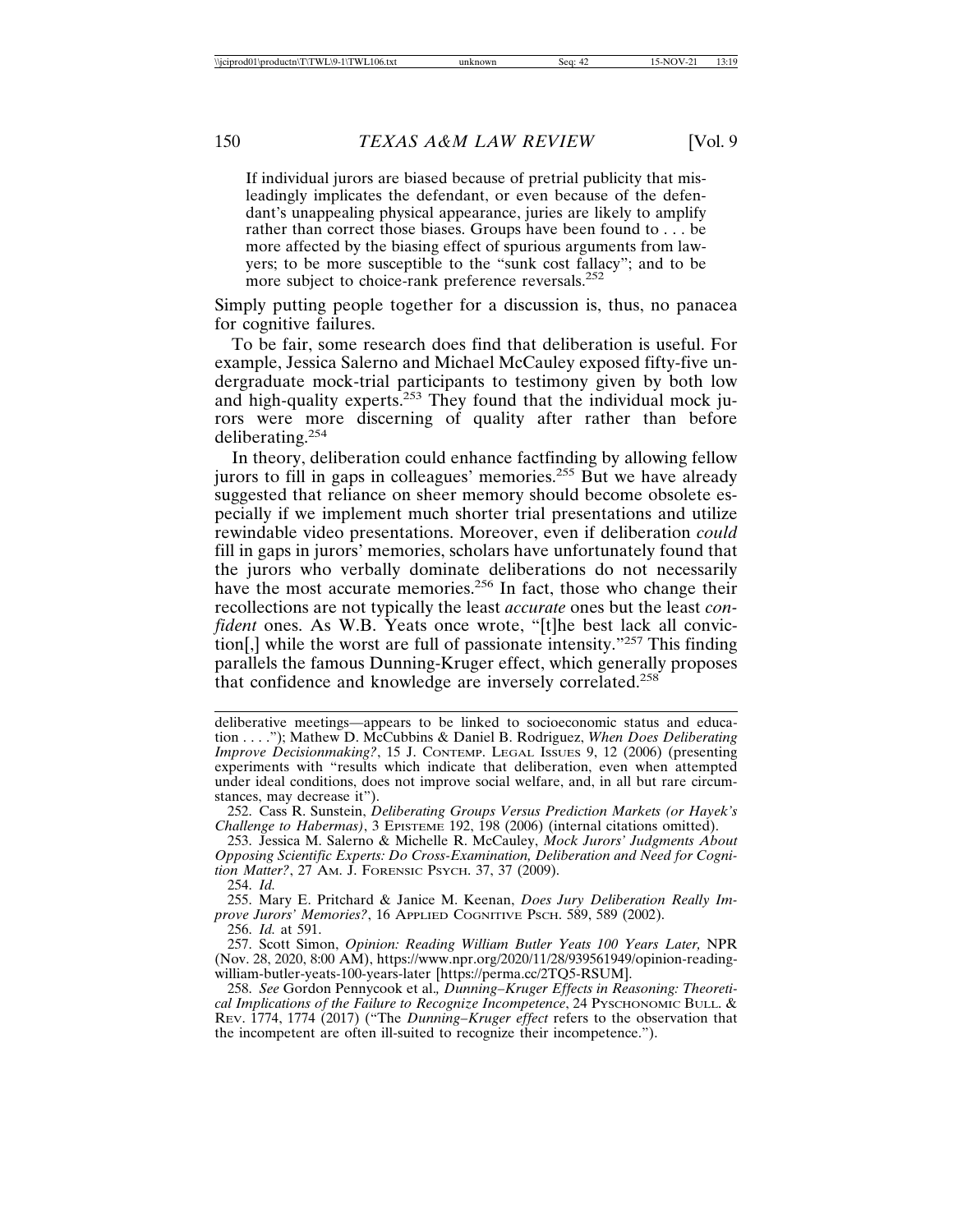As for why those with more accurate views tend not to lead deliberations, Lynn M. Sanders observes that "[w]hen Americans assemble in juries, they do not leave behind the status, power, and privileges that they hold in the outside world."259 Thus, deliberation can squelch the viewpoints of women, minorities, and other disadvantaged groups. Indeed, white men with college degrees are disproportionately made forepersons,260 and when women speak, their words are perceived differently than identical words articulated by men.261 The fact that such issues would not have bothered the Framers, who after all systematically excluded women and African Americans from jury service, is yet further evidence of the incongruity of using an unchanged institution from 1789 to resolve disputes in 2021.

An additional risk of deliberation involves the possibility that outspoken jurors will share personal anecdotes and purported expertise, which then infects the views of fellow jurors. For example, in research on mock jurors deliberating on a case involving lower-back pain, individual jurors habitually cited purported knowledge, either personal or through acquaintances, of ideal clinical practice.<sup>262</sup> As Paul Kirgis argued, "Specialized knowledge poses the same risks to the truth-seeking objectives of trial whether it enters the decision-making process through expert testimony or through the back door of juror background knowledge."263 When it comes in the front door, we have evidentiary rules and procedures so that unreliable testimony can be excluded from the evidentiary record at trial or at least cross-examined.264 When it comes to the same sorts of comments in the jury room, we just cross our fingers.

Aside from introducing extraneous factual claims, fellow jurors may also use rhetoric, repetition, racism, and outright demagoguery that would not be permitted of a trial witness or attorney in closing argu-

263. Paul F. Kirgis, *The Problem of the Expert Juror*, 75 TEMP. L. REV. 493, 496 (2002); *see also* Kristin A. Liska, Note, *Experts in the Jury Room: When Personal Experience Is Extraneous Information*, 69 STAN. L. REV. 911, 911 (2017) ("By virtue of their own personal expertise, [expert jurors] pose a distinct risk of bringing in the sort of information other jurors are prohibited from seeking out by simply using personal experience to analyze the evidence and theories at trial.").

264. *See* FED. R. EVID. 606(a) ("A juror may not testify as a witness before the other jurors at the trial."); FED. R. EVID. 702(a) (requiring that expert witnesses be qualified by virtue of their "scientific, technical, or other specialized knowledge").

<sup>259.</sup> Lynn M. Sanders, *Against Deliberation*, 25 POL. THEORY 347, 364 (1997).

<sup>260.</sup> VALERIE P. HANS & NEIL VIDMAR, JUDGING THE JURY 101 (1986).

<sup>261.</sup> Jessica Salerno & Liana C. Peter-Hagene, *One Angry Woman: Anger Expression Increases Influence for Men, but Decreases Influence for Women, During Group Deliberation*, 39 L. & HUM. ВЕНАУ. 581, 581 (2015).

<sup>262.</sup> Megan S. Wright, Christopher T. Robertson & David V. Yokum, *Mock Juror and Jury Assessment of Blinded Expert Witnesses*, *in* BLINDING AS A SOLUTION TO BIAS 195, 202–04 (Christopher T. Robertson & Aaron S. Kesselheim, eds., 2016); *see also* Grotemeyer v. Hickman, 393 F.3d 871, 878 (9th Cir. 2004) (finding no reversible error existed where "the jury foreman, referring to her experience as a medical doctor, opined that [defendant's] mental disorders caused him to commit his crime").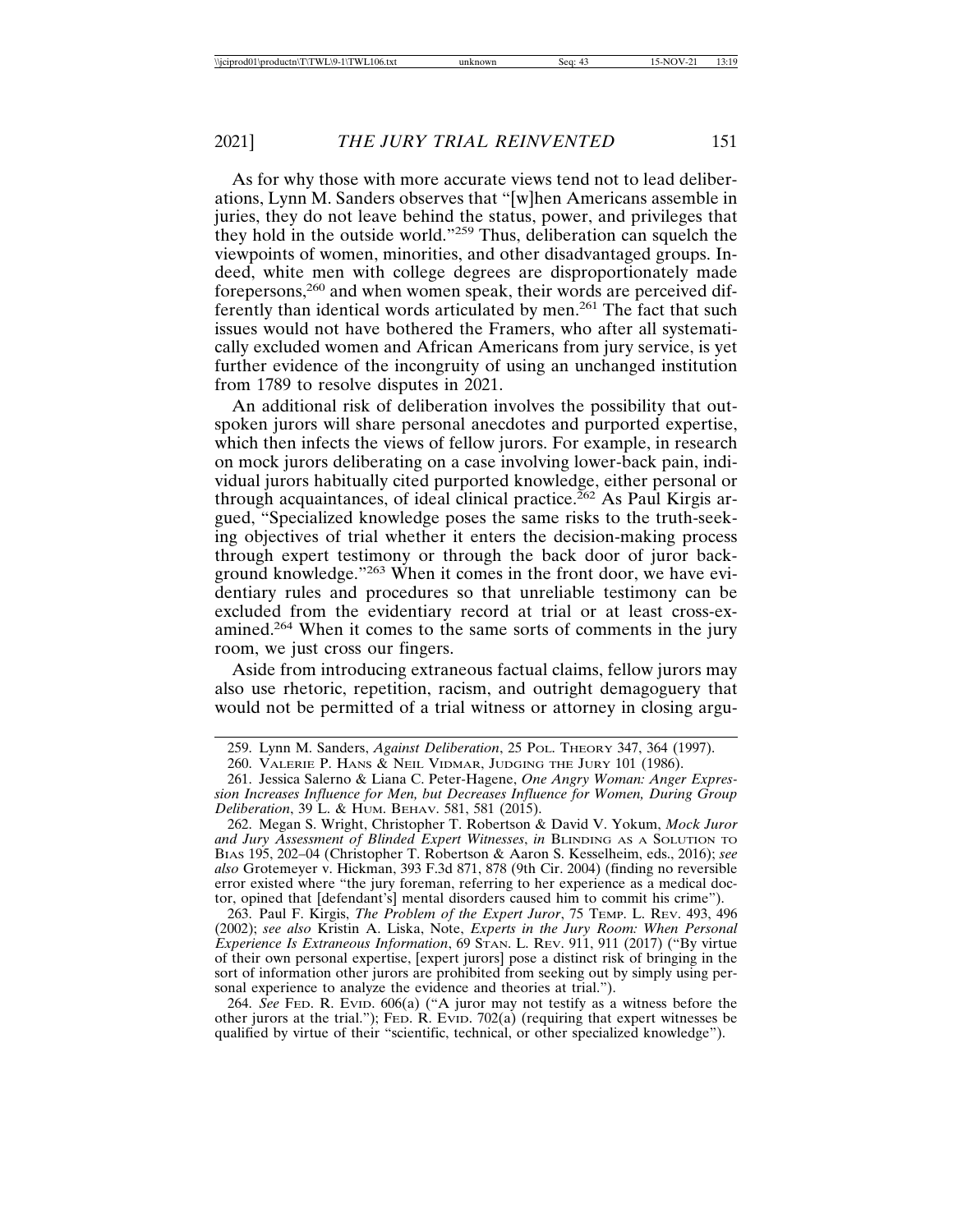ments.265 It seems rather odd that the trial judge works so hard to ensure that jurors are not exposed to such inadmissible material *during* the actual trial, but—as between jurors *after* trial—anything goes! And per the procedural rules, the deliberations themselves are shrouded in secrecy, thus making it nearly impossible for litigants to challenge irrelevant, unreliable, and prejudicial interventions by jurors. $2^{66}$ 

Although one might counter that deliberation will cause jurors to mitigate biases and stereotypes, the literature is at best mixed. Deliberation may generally mitigate pre-existing stereotypes; however, if the stereotype is activated during trial, deliberating magnifies its effects.<sup>267</sup>

We suggest that rather than deliberate as a group, jurors simply vote—a pragmatic solution, especially if juries become larger. After all, the function of attorneys' closing argument is to share divergent viewpoints and highlight salient evidence. With the benefit of this robust adversarial process, it is not clear how the jurors' own comments help fellow jurors make up their minds.

Of course, one might understandably worry that deliberation yields incidental benefits such as increasing a sense of political efficacy and democratic engagement.<sup>268</sup> On the other hand, scholars have concluded that "real-life deliberation can fan emotions unproductively, can exacerbate rather than diminish power differentials . . . , can make people feel frustrated with the system that made them deliberate, [can be] ill-suited to many issues, and can lead to worse decisions than would have occurred if no deliberation had taken place."<sup>269</sup>

267. Tamara M. Haegerich, Jessica M. Salerno & Bette L. Bottoms, *Are the Effects of Juvenile Offender Stereotypes Maximized or Minimized by Jury Deliberation?*, 19 PSYCH. PUB. POL'Y & L. 81, 81 (2013) (discussing findings of mock jury studies).

268. *See* Michael E. Morrell, *Deliberation, Democratic Decision-Making and Internal Political Efficacy*, 27 POL. BEHAV. 49, 49 (2005) ("[D]eliberation will not necessarily lead to direct, positive effects on citizens' internal political efficacy, but they also highlight the likelihood that face-to-face deliberation can lead citizens to feel more competent in their deliberative abilities.").

269. JOHN R. HIBBING & ELIZABETH THEISS-MORSE, STEALTH DEMOCRACY: AMERICANS' BELIEFS ABOUT HOW GOVERNMENT SHOULD WORK 191 (2004).

<sup>265.</sup> *See* FED. R. EVID. 401, 403 (prohibiting irrelevant or unfairly prejudicial evidence); *see also* Zapata v. Vasquez, 788 F.3d 1106, 1110–11, 1124 (9th Cir. 2015) (granting relief after a prosecutor's inflammatory, ethnically charged comments).

<sup>266.</sup> *See* Tanner v. United States, 483 U.S. 107, 117 (1987) (applying a common law precursor to FED. R. EVID. 606, which prohibits inquiry into jury deliberations except in cases of "extraneous influence" from outside the jury itself, such as a bribe offered to a juror); Peña–Rodriguez v. Colorado, 137 S. Ct. 855, 859 (2017) (finding that the Sixth Amendment permits inquiry where a juror discloses statements exhibiting overt racial bias casting serious doubt on the fairness and impartiality of the jury's deliberations and resulting verdict). *See generally* Diane E. Courselle*, Struggling with Deliberative Secrecy, Jury Independence, and Jury Reform*, 57 S.C. L. REV. 203, 229 (2005) (discussing events that "allowed a peek into the jury deliberation room").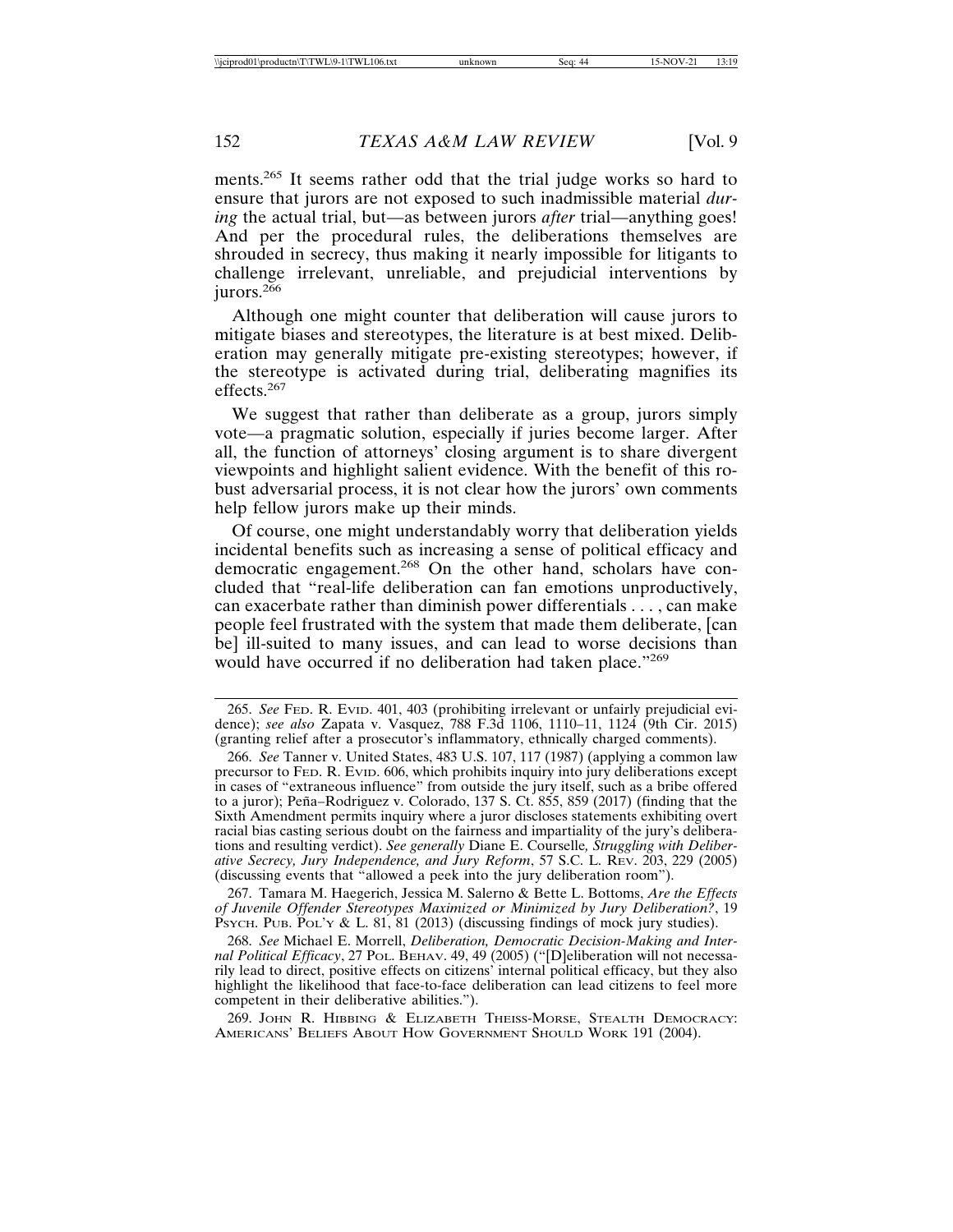We have suggested that deliberation is often actually deleterious, even aside from the impracticality of having dozens or hundreds of jurors deliberating together, in connection with our proposal for dramatically larger juries. Nonetheless, there are other less profound reforms that could facilitate larger juries while preserving some forms of deliberation. For example, one potential alternative would involve using breakout groups or parallel juries wherein several groups of, perhaps, twelve jurors deliberate together, and then the juries' votes (rather than the jurors' votes) are aggregated to reach a verdict.<sup>270</sup>

Various methods of reduced-form deliberation are also possible. For example, each juror could submit comments, perhaps responding to various prompts, and those responses could then be circulated to all jurors or to a random selection of other jurors, who could then tag them or vote on them to promote or demote them, not unlike how some social-media platforms work. In this vein, recent scholarly work has shown how carefully constructed interventions can help crowds sort truth from falsehood.<sup>271</sup>

In short, even if deliberation were ideal, requiring that people be physically present while deliberating is not technologically necessary. And, from the social-scientific perspective of 2021, these secretive anything-goes conversations seem far from ideal.

#### IV. CONSTITUTIONALITY & LEGAL REFORMS

This Part reviews the constitutionality and legality of our proposed reforms. Our assessment analyzes the Constitution's commitment to public trials, the Sixth and Seventh Amendments' jury-trial guarantees, and, for criminal cases, the Sixth Amendment's Confrontation Clause and Vicinage Clause. After concluding that our reforms are potentially constitutional, we analyze the permissibility of videoconferencing under the current Federal Rules of Criminal and Civil Procedure to examine the procedural innovations necessary to actualize the widescale use of online juries.

<sup>270.</sup> *See* Campbell et al., *supra* note 160, at 557 (using such a method for research purposes); *see also* Saks & Blanck, *supra* note 125, at 819-26 (discussing Cimino v. Raymark Indus., 751 F. Supp. 649, 649 (E.D. Tex. 1990), which used two juries in a mass-tort context); Byron G. Stier, *Jackpot Justice: Verdict Variability and the Mass Tort Class Action*, 80 TEMP. L. REV. 1013, 1013 (2007) (arguing for the use of "multiple juries in individual cases").

<sup>271.</sup> *E.g.*, Gordon Pennycook & David G. Rand, *Fighting Misinformation on Social Media Using Crowdsourced Judgments of News Source Quality*, 116 PROC. NAT'L ACAD. SCIS. U.S. AM. 2521, 2521 (2019) ("[H]aving algorithms up-rank content from trusted media outlets may be a promising approach for fighting the spread of misinformation on social media."); Gordon Pennycook et al., *Fighting COVID-19 Misinformation on Social Media: Experimental Evidence for a Scalable Accuracy-Nudge Intervention*, 31 Psych. Sci. 770, 770 (2020) (suggesting that "nudging people to think about accuracy is a simple way to improve choices about what to share on social media").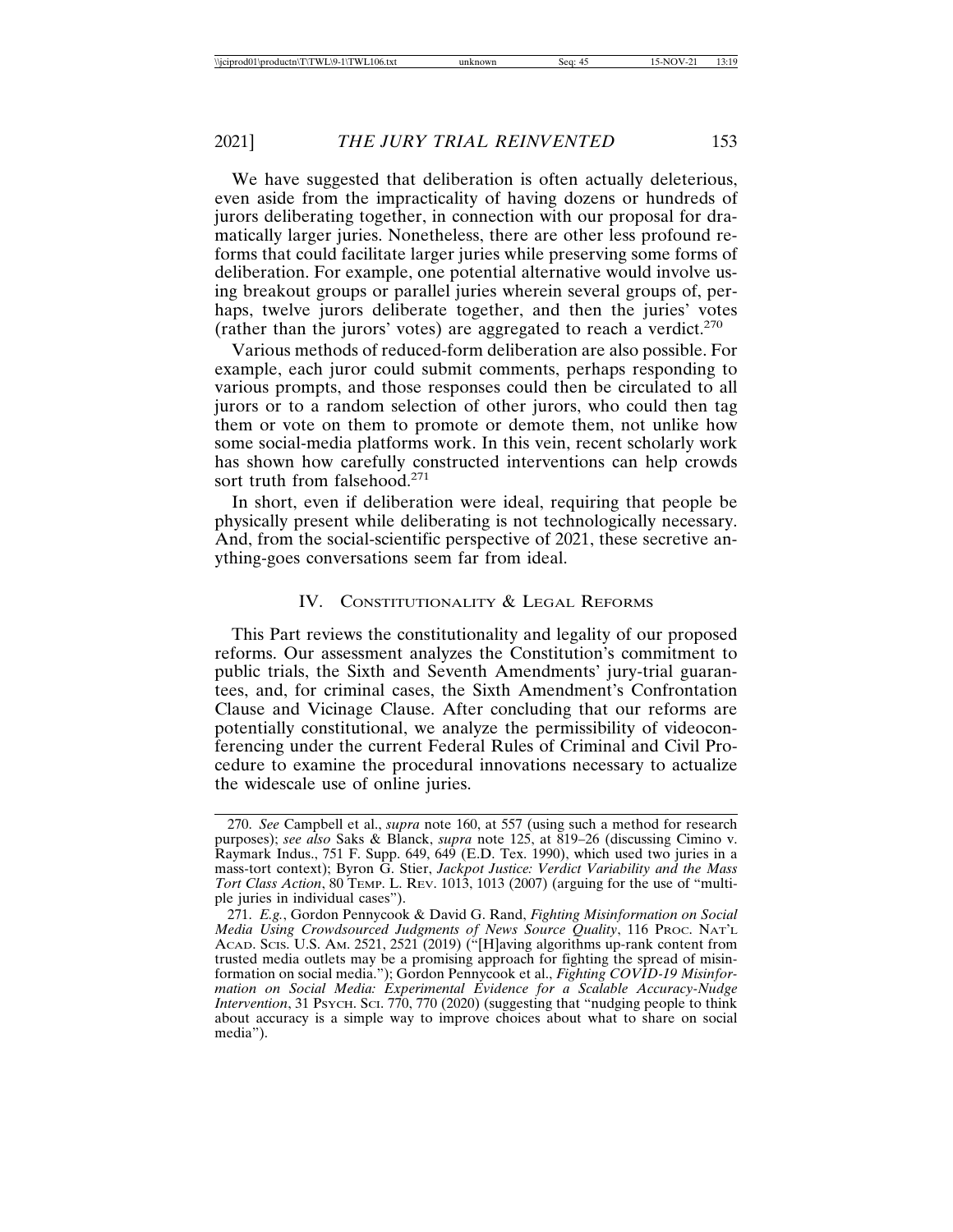#### A. *The Sixth and Seventh Amendments*

The Seventh Amendment guarantees the right to trial by jury for most civil cases.272 The substance of the Amendment has never been incorporated, but most states comply with the jury trial requirement anyway.273 Although not applicable to all cases and waivable by the parties, the right "is preserved to the parties *inviolate*."274 Similarly, the Sixth Amendment contains the jury right along with the most fundamental rights that American criminal defendants enjoy.<sup>275</sup>

To be sure, nothing in these Amendments or anywhere else in the Constitution explicitly forbids having more jurors, requires secretive interpersonal deliberation of jurors, or bars any of our other proposed reforms.276 Even some of the most longstanding practices, like peremptory challenges, find no basis in the Constitution.<sup>277</sup> As commentators have recently acknowledged, a question like "whether jury trials must be in person [versus online] ostensibly falls in what originalists [call] the 'construction zone'—where legal practitioners are afforded greater (albeit not unlimited) latitude in adjusting constitutional rights."278 Perhaps some technological changes were unforeseeable, but if the Framers wanted to prevent a jury of 300 citizens from convening, or if they wanted to explicitly require secretive deliberations, they could have said so. To be sure, mere silence on a tech-

274. Justin Sarno & Jayme Long, *Social Distancing and Right to Jury Trial Must Be Reconciled*, LAW360 (Apr. 12, 2020, 8:02 PM), https://www.law360.com/articles/ 1261476/social-distancing-and-right-to-jury-trial-must-be-reconciled [https://perma.cc/ U9ZW-P7DJ] (emphasis added and citation omitted).

275. U.S. CONST. amend. VI.

276. The Supreme Court has held that as little as six jurors can constitute a jury in civil cases. *See* Colgrove v. Battin*,* 413 U.S. 149, 159–60 (1973) (noting that the Court "express[ed] no view as to whether any number less than six would . . . satisf[y] the Seventh Amendment's guarantee of trial by jury in civil cases"); *cf.* Ballew v. Georgia, 435 U.S. 223 (1978) (holding that defendant's "trial on criminal charges before a fivemember jury deprived him of the right to trial by jury guaranteed by the Sixth and Fourteenth Amendments"). It has not suggested a maximum limit. *Cf.* FED. R. Civ. P. 48 ("A jury must begin with at least [six] and no more than [twelve] members . . . .").

277. Georgia v. McCollum, 505 U.S. 42, 57 (1992) ("This Court repeatedly has stated that the right to a peremptory challenge may be withheld altogether without impairing the constitutional guarantee of an impartial jury and a fair trial."). *See generally* Morris B. Hoffman, *Peremptory Challenges Should Be Abolished: A Trial Judge's Perspective*, 64 U. CHI. L. REV. 809, 810 (1997) ("[T]he benefits of the peremptory challenge system are outweighed by the damage which that system causes to the most basic principles of an impartial jury.").

278. Justin D. Rattey, *Gap Filling: Assessing the Constitutionality of Virtual Criminal Trials in Light of* Ramos v. Louisiana, 125 PENN ST. L. REV. PENN STATIM 1, 3 (2020).

<sup>272.</sup> U.S. CONST. amend. VII.

<sup>273.</sup> *See generally* Charles W. Wolfram, *The Constitutional History of the Seventh Amendment,* 57 MINN. L. REV. 639, 640 n.2 (1972) ("In the great majority of state jurisdictions that have a state constitutional right to jury trial in state court proceedings, the test is similar to that employed by the federal courts in interpreting the [S]eventh [A]mendment . . . .").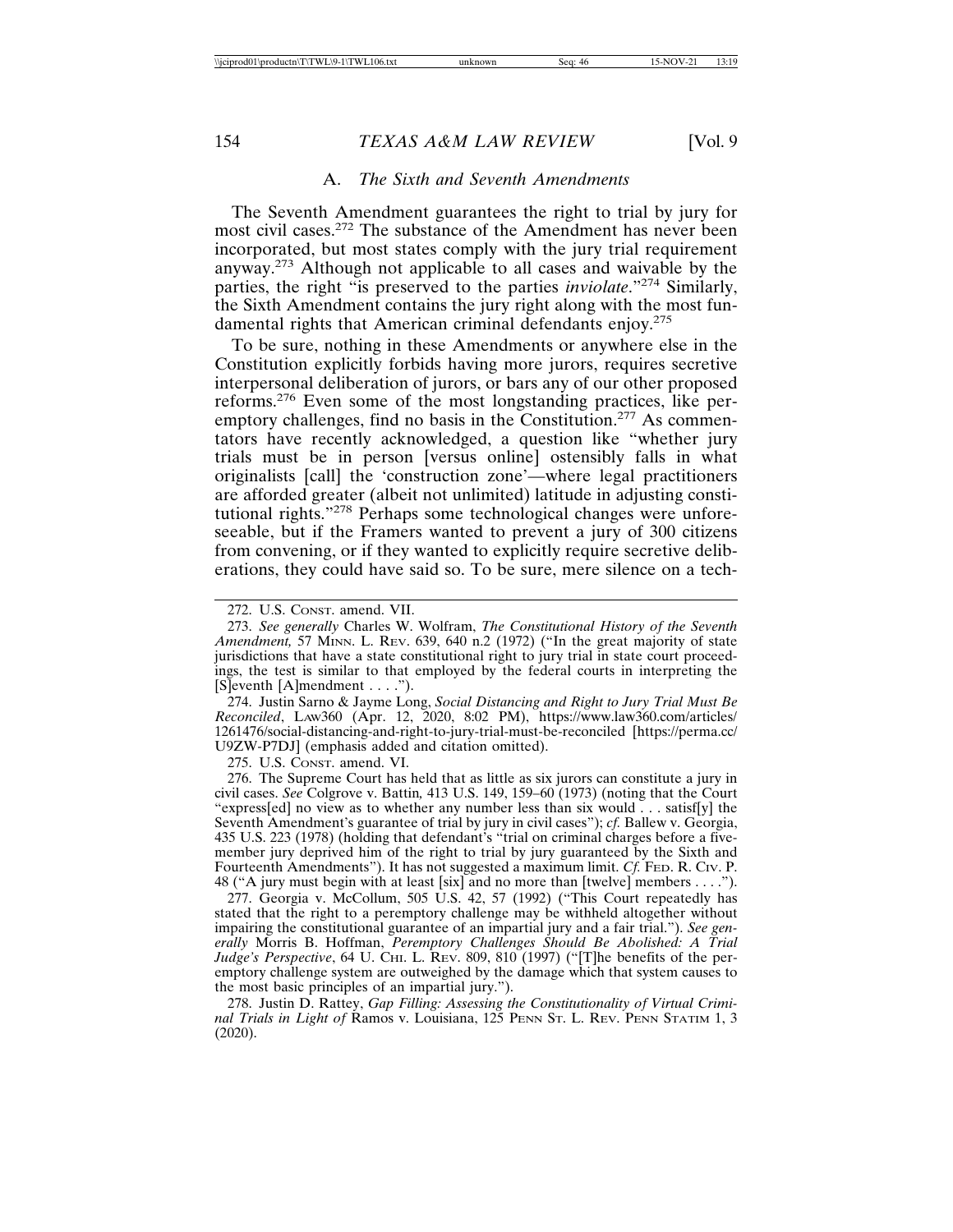nological or procedural innovation should not be read as a proscription against it.<sup>279</sup>

The Supreme Court has written that "[w]hile 'the intent of the Framers' is often an elusive quarry, the relevant constitutional history casts *considerable doubt* on the easy assumption . . . that if a given feature existed in a jury at common law in 1789, then it was necessarily preserved in the Constitution."280 Indeed, the Founders themselves criticized traditionalists like Edmund Burke for preferring past practice to pragmatic reform.281 In this vein, Cass Sunstein highlights Madison's preference for "reflection and choice" over "accident and force."282 As Jefferson wrote, because of time's passing, "current generations have more experience than past generations."<sup>283</sup>

It is, therefore, useful to utilize a functional and purposive analysis that determines what goals the Founders sought to achieve with the jury as an institution and, consequently, which reforms could help further these goals.284 As we wrote in the Introduction, those objectives include democratic engagement and the accurate sorting of truth from falsity. The foregoing sections demonstrate how those purposes can be better achieved using contemporary science and technology.

Describing the function of the jury, the Supreme Court wrote that its "purpose is [in large part] attained by the participation of the community in determinations of guilt and by the application of the common sense of laymen who, as jurors, consider the case."285 We also note the goals of the first Federal Rule of Civil Procedure—to promote the "just, speedy, and efficient" resolution of trials<sup>286</sup>—and the second Federal Rule of Criminal Procedure—"to provide for the just determination of every criminal proceeding, to secure simplicity in procedure and fairness in administration, and to eliminate unjustifi-

282. *Id.* at 398.

283. *Id.*

<sup>279.</sup> *Cf.* United States v. Nixon, 418 U.S. 683, 706 n.16 (1974) ("The Special Prosecutor argues that there is no provision in the Constitution for a Presidential privilege as to the President's communications corresponding to the privilege of Members of Congress under the Speech or Debate Clause. *But the silence of the Constitution on this score is not dispositive.*" (emphasis added)).

<sup>280.</sup> Williams v. Florida, 399 U.S. 78, 92 (1970) (emphasis added).

<sup>281.</sup> Cass R. Sunstein, *Burkean Minimalism*, 105 MICH. L. REV. 353, 398–99 (2006).

<sup>284.</sup> *See* Richard H. Fallon, Jr., *A Constructivist Coherence Theory of Constitutional Interpretation,* 100 HARV. L. REV 1189, 1200 (1987) (describing an approach to constitutional interpretation analyzing the relevant "values, purposes, or political theory in light of which the Constitution or certain elements of its language and structure are most intelligible").

<sup>285.</sup> Ballew v. Georgia, 435 U.S. 223, 229 (1978) (citing Williams v. Florida, 399 U.S. 78, 100 (1970)).

<sup>286.</sup> FED. R. CIV. P. 1 ("These rules govern the procedure in all civil actions and proceedings in the United States district courts . . . [and] should be construed, administered, and employed by the court and the parties to secure *the just, speedy, and inexpensive determination* of every action and proceeding." (emphasis added)).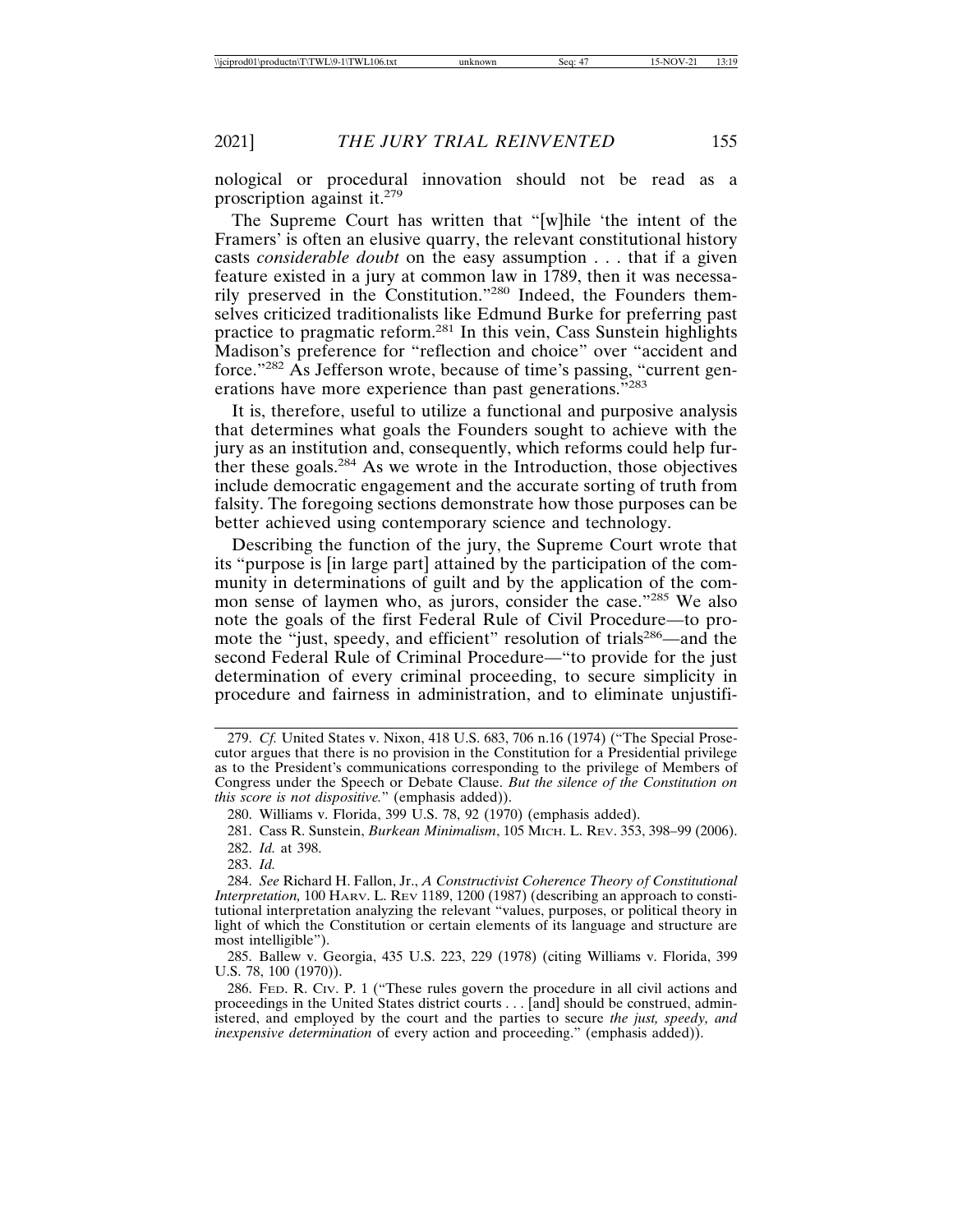able expense and delay."287 Ultimately, "[d]ue process, as [the Supreme] Court often has said, is a flexible concept that varies with the particular situation."<sup>288</sup>

Lacking direct Supreme Court holdings on the questions we raise, we consider how the Supreme Court has adapted to technological change in relation to other constitutional rights such as those guaranteed by the Fourth Amendment. In 2001, Justice Scalia, writing for the Court in *Kyllo v. United States*, concluded that the police's use of thermal-imaging technology to peek through a home's walls was a "search" under the Fourth Amendment even though the police using the technology did not physically enter a home.<sup>289</sup> The Court reiterated that "[t]he Fourth Amendment is to be construed *in the light of what was deemed an unreasonable search and seizure when it was adopted*, and in a manner which will conserve public interests as well as the interests and rights of individual citizens."290 But the ultimate intuition was more functionalist considering *what and where* the technology allowed the government to see (inside homes). Thus, like a governmental intrusion into a home, the majority found that using such technology was a search and presumptively unreasonable absent a warrant.<sup>291</sup> We suggest a similar functionalist approach for applying technologies to juries.

In other contexts, courts apply balancing tests. For example, in pretrial discovery, courts weigh whether "good cause" exists for video depositions.<sup>292</sup> Some scholars, in the first weeks of the pandemic, guessed that a similar approach would apply for online jury trials.<sup>293</sup> Their predictions proved accurate.<sup>294</sup> Moving our analysis beyond the pandemic context requires a more nuanced analysis, but the functionalist caselaw provides some guidance.

292. *See* JAY E. GRENIG & WILLIAM C. GLEISNER, III, EDISCOVERY AND DIGITAL EVIDENCE § 18:13 (2020).

293. Michael Pressman & Michael Shammas, *Memorandum: The Permissibility & Constitutionality of Jury Trial by Videoconference*, CIV. JURY PROJECT (May 4, 2020), https://civiljuryproject.law.nyu.edu/memorandum-the-permissibility-constitutionalityof-jury-trial-by-videoconference/ [https://perma.cc/38WE-T7TF].

294. *See* Boutros et al., *supra* note 47, at 53.

<sup>287.</sup> FED. R. CRIM. P. 2.

<sup>288.</sup> Zinermon v. Burch, 494 U.S. 113, 127 (1990).

<sup>289.</sup> Kyllo v. United States, 533 U.S. 27, 39–40 (2001).

<sup>290.</sup> *Id*. at 40 (quoting Carroll v. United States, 267 U.S. 132, 149 (1925)) (emphasis added).

<sup>291.</sup> *Id.* at 40. *See also* Carpenter v. United States, 138 S. Ct. 2206, 2223 (2018) (police use of a new technology enabling mass acquisition of cell-site records constituted a "search"); *id.* at 2261 (2018) (Gorsuch, J., dissenting) (grants you the right to invoke its guarantees whenever one of your protected things (your person, your house, your papers, or your effects) is unreasonably searched or seized."); *see also* Bernard Chao, Catherine Durso, Ian Farrell & Christopher Robertson, *Why Courts Fail to Protect Privacy: Race, Age, Bias, and Technology*, 106 CALIF. L. REV. 263, 263 (2018) (discussing how "the police now exploit the 'third party' doctrine to access data held by email and cell phone providers, without securing a warrant, on the Supreme Court's intuition that the public has no expectation of privacy in that information").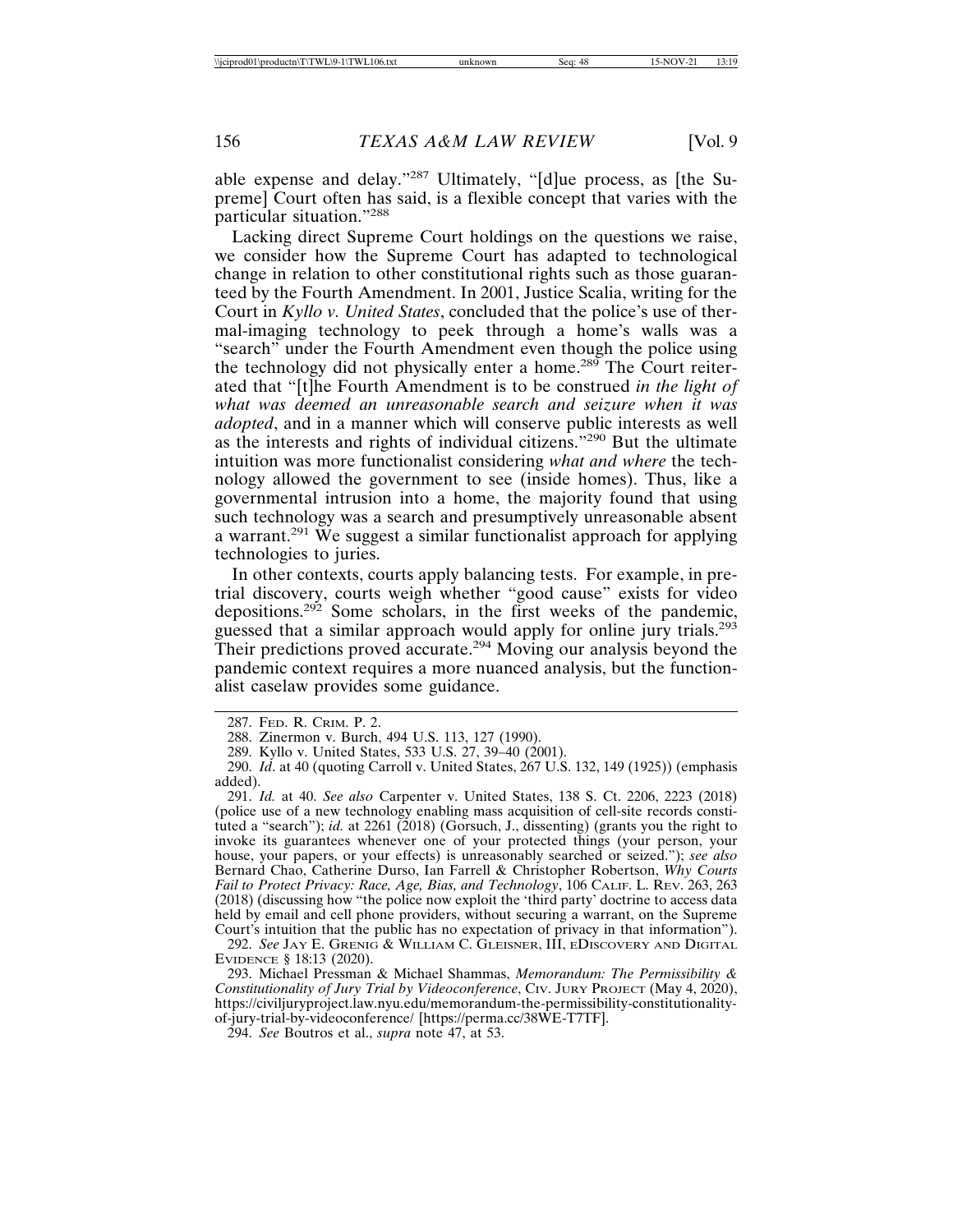Beyond a general functionalism about the goals of accuracy and democratic representation, the Constitution provides a few additional lodestars. In what follows, we consider the effect of our reforms on the ideal of public trials and then consider the constitutionality of our reforms under the Constitution's requirements involving impartiality, confrontation, and vicinage, respectively.

#### B. *Public Justice*

American justice is public justice.<sup>295</sup> As the Supreme Court has written, public criminal trials are "essential" because "the presence of interested spectators . . . keep [a defendant's] triers keenly alive to a sense of their responsibility and to the importance of their functions."296 Courts have since clarified that civil trials should generally be just as public as criminal ones. The California Supreme Court's rationale is representative: "[T]he public has an interest, in *all* civil cases, in observing and assessing the performance of its public judicial system."297

Public trials are also valuable for a less obvious reason. Like an Athenian *agora*, jury service provides an opportunity to cooperatively evaluate crucial societal issues and to do so in a manner that is increasingly less common in our age where so much debate occurs on either partisan media or in social-media bubbles. John Stuart Mill mirrored this point in *Considerations on Representative Government*, where he praised the petit jury's institutional ability to prepare citizens to live and participate within democracies by teaching them to evaluate and therefore respect norms.<sup>298</sup>

On this front, little conflict exists between online justice and public justice; increasing use of the former may serve the latter. Indeed, an online pandemic-era trial attracted about 2,000 viewers, many more than could fit into a live courtroom.299 Oddly, while permitting audio broadcasts, some courts—especially before the coronavirus—resisted video broadcasts of trials and hearings, as if that were *too* public.<sup>300</sup>

In addition to streaming public hearings online, during the COVID–19 pandemic several states decided to make hearings available for citizens who lack internet access by setting up viewing rooms in

<sup>295.</sup> *See* Judith Resnik, *Bring Back Bentham: "Open Courts," "Terror Trials," and Public Sphere(s)*, 5 L. & ETHICS HUM. RTS. 1, 2 (2011).

<sup>296.</sup> Waller v. Georgia, 467 U.S. 39, 46 (1984) (quoting *In re* Oliver, 333 U.S. 257, 270 n.25 (1948)).

<sup>297.</sup> NBC Subsidiary (KNBC–TV), Inc. v. Superior Ct. of L.A. Cnty., 980 P.2d 337, 360 (1999) (emphasis in original).

<sup>298.</sup> JOHN STUART MILL, CONSIDERATIONS ON REPRESENTATIVE GOVERNMENT 78–79 (1862).

<sup>299.</sup> Siegal, *supra* note 67.

<sup>300.</sup> *See* Mary Flood, *Windows Opening and Doors Closing—How the Internet Is Changing Courtrooms and Media Coverage of Criminal Trials*, 59 SYRACUSE L. REV. 429, 431 (2009).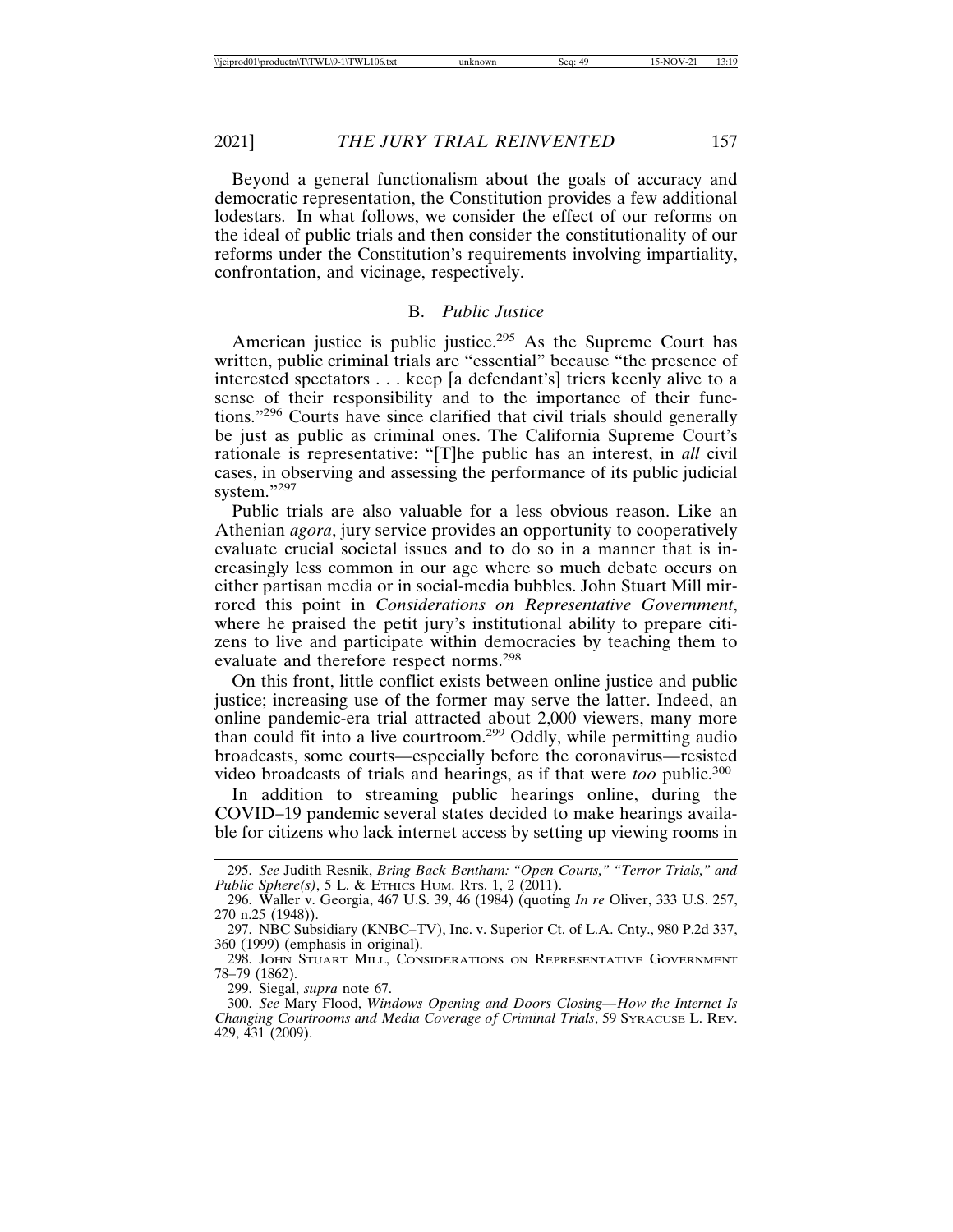courthouses with spaced seating.301 After the coronavirus pandemic ends, public libraries, local and state legislatures, and other communal buildings could continue coordinating with courts to ensure that every citizen, jurors and interested spectators alike, can watch online trials.

Synchronicity is presently a real limitation to the publicity of trials—people can only be in one place at a time. Especially if courts post asynchronous trial videos online, the internet will vastly increase the number of people able to watch trials at their own convenience.

The well-documented decline in the percentage of trials may render the right to a public trial even more important today than it was in Mill's time.<sup>302</sup> Several of our reforms (such as condensing trial presentations) are designed to make trials less expensive and cumbersome, and others (like larger juries) are designed to make them less risky and unreliable. These advantages may well serve the goals of public justice by facilitating more trials.

#### C. *The Confrontation Clause*

The Confrontation Clause provides that "in all criminal prosecutions, the accused shall enjoy the right . . . to be confronted with the witnesses against him."<sup>303</sup> Some scholars believe that the Confrontation Clause prevents criminal trials, bench or jury, from being held entirely online unless a defendant consents.<sup>304</sup> But the exact meaning of "confrontation" remains an open question. In addition, even if "confrontation" *does* require defendants to be in the same room as their accusers, it is difficult to see why it would also require that jurors be physically present.

We have yet to receive a firm answer from the Supreme Court on whether online trials violate the Sixth Amendment's Confrontation Clause.305 Given the rate of technological advancement, it seems likely the Court will eventually uphold the practice—at least in live trials conducted with secure videoconferencing software.306 Several

<sup>301.</sup> *See, e.g.*, Jamiles Lartey, *The Judge Will See You on Zoom, but the Public is Mostly Left Out*, MARSHALL PROJECT (Apr. 13, 2020, 6:00 AM), https:// www.themarshallproject.org/2020/04/13/the-judge-will-see-you-on-zoom-but-the-public-is-mostly-left-out [https://perma.cc/RE47-VXJ8].

<sup>302.</sup> *See, e.g.*, Jocelyn Simonson, *The Criminal Court Audience in a Post-Trial World*, 127 HARV. L. REV. 2173, 2177 (2014).

<sup>303.</sup> U.S. CONST. amend. VI.

<sup>304.</sup> Draper, *supra* note 86, at I.-3.

<sup>305.</sup> *See id.* at I.-7.

<sup>306.</sup> *See, e.g.*, Dixon, *supra* note 48, at 37 ("In 2013, I predicted that judges and lawyers would initially resist the idea of remote video hearings but would nevertheless relent because of the impressive nature of high-definition video displays. *I also predicted that the Supreme Court would find the Constitution's Sixth Amendment Confrontation Clause satisfied by remote witness appearances, but maybe not within my lifetime*." (emphasis added) (internal citation omitted)).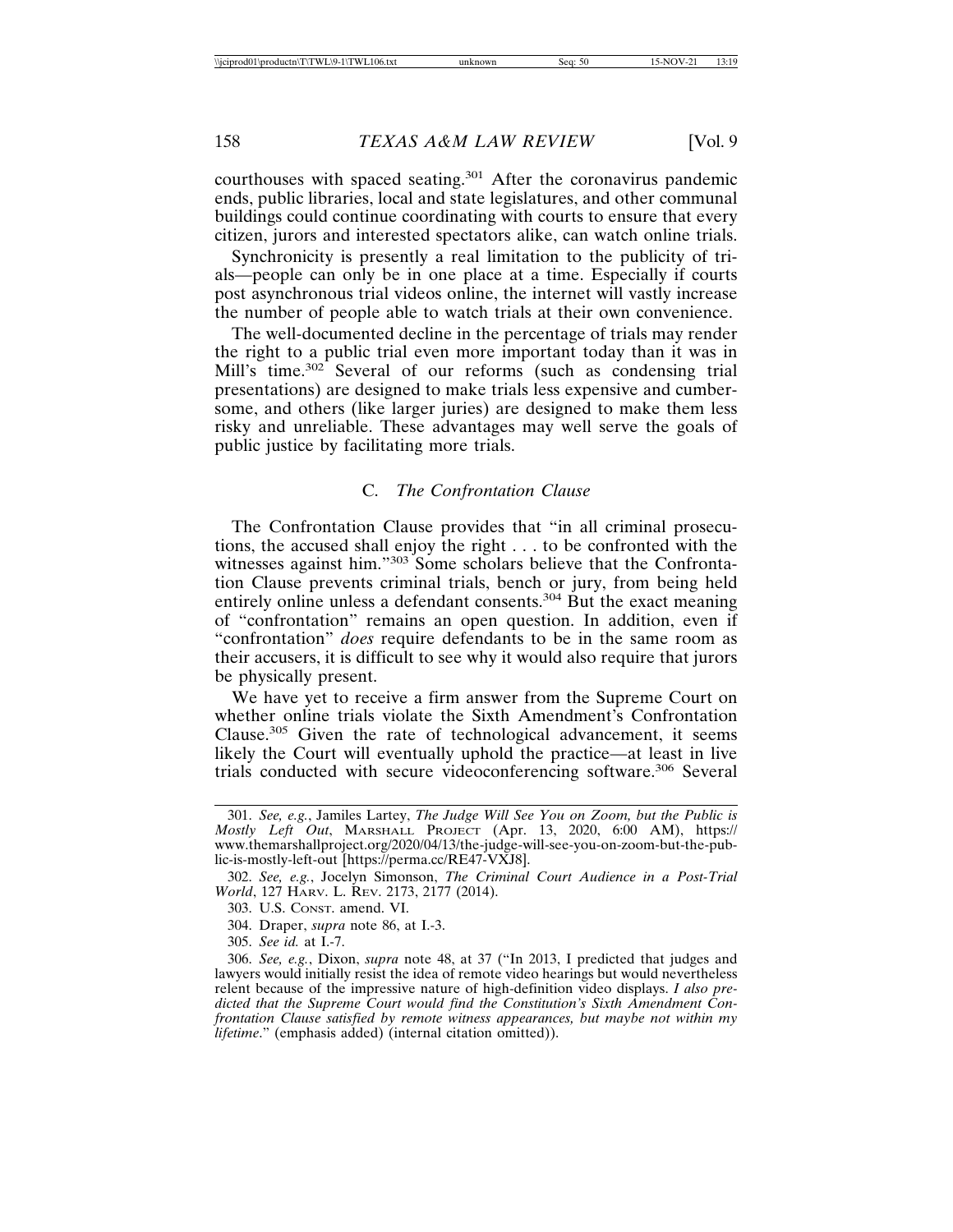cases address rights provided by the Confrontation Clause.<sup>307</sup> A subcategory of such cases—involving witness testimony against the accused via closed-circuit television—are useful in discerning how courts would treat confrontation issues in online criminal jury trials.<sup>308</sup>

In *Maryland v. Craig*, the Court held that the Confrontation Clause does not categorically forbid child abuse victims from testifying against defendants via *one-way* closed-circuit television.<sup>309</sup> In deciding the key issue—whether the physical presence of the defendant before his accuser was necessary—Justice O'Connor wrote that "the Confrontation Clause does not prohibit [the] use of a procedure that, despite the absence of face-to-face confrontation, ensures the reliability of the evidence by subjecting it to rigorous adversarial testing and thereby preserves the essence of effective confrontation."310 When a sufficient state interest justifies virtual instead of physical confrontation, the Court implied that three conditions must exist to make oneway testimony constitutionally permissible: First, witnesses must testify under oath; second, they must be subject to "full cross-examination"; and third, they must be visible to "the judge, jury, and defendant" when testifying.<sup>311</sup> If one-way video using pre-1990s technology is constitutional given a sufficient state interest, then two-way video using today's technology may very well meet constitutional muster.312 For this reason, several scholars have recently rallied around the idea of using two-way video to satisfy the Confrontation Clause.<sup>313</sup>

308. *E.g.*, Maryland v. Craig, 497 U.S. 836, 857 (1990).

309. *Id.*

310. *Id.*

311. *Id.* ("Because there is no dispute that the child witnesses in this case testified under oath, were subject to full cross-examination, *and were able to be observed by the judge, jury, and defendant as they testified*, we conclude that, to the extent that a proper finding of necessity has been made, the admission of such testimony would be consonant with the Confrontation Clause." (emphasis added)).

312. *See* United States v. Gigante, 166 F.3d 75, 81 (2d Cir. 1999) (deciding not to apply the *Craig* standard because the trial court's use of two-way video "preserved the face-to-face confrontation").

313. E.g., J. Benjamin Aguiñaga, Comment, *Confronting Confrontation in a Face-Time Generation: A Substantial Public Policy Standard to Determine the Constitutionality of Two-Way Live Video Testimony in Criminal Trials*, 75 LA. L. REV. 175, 177 (2014); *see also* Will Resnik, Comment, *Get with the Times: Why the Use of Live Two-Way Video Testimony Does Not Violate the Confrontation Clause*, 45 AM. J. CRIM. L. 461, 464, 480 (2019) ("[T]he use of two-way video testimony does not violate the Confrontation Clause."); Hadley Perry, Comment, *Virtually Face-to-Face: The Confrontation Clause and the Use of Two-Way Video Testimony*, 13 ROGER WILLIAMS U. L. REV. 565, 567–68 (2008) ("[L]ive two-way video testimony is constitutional" because "its use is consistent with the . . . common law right of confrontation," its use is

<sup>307.</sup> *See, e.g.*, Kentucky v. Stincer, 482 U.S. 730, 745 (1987) ("[A] defendant is guaranteed the right to be present at any stage of the criminal proceeding that is critical to its outcome if his presence would contribute to the fairness of the procedure."); Illinois v. Allen, 397 U.S. 337, 338 (1970) ("One of the most basic of the rights guaranteed by the Confrontation Clause is the accused's right to be present in the courtroom at every stage of his trial.").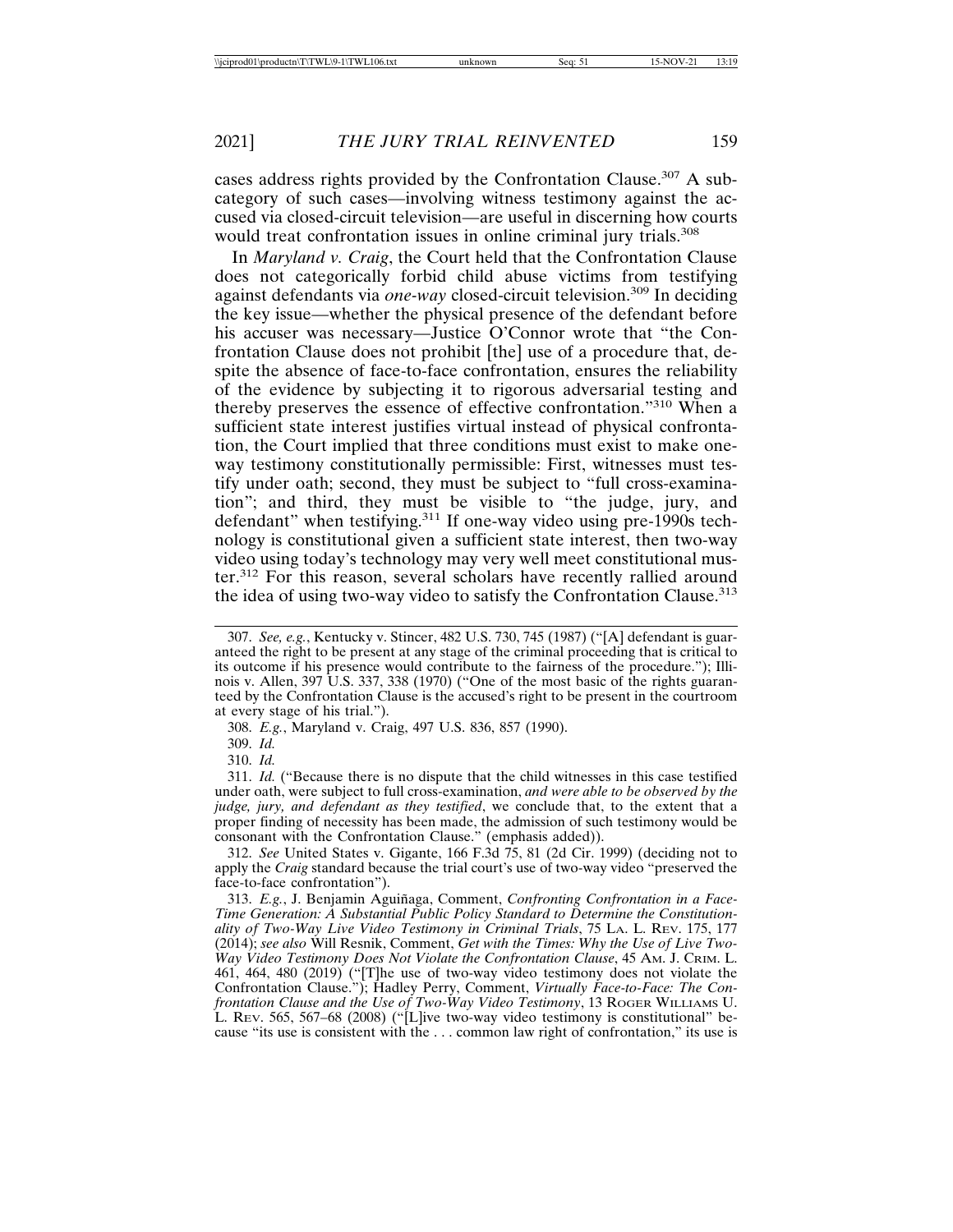State analogues to the federal Confrontation Clause vary. Some state constitutions have been interpreted to categorically bar testimony via videoconferencing in criminal jury trials.<sup>314</sup> Massachusetts, for example, requires "face-to-face" confrontation.315 But others allow digital testimony.316 For example, in *People v. Wrotten*, the New York Court of Appeals ruled in 2009 that—absent a statutory proscription—trial courts are free to order two-way video testimony when circumstances (there, an ill witness) require it.<sup>317</sup> More importantly, the court used logic that could apply even absent exigent circumstances, writing that, "live two-way video may preserve the essential safeguards of testimonial reliability, and so satisfy the Confrontation Clause's primary concern with ensuring the reliability of the evidence against a criminal defendant by subjecting it to rigorous testing in the context of an adversary proceeding before the trier of fact." $318$ 

Of course, if given the choice between a traditional trial versus one fully embracing our six reforms, innocent risk-averse defendants may well prefer the latter. Nonetheless, the logic in cases like *Wrotten* should expand to allow for video-based confrontation even absent exigent circumstances and even without the consent of defendants. Eventually, the state's own interests in accurate outcomes, democratic representation on juries, and efficiency of trial processes may override contrary objections.

#### D. *The Implications for Procedural Rules*

If our reforms in Part II are adopted, key goals of both criminal and civil juries might be strengthened. These are articulated in the first Federal Rule of Civil Procedure—to promote the "just, speedy, and efficient" resolution of trials<sup>319</sup>—and the second Federal Rule of Criminal Procedure—"to provide for the just determination of every criminal proceeding, to secure simplicity in procedure and fairness in administration, and to eliminate unjustifiable expense and delay."<sup>320</sup> Here, we briefly analyze how, if large-scale online jury trials become a

<sup>&</sup>quot;more protective of defendants' interests," and its use is "cost-efficient and convenient.").

<sup>314.</sup> Commonwealth v. Bergstrom, 524 N.E.2d 366, 371 (Mass. 1988); *see also* People v. Fitzpatrick, 633 N.E.2d 685, 687 (Ill. 1994) (interpreting the Illinois Constitution's confrontation clause).

<sup>315.</sup> *Bergstrom*, 524 N.E.2d at 371; *accord Fitzpatrick*, 633 N.E.2d at 687 ("[A] defendant is entitled to a face-to-face confrontation with a witness.").

<sup>316.</sup> *See, e.g.*, People v. Phillips, 315 P.3d 136, 152 (Colo. App. 2012) (citing Maryland v. Craig, 497 U.S. 836, 855–57 (1990), and holding that neither the Colorado nor federal Constitution render CCTV testimony unconstitutional).

<sup>317.</sup> People v. Wrotten, 923 N.E.2d 1099, 1103 (N.Y. 2009).

<sup>318.</sup> *Id*. at 1102 (alterations incorporated) (citation and quotation marks omitted).

<sup>319.</sup> FED. R. CIV. P. 1.

<sup>320.</sup> FED. R. CRIM. P. 2.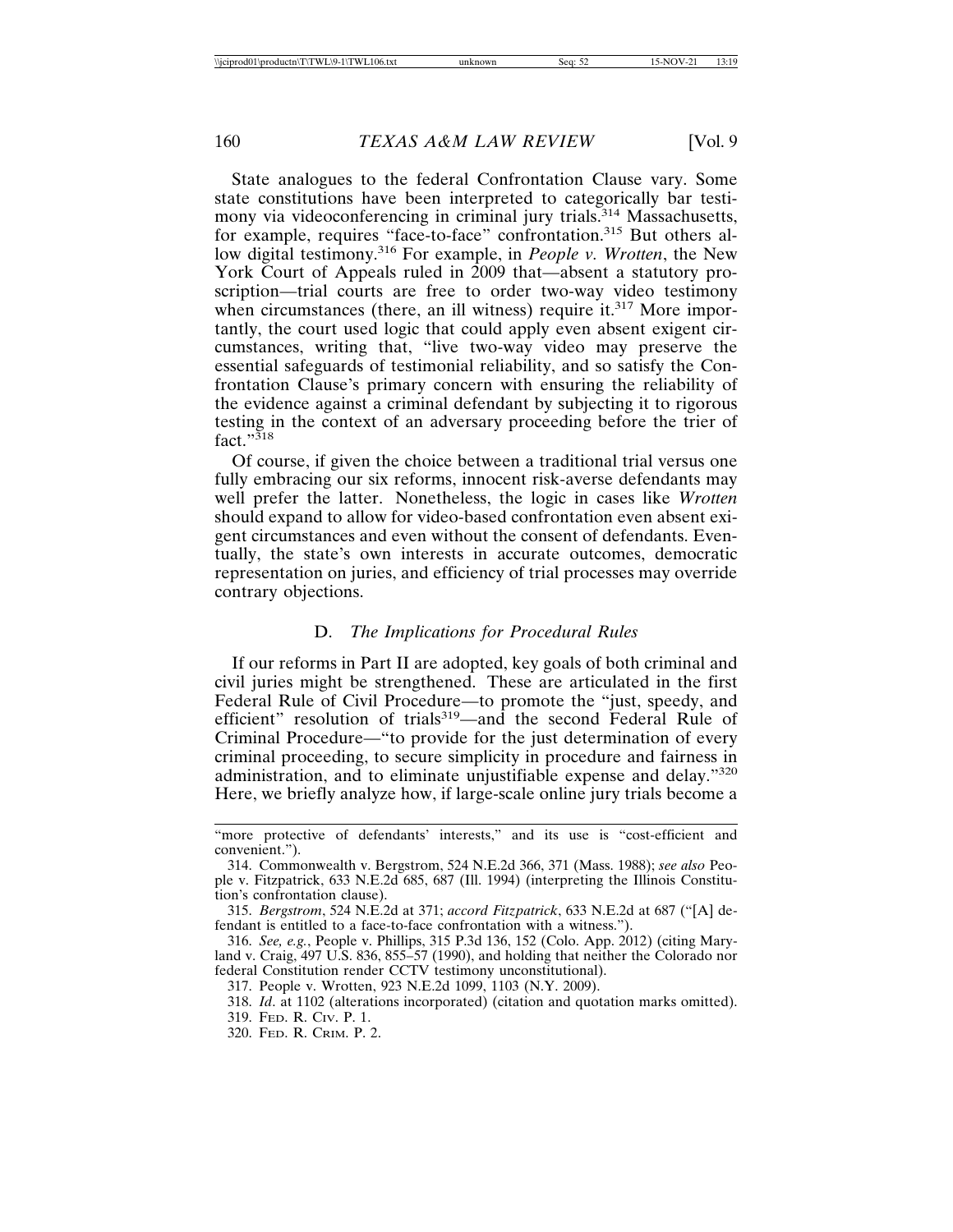reality, state and federal procedures must change. We use the two sets of federal rules as jumping-off points.

Several changes to the Federal Rules of Criminal Procedure could make clear that online proceedings are permissible. For instance, Federal Rule of Criminal Procedure 1—detailing definitions and scope defines "telephone" as "any technology for transmitting live electronic voice communication" but has no provisions for simultaneous video for situations when more than audio is required.<sup>321</sup> Other terms like "place of prosecution and trial" could be revised,<sup>322</sup> and the Rules ubiquitously refer to proceedings "before" judicial officers and could clarify if "before" implies a physical presence.<sup>323</sup>

A second useful change involves adapting existing provisions for video evidence to jury trials. For example, Federal Rule of Criminal Procedure 5(f), concerning initial appearances, stipulates that "video teleconferencing may be used to conduct an appearance . . . if the defendant consents."324 Federal Rule of Criminal Procedure 10 likewise allows for videoconferencing during arraignments if consent is given.325 Interestingly, the 2002 Committee Notes permitting videoconferencing noted as follows:

The Committee was satisfied that the technology has progressed to the point that video teleconferencing can address the concerns raised in the past about the ability of the court and the defendant to see each other and for the defendant and counsel to be in contact with each other, either at the same location or by a secure remote connection.<sup>326</sup>

This recognition, in turn, supports the notion that online trials can satisfy not only the Confrontation Clause but also the right to effective counsel so long as reliability concerns articulated in cases like *Craig* are addressed. Twenty years later, the Committee Notes could again be updated to reflect improvements made possible since then.

Another change might involve creating an entirely new rule detailing how online jury trials should be conducted, not unlike the Federal Rules of Civil Procedure's stipulations regarding best-practices for out-of-court witness testimony discussed below.327 The rule drafters might benefit from examining several of the coronavirus-era protocols mentioned earlier.328

Beyond the procedural rules, Congress could revisit the Sixth Amendment's Vicinage Clause, which requires that a trial be in the

- 327. *See* Fed. R. Civ. P. 43(a).
- 328. *See generally supra* Part I.

<sup>321.</sup> *See id.* at 1.

<sup>322.</sup> *Id.* at 18.

<sup>323.</sup> *E.g.*, *id.* at 1.

<sup>324.</sup> *Id.* at 5(g).

<sup>325.</sup> *Id.* at 10(c).

<sup>326.</sup> *Id.*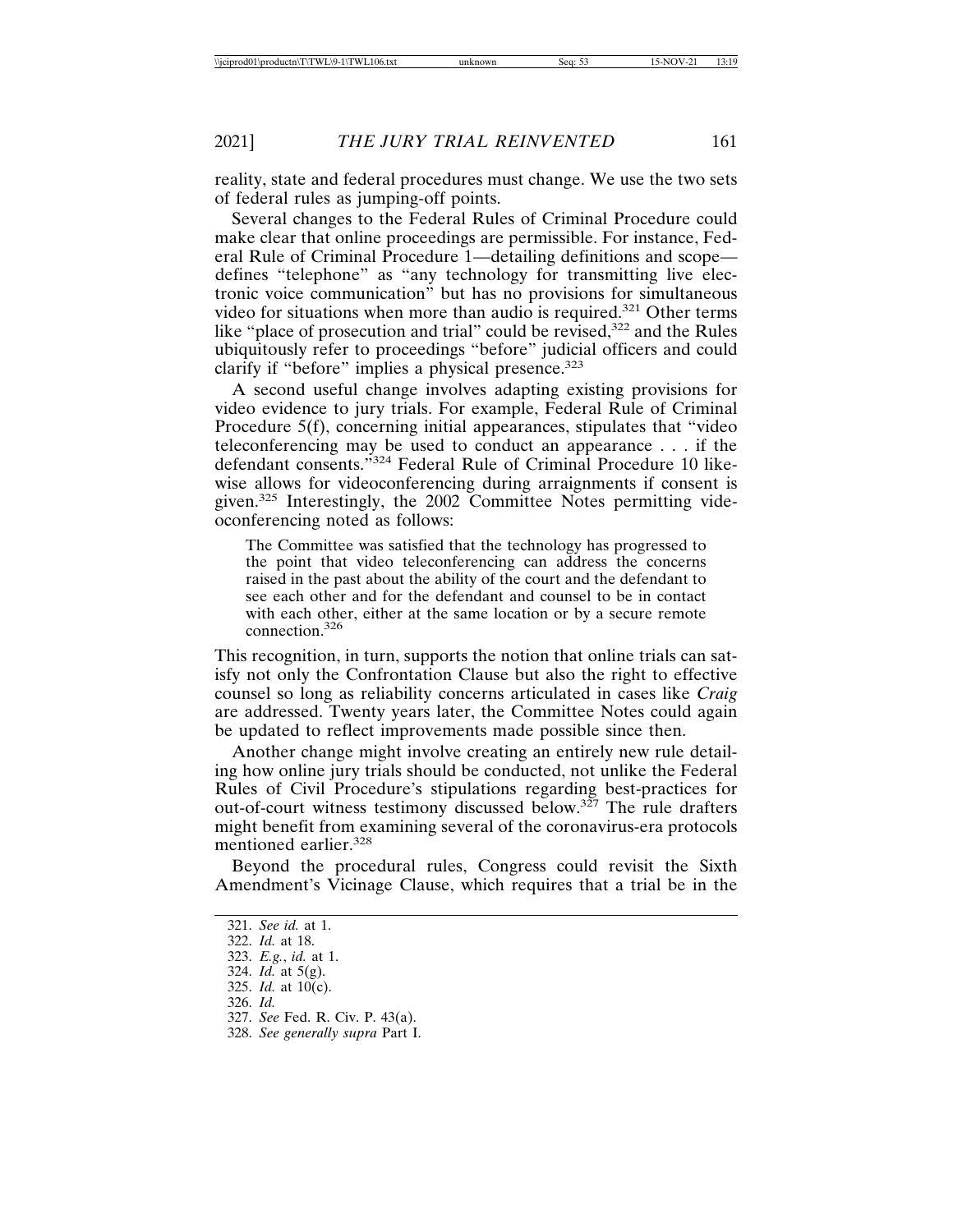"State and district wherein the crime [was] committed."329 Congress could provide for statewide districts, which would thereby increase the geographic scope and diversity of juries, reducing biases of localism.<sup>330</sup> Importantly, at least three federal circuits have held that the Clause does not apply to the states, clearing the way for statewide juries in state cases as well.<sup>331</sup>

The Federal Rules of Civil Procedure and state analogues would not require changes as far-reaching as those required for criminal procedure rules. Most would merely modify definitions. Currently, Federal Rule of Civil Procedure 43(a) provides that "[f]or good cause in compelling circumstances and with appropriate safeguards, the court may permit testimony in open court by contemporaneous transmission from a different location," and the 1996 Advisory Committee noted that video is generally the preferrable means of transmission.332 An advisory committee could now go further to explicate the "appropriate safeguards" for video testimony for not only witnesses but also attorneys and jurors. The same issues—involving concerns like economic and temporal efficiency, pragmatism, and the ease of credibility determinations—arise. For example, "the relative cost of transporting" witnesses to court, as well as the ability of the court to subpoena witnesses—both factors in Rule  $43(a)$ —could analogously be used to suggest best practices for online juries, especially in evaluating courts' abilities to empanel a representative jury.<sup>333</sup>

Rule 43(a) exemplifies the experience judges already have with videoconferencing in civil matters. Some state rules already mirror 43(a): Maine requires that testimony typically be in "open court" while allowing "contemporaneous transmission from a different location" upon a demonstration of "good cause."334 Accordingly, state policymakers could also use Rule  $43(a)$  as a guide.<sup>335</sup>

332. FED. R. CIV. P. 43(a) (describing when testimony need not be taken in "open court" and can instead be taken by video); *see also* United States v. Guild, No. 1:07cr404, 2008 WL 191184, at \*2 (E.D. Va. Jan. 17, 2008) (applying the rule to a criminal case where confrontation was not an issue).

333. *See* Daniel Devoe & Sarita Frattaroli, *Videoconferencing in the Courtroom: Benefits, Concerns, and How to Move Forward*, MASS. SOC. L. LIBR. 8–9, http:// socialaw.com/docs/default-source/judge-william-g.-young/judging-in-the-american-legal-system/04devoe-sarita-paper.pdf [https://perma.cc/HQ79-XHAU]. Though it focuses on courts ability to use their subpoena power over proposed witnesses, in the context of an online jury trial, a similar test—the ability of the court to bring jurors to court—seems pertinent. *Id.*

334. ME. R. CIV. P. 43(a) (emphasis added).

335. *Cf. Guild*, 2008 WL 191184, at \*3 ("Recognizing both the importance of live testimony in a criminal trial and the fact that the Confrontation Clause is not impli-

<sup>329.</sup> U.S. CONST. amend. VI.

<sup>330.</sup> Williams v. Florida, 399 U.S. 78, 96 (1970) ("Congress [has] the power to determine the actual size of the 'vicinage' by its creation of judicial districts.").

<sup>331.</sup> Caudill v. Scott, 857 F.2d 344, 345 (6th Cir. 1988); Cook v. Morrill, 783 F.2d 593, 595 (5th Cir. 1986); Zicarelli v. Dietz, 633 F.2d 312, 318 (3d Cir. 1980).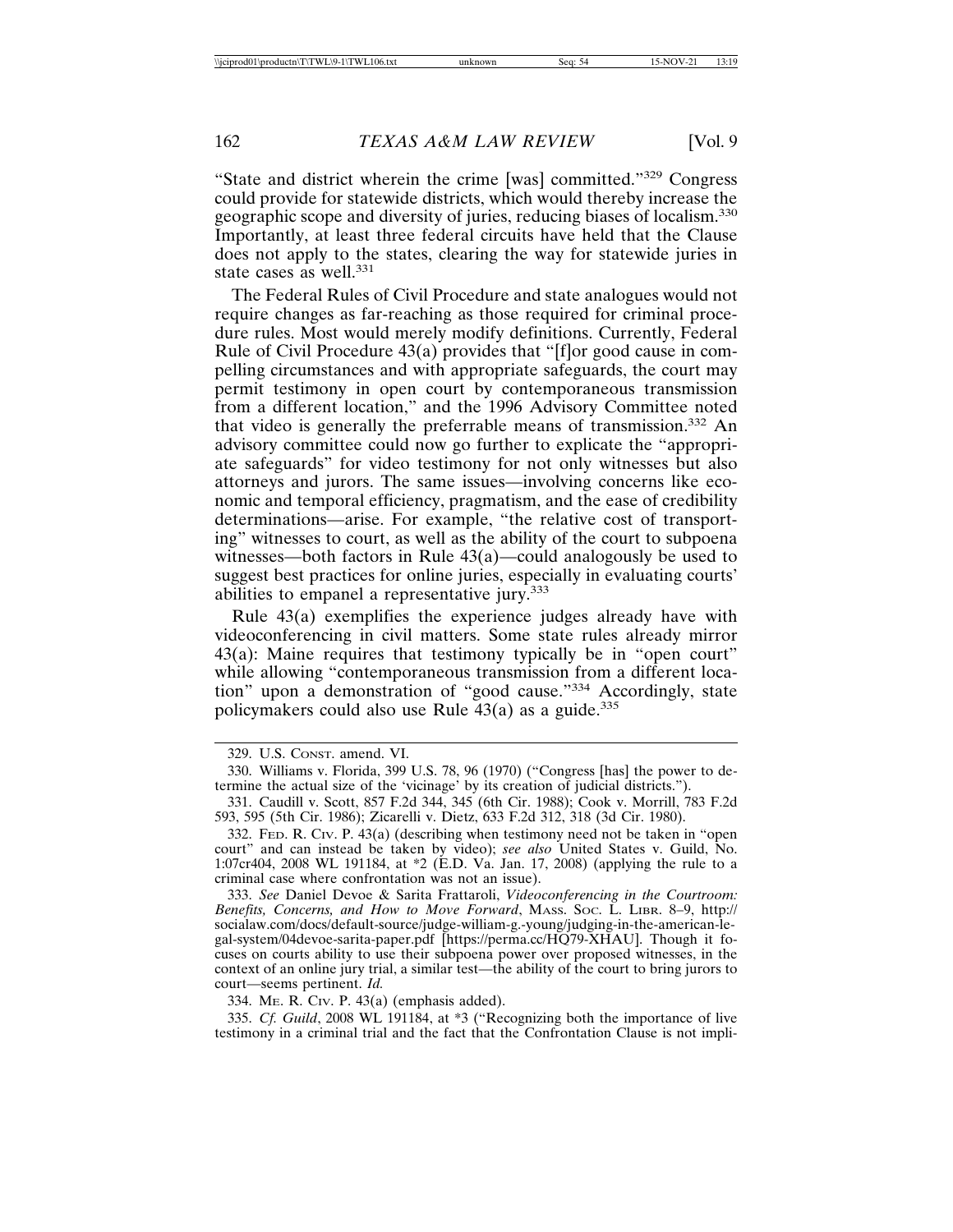Ultimately, notwithstanding the need to reconsider procedural rules, adopting our reforms should generally *lessen* complexity. For example, several of the most debated procedural rules that our proposals implicate—venue rules, for instance336—may become *less* convoluted because our national jury-pool reform reduces forumshopping incentives.

#### V. CONCLUSION

The Founders would not recognize how we build bridges, treat cancer, or transport ourselves. Yet the modern jury trial would be oddly familiar. Such stagnation would disappoint them. As James Madison remarked, "Is it not the glory of the people of America, that whilst [Americans] have paid a decent regard to the opinions of former times and other nations, they have not suffered a blind veneration for antiquity, for custom, or for names, to over-rule . . . experience?"<sup>337</sup>

We have suggested that, if invented today—after the peculiar experience of COVID–19 and with 232 years of scientific, political, and social experience—the jury trial would look quite different. Since the institution is supposed to accomplish its essential functions of facilitating democratic deliberation and accurately resolving issues of public importance, it *should* look quite different.<sup>338</sup> Under a new model, we might convene fifty or more jurors; utilize condensed videos to integrate evidence, arguments, and jury instructions; and even allow jurors to render individual, mathematically aggregated decisions privately in a time and place of their choosing.

Although some of the reforms *seem* radical, this is only because of how radically static the jury as an institution has remained despite post-1789 scientific and social developments. Our reforms are no more radical than overused alternatives to physical jury trials like mandatory arbitration, and are likely both more constitutional and more faithful to the jury's animating values. Online jury trials are surely less offensive to the Seventh Amendment than the increasing use of contracts of adhesion that incorporate a combination of classaction waivers and arbitration agreements to effectively nullify the Seventh Amendment right to a civil jury trial.<sup>339</sup>

cated by this testimony, the Court will use Federal Rule of Civil Procedure 43(a) as the threshold showing for the use of video testimony  $\dots$ .").

<sup>336. 28</sup> U.S.C. § 1391(b) (2011).

<sup>337.</sup> THE FEDERALIST NO. 14, at 72 (James Madison) (George W. Carey & James McClellan eds., 2001).

<sup>338.</sup> *See supra* Part I.

<sup>339.</sup> Courts have, in especially egregious cases, struck down arbitration clauses. *See, e.g.*, Sevier Cnty. Schs. Fed. Credit Union v. Branch Banking & Tr. Co., 990 F.3d 470, 476–79 (6th Cir. 2021) (listing cases striking down arbitration clauses in egregious situations). Nonetheless, unless bad faith exists or a change-of-terms provision's scope is unreasonably exceeded, courts rarely find mandatory arbitration agreements to be